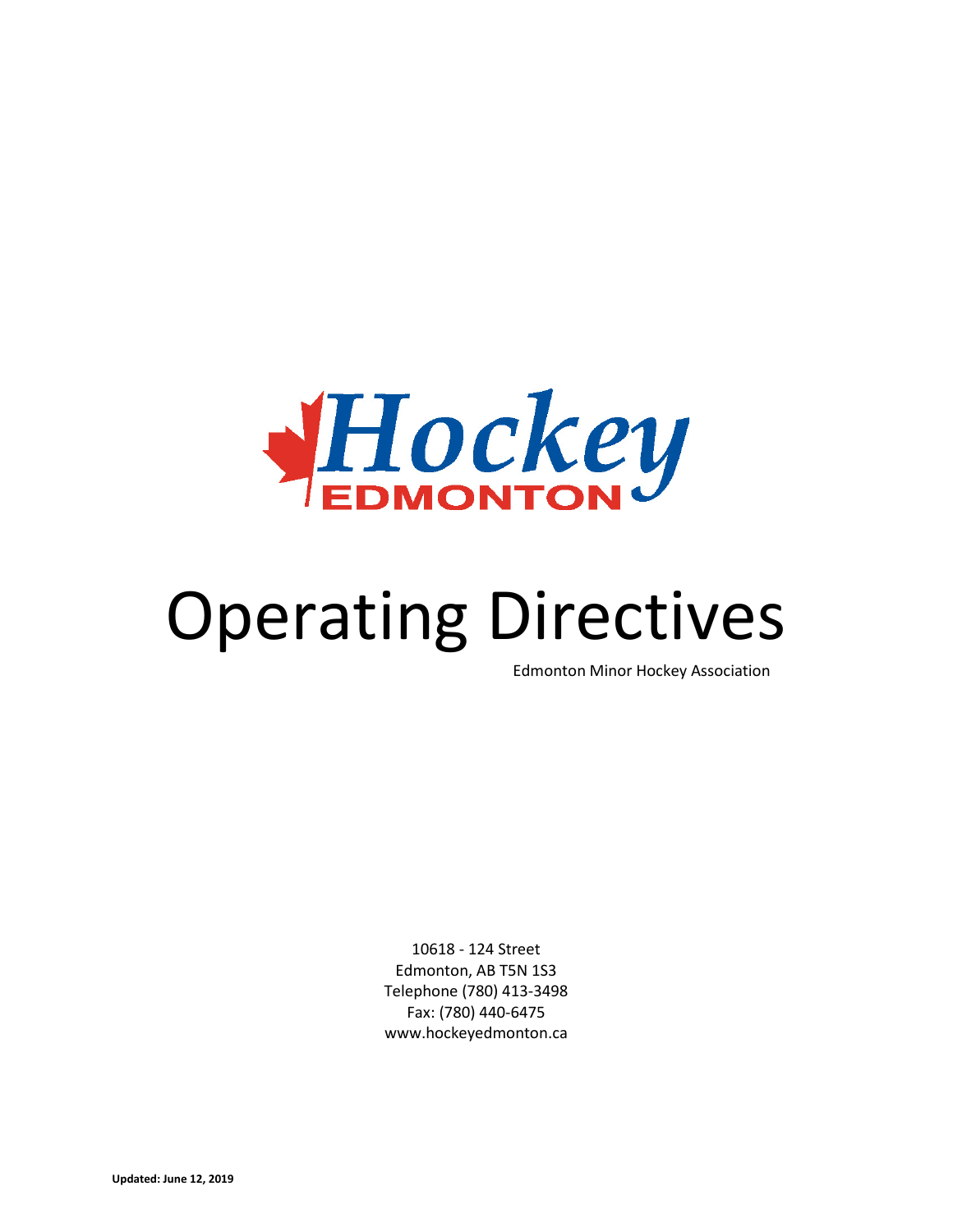

# **TABLE OF CONTENTS**

| 1.0    |  |
|--------|--|
| 2.0    |  |
| 2.1    |  |
| 2.2    |  |
| 3.0    |  |
| 4.0    |  |
| 4.1    |  |
| 4.2    |  |
| 4.3    |  |
| 4.4    |  |
| 4.5    |  |
| 4.6    |  |
| 4.7    |  |
| 4.8    |  |
| 4.9    |  |
| 4.10   |  |
| 4.11   |  |
| 4.11.1 |  |
| 4.11.2 |  |
| 4.11.3 |  |
| 4.11.4 |  |
| 4.11.5 |  |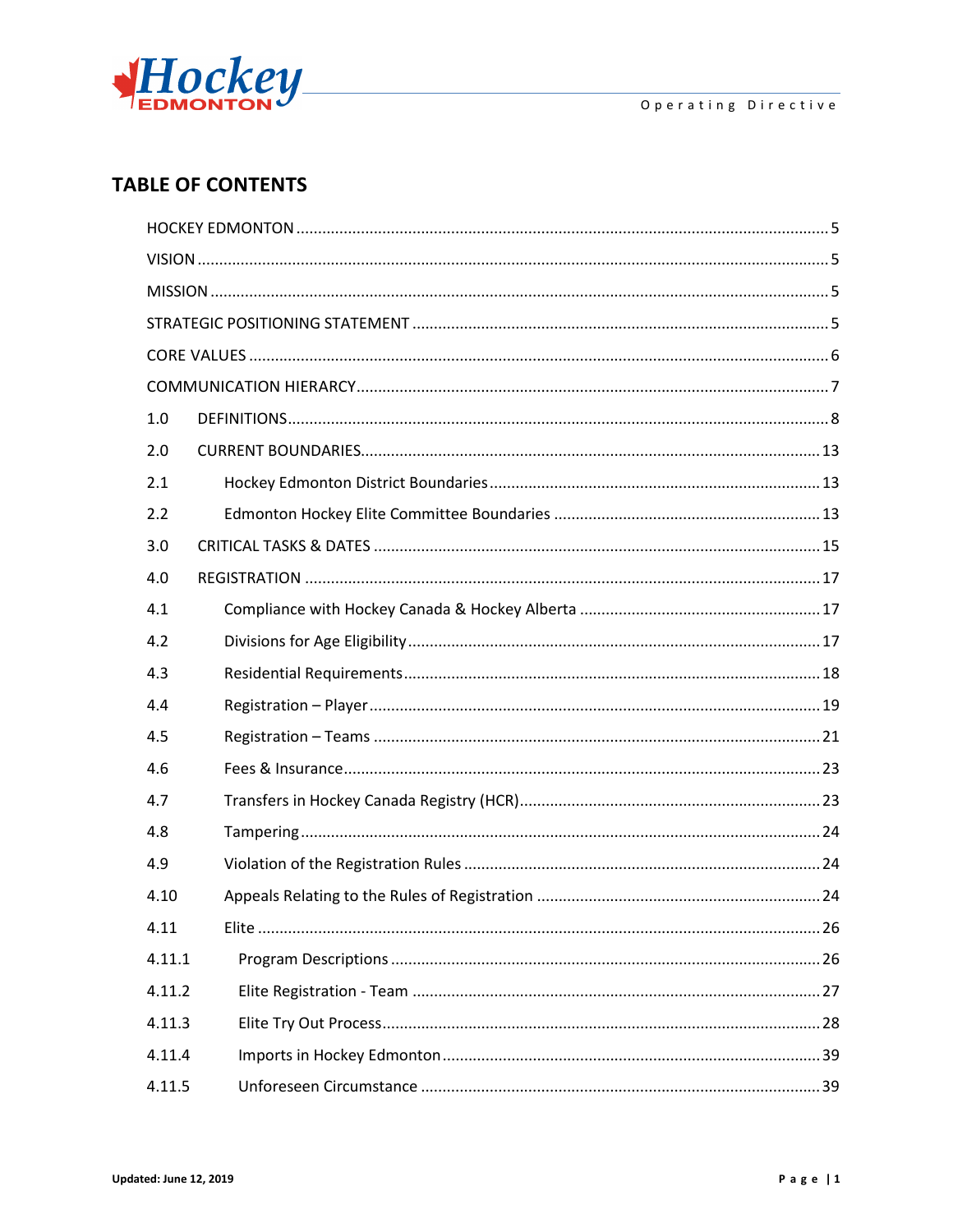

| 4.11.6 |  |
|--------|--|
| 5.0    |  |
| 5.1    |  |
| 5.2    |  |
| 5.3    |  |
| 6.0    |  |
| 6.1.0  |  |
| 6.1.1  |  |
| 6.1.2  |  |
| 6.1.3  |  |
| 6.2    |  |
| 6.2.1  |  |
| 6.2.2  |  |
| 6.3    |  |
| 7.0    |  |
| 7.1    |  |
| 7.2    |  |
| 7.3    |  |
| 7.4    |  |
| 7.5    |  |
| 7.5.1  |  |
| 7.5.2  |  |
| 7.5.3  |  |
| 7.5.4  |  |
| 7.5.5  |  |
| 7.5.6  |  |
| 7.5.7  |  |
| 7.6    |  |
| 7.7    |  |
| 7.8    |  |
| 8.0    |  |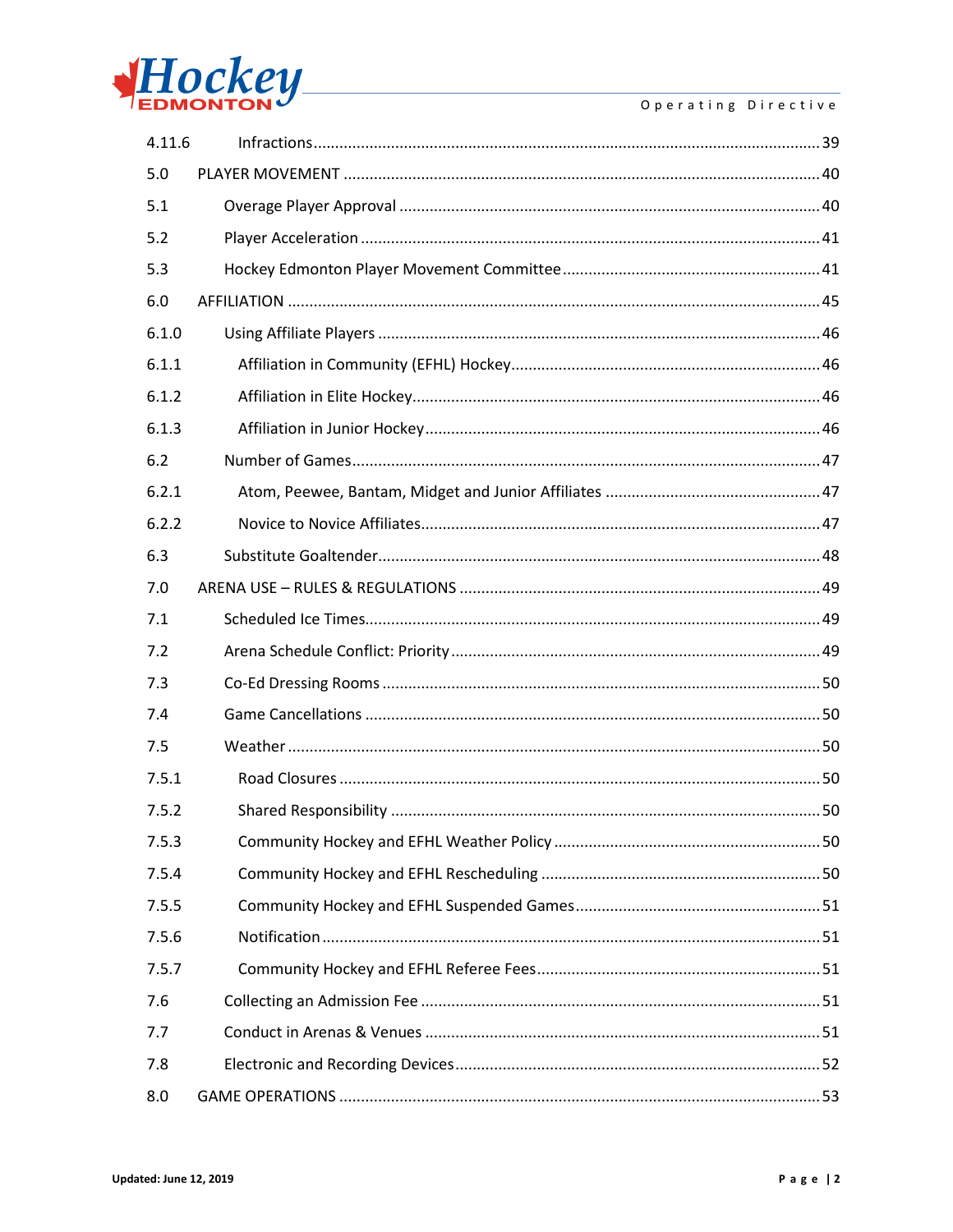

#### Operating Directive

| 8.1    |                                                                         |
|--------|-------------------------------------------------------------------------|
| 8.2    |                                                                         |
| 8.3    |                                                                         |
| 8.4    |                                                                         |
| 8.4.1  |                                                                         |
| 8.5    |                                                                         |
| 8.6    |                                                                         |
| 8.7    |                                                                         |
| 8.8    |                                                                         |
| 8.9    |                                                                         |
| 8.10   |                                                                         |
| 8.11   |                                                                         |
| 8.12   | Edmonton Federation Hockey League (EFHL) Scorekeeping and Timekeeping60 |
| 8.13   | Edmonton Federation Hockey League (EFHL) Game Sheet Management 61       |
| 8.13   |                                                                         |
| 8.13.1 |                                                                         |
| 8.13.2 |                                                                         |
| 8.13.3 |                                                                         |
| 8.13.4 |                                                                         |
| 8.13.5 |                                                                         |
| 8.13.6 |                                                                         |
| 8.13.7 |                                                                         |
| 9.0    |                                                                         |
| 10.0   |                                                                         |
| 10.1   |                                                                         |
| 10.2   |                                                                         |
| 10.3   |                                                                         |
| 10.4   |                                                                         |
| 10.4t  |                                                                         |
| 10.5   |                                                                         |
| 10.6   |                                                                         |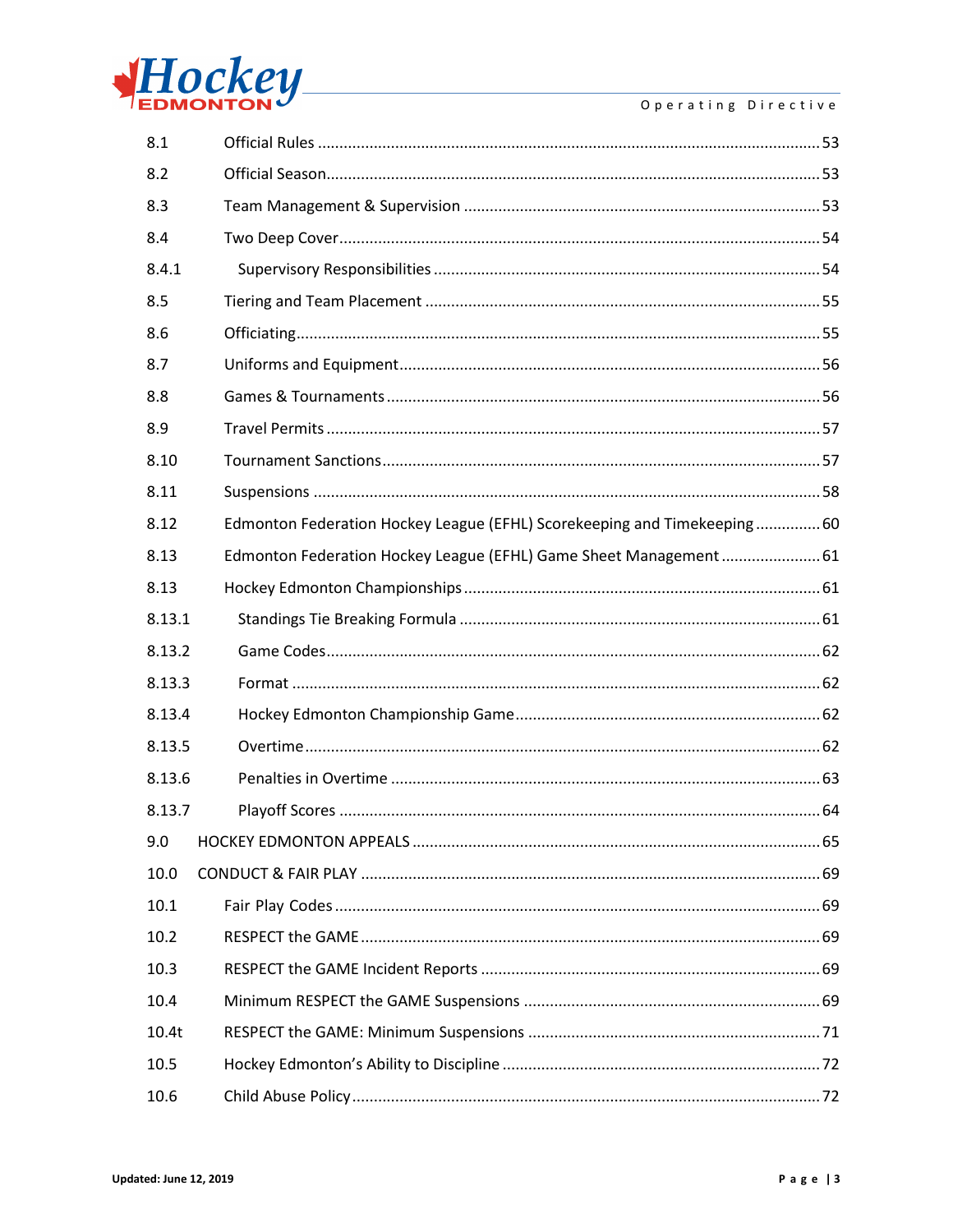

## Operating Directive

| 10.7 |  |
|------|--|
| 10.8 |  |
| 11.  |  |
| 11.1 |  |
| 11.2 |  |
| 11.3 |  |
| 11.4 |  |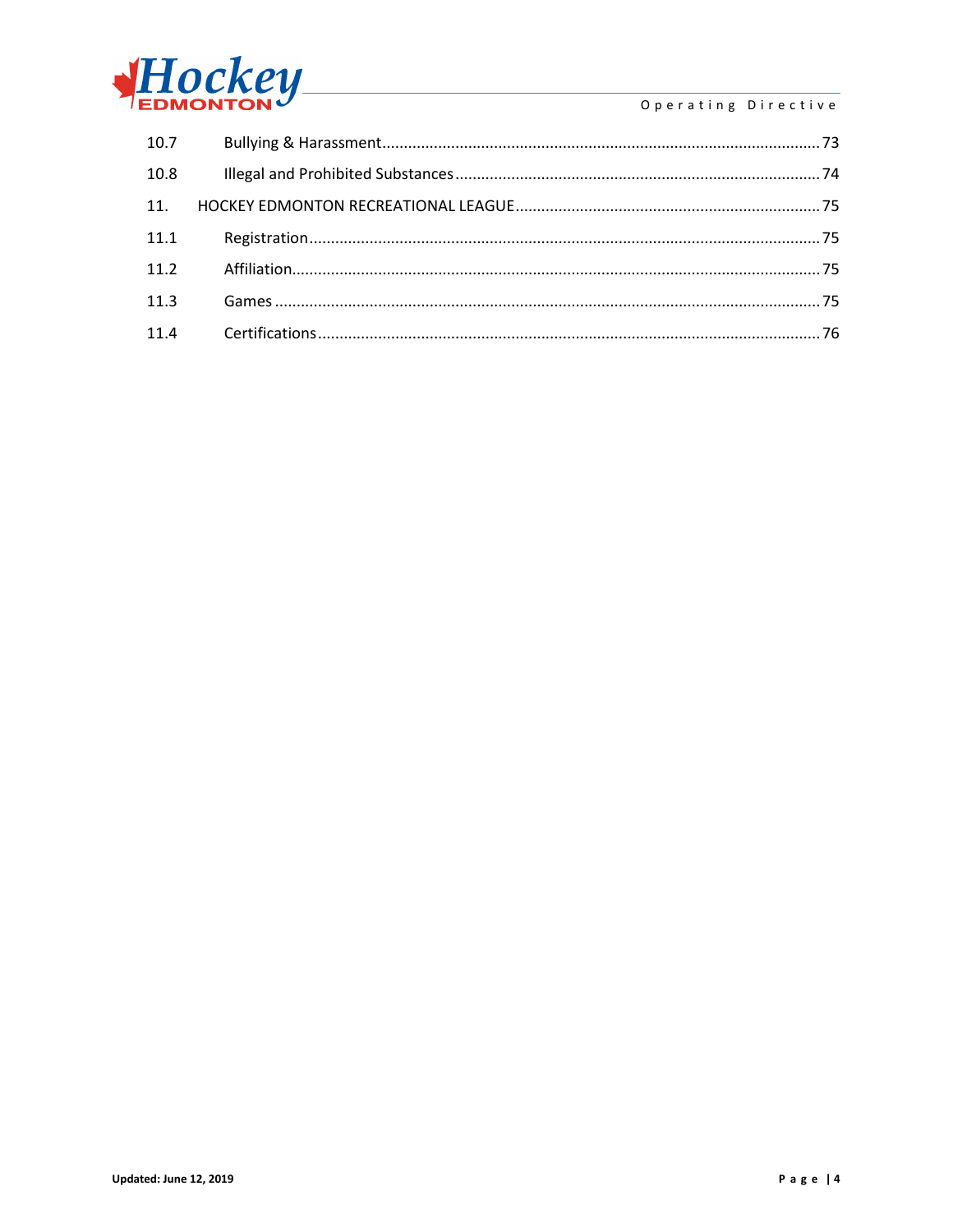

# <span id="page-5-0"></span>**HOCKEY EDMONTON**

Hockey Edmonton is the recognized local minor hockey association (LMHA) responsible for the development of the sport of amateur hockey within Edmonton. To assist in the administration of Hockey Alberta, the province has been divided into zones (currently nine); Hockey Edmonton is recognized as Zone 8.

Hockey Edmonton has the mandate to provide a safe hockey environment suitable for the enjoyment of the players, coaches, managers, officials, parents and administrators. Our goal is to encourage good sportsmanship and to help players form good character. The player's welfare must be held paramount.

Hockey Edmonton, from time to time, may bring in complementary programs and initiatives to help in the enjoyment of hockey for all members of member organizations. Some of these programs include *Respect the Game, Respect in Sport*, *Try Hockey*, and *SFour* Individual Skills Development Program. For information on these programs and other initiatives brought forward by Hockey Edmonton, contact the association office or visit our web site.

If you have any questions, or require clarification regarding the following rules and regulations, or about any of our programs, please contact the Hockey Edmonton office at (780) 413-3498 or visit our website at [www.hockeyedmonton.ca](http://www.hockeyedmonton.ca/) for a complete list of contacts.

## <span id="page-5-1"></span>**VISION**

Hockey Edmonton aims to foster, through the sport of hockey, the development of active healthy lifestyles.

## <span id="page-5-2"></span>**MISSION**

To provide through excellent integrated partnerships, strong leadership, and engaged member organizations, developmental programs, and competitive opportunities that encourage and inspire holistic development of all participants.

# <span id="page-5-3"></span>**STRATEGIC POSITIONING STATEMENT**

From entry to advanced levels of play, with Long Term Player Development (LTPD) as our cornerstone, Hockey Edmonton will be known for its' progressive and innovative approach to hockey – measured by response to stakeholder needs and the provision of a diverse continuum of opportunity.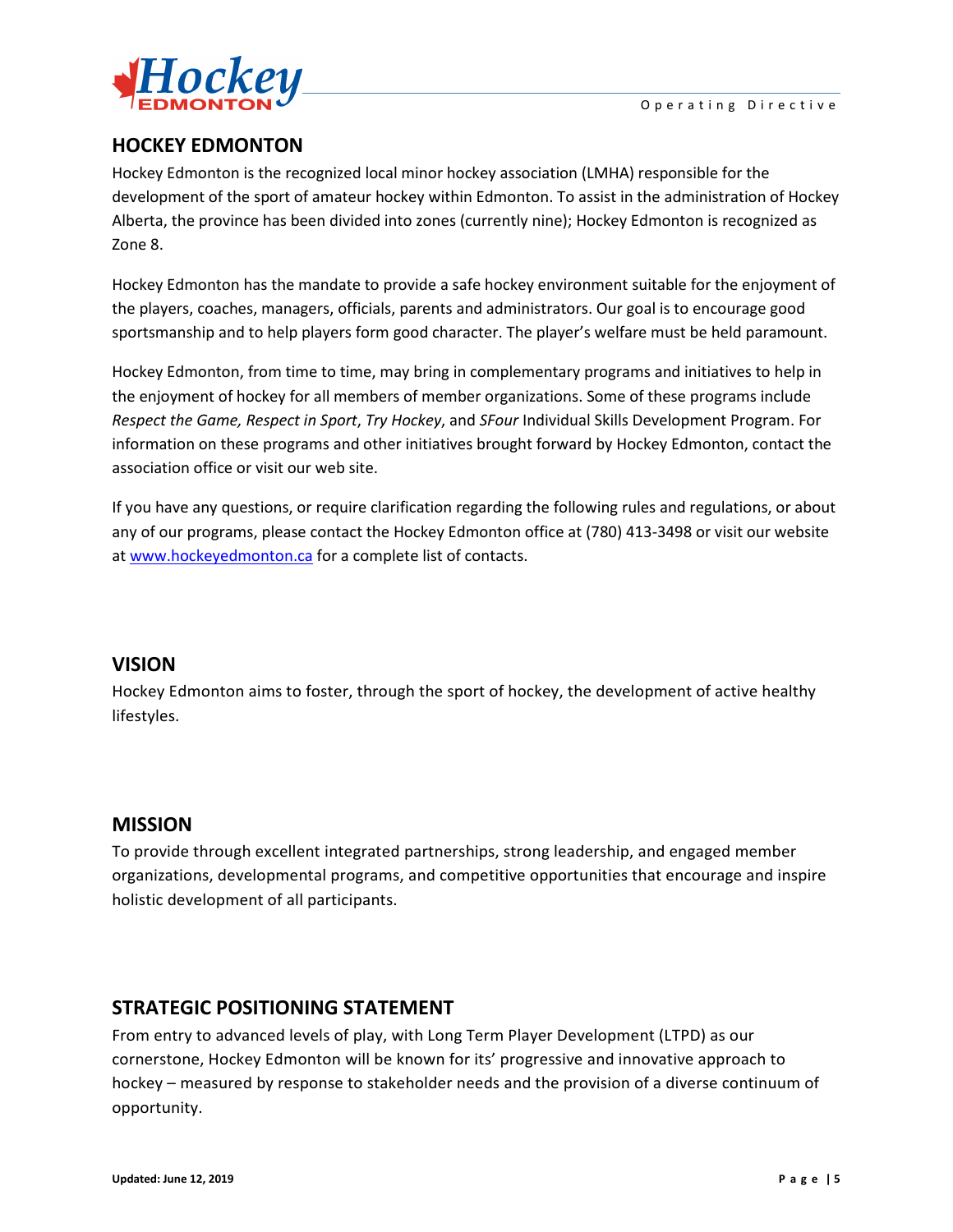

## <span id="page-6-0"></span>**CORE VALUES**

We maintain a healthy balance between life and the game. These values are intended to guide the actions and decisions of those who serve, not only as board members, volunteers, and staff, but also those who participate as players, coaches, and officials.

**Respect:** By promoting the **positive self-esteem** in others while taking pride and honouring those who make a significant commitment to our organization.

We expect our players, parents, coaches, officials, spectators, league organizers, and facility operators to be respectful of each other at all times. We support the principles of **sportsmanship**, **fair play**, and the Fair Play Code.

**Integrity & Perspective:** Regardless of topic or issue, we will demonstrate leadership through **ethical**, **open**, and **accountable** actions and **caring** about the results we produce. In order to uphold Integrity and Perspective we must be:

- Accountable,
- Approachable,
- Consistent, and
- Equitable.

**Safe & Fun Environments:** Promoting **fun** and **fair play** by providing the resources for the sufficient education and training of all our volunteers and staff.

**Innovation:** Embracing an environment where **learning** and **flexibility** are the tools we use to wisely handle changing circumstances.

**Teamwork:** Through **collaborative partnerships** and **community volunteerism** we build mutually beneficial relationships with others.

**Excellence:** Our **Framework for Success** reflects player centered or focused decision making, excellent service delivery, and efficient and effective communication (getting the right message to the right people in the right way in a timely manner).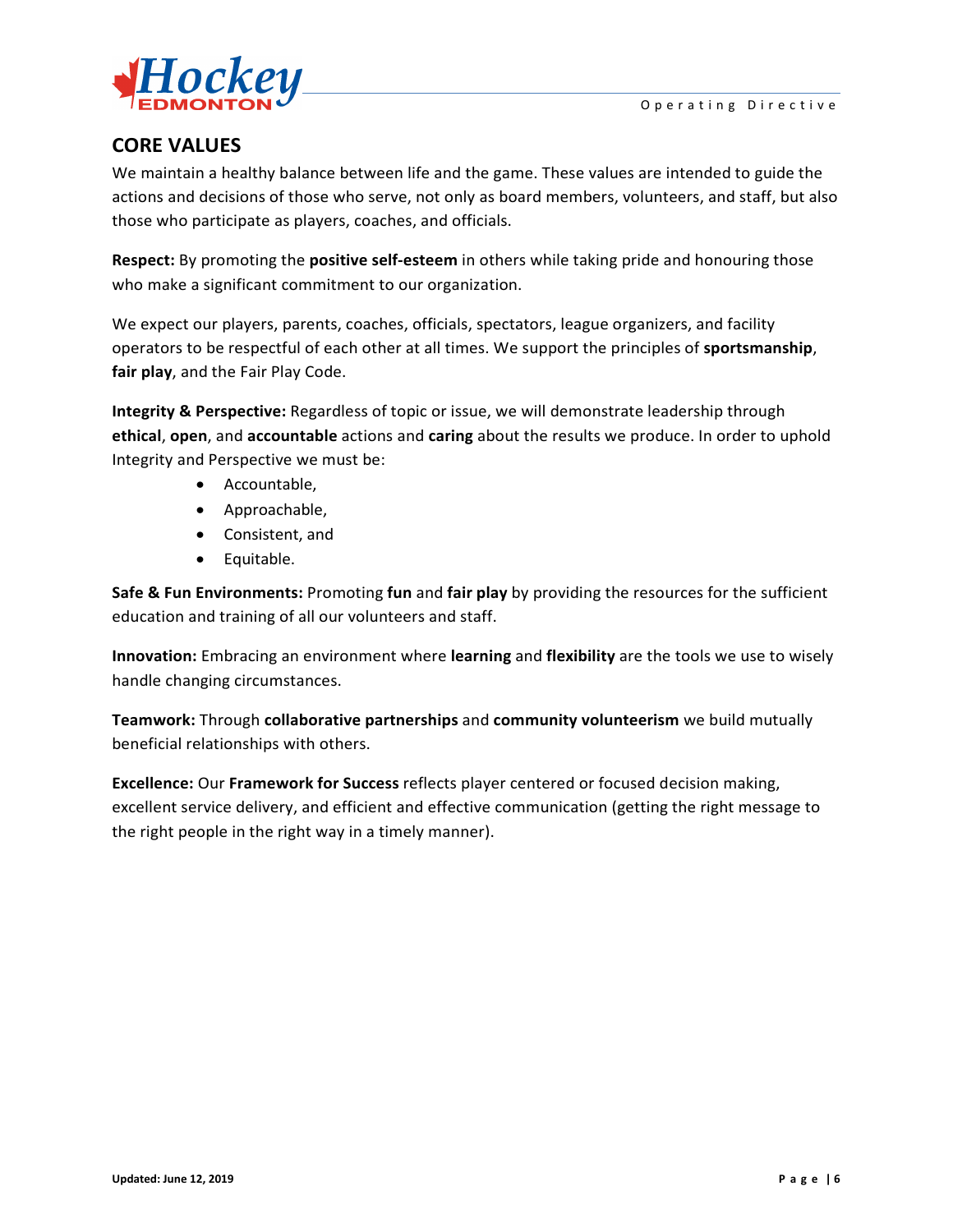

# <span id="page-7-0"></span>**COMMUNICATION HIERARCY**

The following communication flowchart applies to all streams of hockey within Hockey Edmonton. It is meant to clarify and facilitate communication throughout channels in the Hockey Edmonton organization. Members of member organizations have the right to appeal decisions rendered at any point throughout the process to the next applicable level of authority.



For a list of Hockey Edmonton Officers, Directors, and Staff please visit our website: www.hockeyedmonton.ca.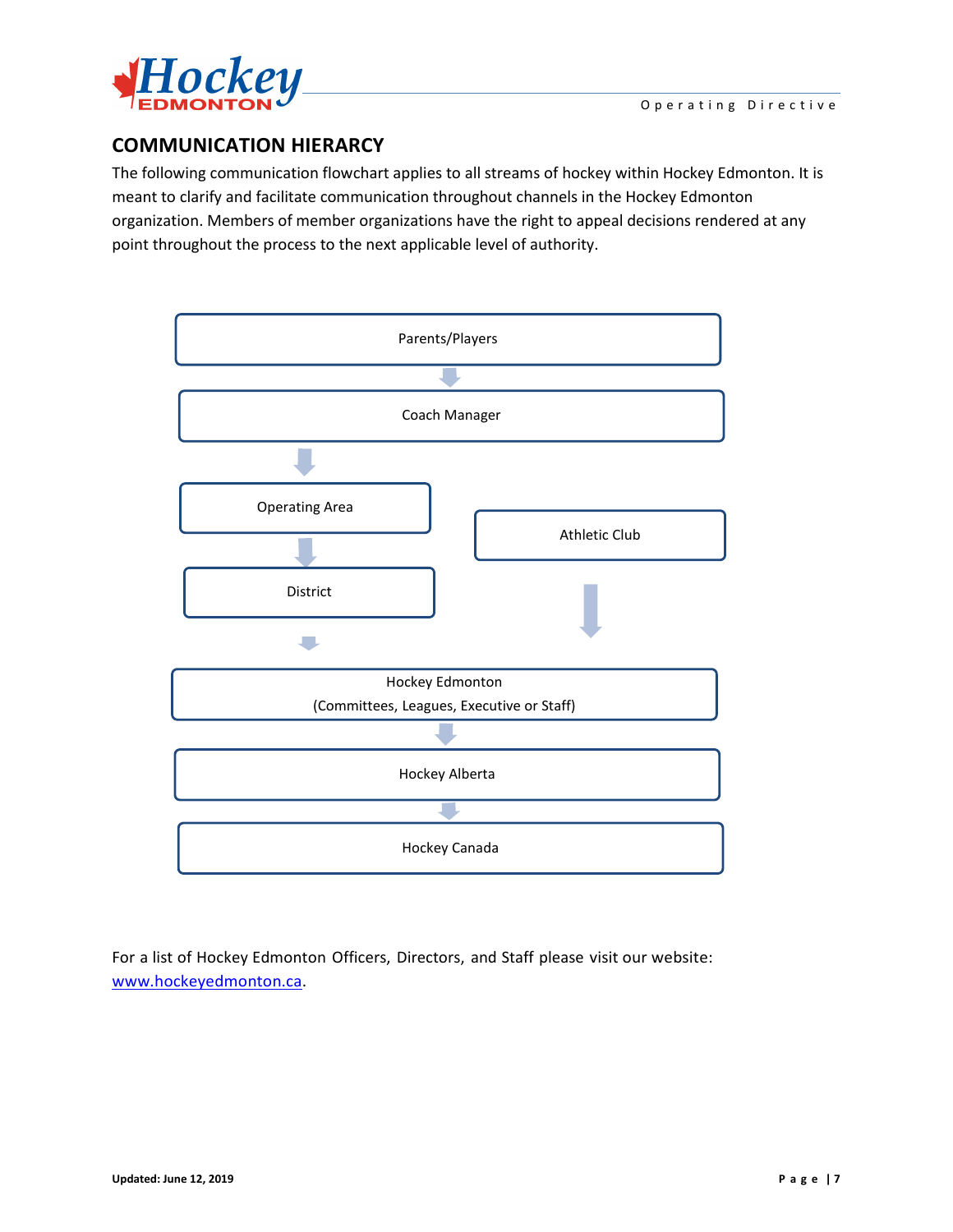

## <span id="page-8-0"></span>**1.0 DEFINITIONS**

All words and phrases defined here will have the same meaning as in the bylaws. To avoid gender bias, the words "they" and "their" will be used as both plural and singular pronouns. In the Bylaws and Operating Directives of the "Edmonton Minor Hockey Association" (the "Association," "Zone 8," or "Hockey Edmonton"), the following terms are defined as:

- $a)$ **"Appeal Committee"** – the committee responsible for dealing with all appeals regarding game, conduct, and registration. This committee will follow the appeal processes as defined by Hockey Alberta.
- b) **"Association"** – Hockey Edmonton or the Edmonton Minor Hockey Association
- c) **"Boundaries" –** the line as mutually agreed upon and recognized by Hockey Edmonton that separates one district from another and that defines the area from which each member club, district, or operating area may register players as resident players.
- d) **"Bylaws"** – the rules and regulations enacted by Hockey Edmonton to provide a framework for its operation and management.
- e) **"Category" –** in the case of a hockey team, means one of the following subdivisions of divisions:
	- AAA, AA, A, B, C and/or D,
	- Tiers used by Edmonton Federation Hockey League (EFHL), or
	- Provincial Categorization.
- $f)$ **"Club" –** the Hockey Edmonton organization responsible for an Elite Committee hockey program, currently: Knights of Columbus, Canadian Athletic Club, The Maple Leaf Athletic Club of Edmonton, South Side Athletic Club and Edmonton Female Athletic Club.
- g) **"Court Approved Guardian"** – a person that is granted guardianship of a player under the age of eighteen (18) years by the law courts of competent jurisdiction.
- h) **"Designate"** – a person who is temporarily granted responsibility by the Hockey Edmonton President and/or Executive Committee. This designation must be in writing and specify the responsibilities and the length of time (not to exceed the hockey season).
- $i)$ **"Discipline Committee"** – the committee responsible for all game and conduct related matters including discipline, hearings inclusive of "good of the game" issues, and complaints arising from misconduct at venues used for Hockey Edmonton sanctioned programs.
- **"District"**  the geographic area in which a member organization is responsible for the operation j) of a hockey program. This currently consists of the Edmonton Girls Hockey Association (EGHA), Knights of Columbus, Northeast, Northwest, Southeast, and Southwest Districts.
- $\mathsf{k}$ **"Divisions" –** age groups of hockey players (as of December 31st of the hockey season in which they wish to participate), including Discovery, Initiation, Novice, Atom, Peewee, Bantam, Midget, and Junior (refer to 4.2: Divisions Age Eligibility).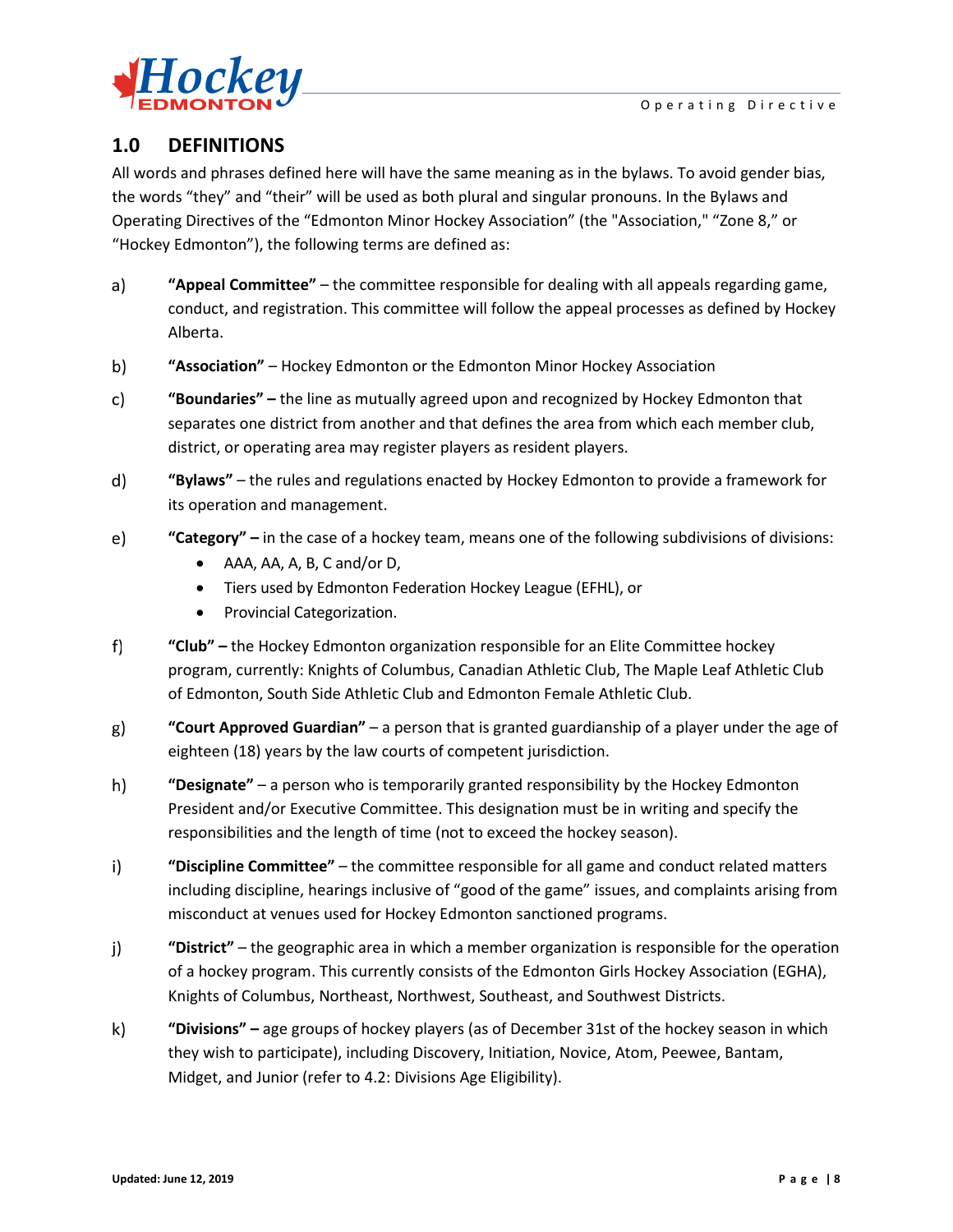

 $\vert$ **"Edmonton Minor Hockey Area" or "Boundaries of the Association"** – the area within the corporate limits of the City of Edmonton with the following additions:

- Edmonton Garrison Residents, and
- Enoch Cree Nation.

Hockey Alberta has approved the membership of **Enoch Cree Hockey Association (ECHA)** for the 2015-16 hockey season. Moving forward:

- $\circ$  individuals who live on the Enoch reserve and played on a Hockey Edmonton team in 2014-15 will have grandfathered player status should they chose to continue to play within Edmonton, and
- $\circ$  individuals living on the Enoch reserve who are new registrants will be directed to ECHA.
- $m)$ **"Edmonton Federation Hockey League"** – is responsible for operating Hockey Edmonton's Edmonton Federation Hockey League (EFHL) and for providing Hockey Edmonton Board of Directors with input on policy development on matters pertaining to community hockey.
- **"Elite Committee"** is responsible for providing Hockey Edmonton Board of Directors with input n) on policy development on matters pertaining to AA (Bantam AA, Midget, Midget 15 AA) and elite hockey (Male: Midget AAA, Minor Midget AAA and Bantam AAA and Female: Midget AAA, Midget Elite and Bantam Elite) within Hockey Edmonton. Liaising with various leagues and associations, the committee functions as an unofficial forum for information exchange and brokering competitive opportunities within Northern Alberta.
- o) **"Hockey Canada Registry (HCR)"** – an electronic registration system used by Hockey Edmonton, Hockey Alberta and Hockey Canada to register all players, coaches and teams. All players, coaches, teams etc. must be registered in order to be deemed eligible to participate in any sanctioned activities.
- **"Hockey Edmonton"** is the local minor hockey association (LMHA) as defined by Hockey p) Canada and Hockey Alberta. Also referred to as the Edmonton Minor Hockey Association (EMHA). Hockey Edmonton also has the distinction of being one of nine zones within Hockey Alberta (see Zone 8).
- q) **"Hockey Edmonton Positions" –** The following Hockey Alberta positions are held by individuals appointed by Hockey Edmonton with specific mandates to help to manage hockey in Alberta, and in particular within Edmonton:
	- Zone Minor Administrator Coordinator,
	- Zone Discipline and Sanction Coordinator,
	- AA, ADM and Minor Leagues Committees, and
	- Zone Minor Regulations Coordinator.
- "Hockey Season" the period beginning August  $1<sup>st</sup>$  and concluding April 30<sup>th</sup> of the next  $r)$ calendar year.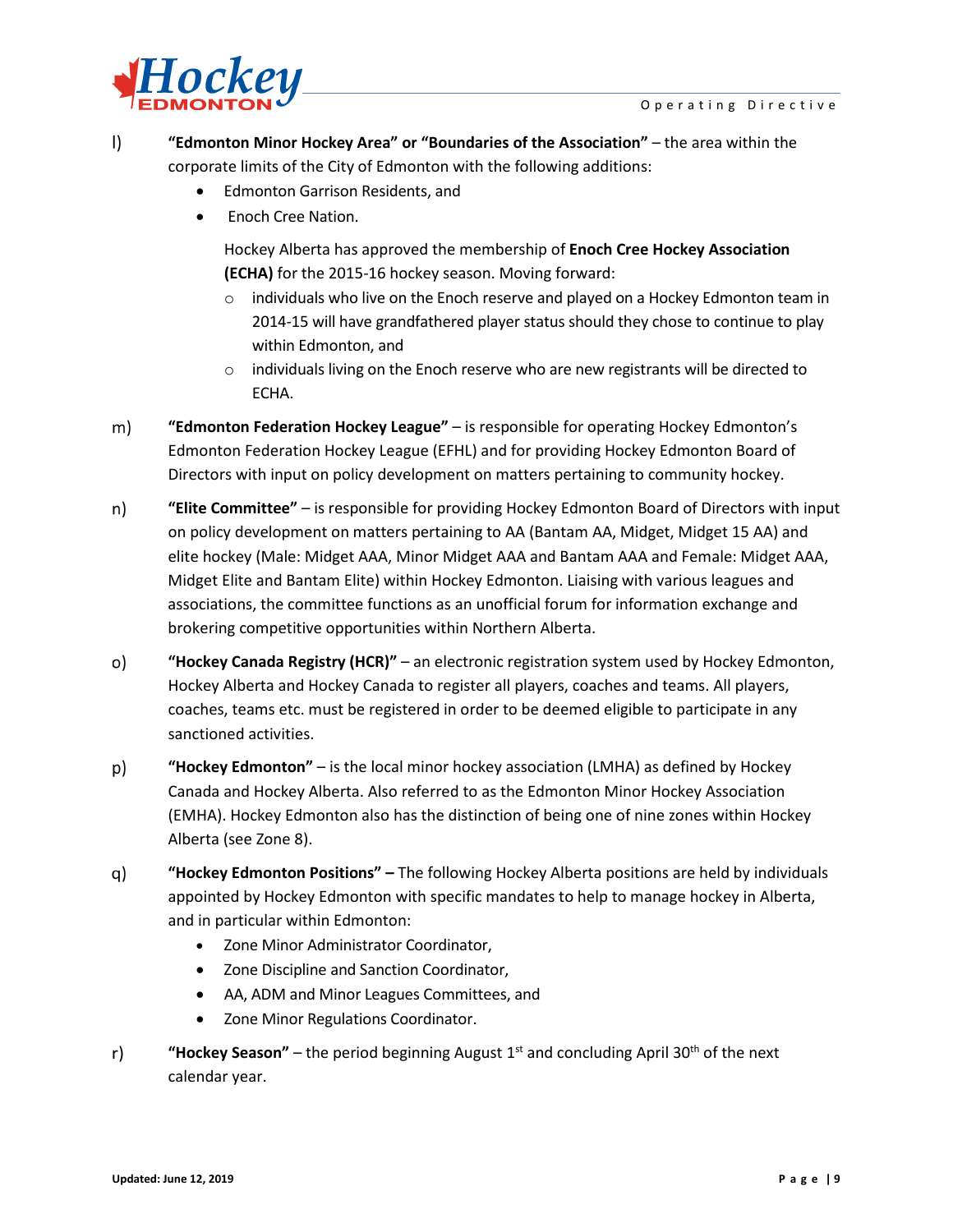

- **"Hockey Team" or "Team"**  means a group of persons that meet the Hockey Canada, Hockey s) Alberta and Hockey Edmonton criteria.
- $t)$ **"Local Minor Hockey Association (LMHA)"** – Hockey Edmonton is the local LMHA. In Hockey Alberta, the LMHA means an association, registered as a body corporate in the Province of Alberta, which has adopted bylaws and regulations that are consistent with the bylaws and regulations of Hockey Alberta, are approved by the Board of Hockey Alberta and operates in minor hockey with one or more hockey teams in the following divisions: Midget, Bantam, Peewee, Atom, Novice, Initiation.
- u) **"League Governor"** – an appointed representative whose responsibility is to oversee the operation of a hockey division. Previously referred to as a "Category Director".
- **"Member Organizations"**  includes clubs and districts within Hockey Edmonton. v)
- w) **"Mobility" –** player movement within Hockey Edmonton.
- $\mathsf{x}$ **"Operating Area"** – a separate area created when a district is broken down into smaller geographic sub-divisions.
- y) **"Player"** – includes all players who are registered within any playing season in Hockey Edmonton. Players can be further categorized as:
	- **"Resident Player" –** a player who resides within the boundaries of Hockey Edmonton club, district, or operating area that the player is registered within any playing season.
	- "**Non-Resident Player" -** a player who resides within the boundaries of Hockey Edmonton club, district, or operating area but the player is playing with another Zone 8 club, district, or operating that is not the resident Association.
	- **"Import Player" –** player who resides outside of the boundaries of Hockey Edmonton. This is allowed in Hockey Alberta Male and Female ADM programs only.
	- **"Affiliated Player"** a player, referred to and approved by Hockey Edmonton as a player who is eligible to play for a team in a higher category/division than the team in the category/division with which the player is registered.
	- **"Minor Aged Player"** a player who is under 18 years old as of December 31<sup>st</sup> of the current season.
	- **"Ineligible Player" –** an ineligible player may be classified as, but not restricted to the following:
		- $\circ$  a player improperly registered with Hockey Edmonton according to the Bylaws and Regulations of Hockey Edmonton;
		- o a suspended player; or
		- $\circ$  a player not transferred in accordance with Hockey Edmonton Bylaws and Operating Directives or Hockey Alberta Bylaws and Regulations.
- $z)$ **"Pre-Registration" –** a registration process for any player who wants to play hockey in Edmonton. Players pre-register in HCR with their primary association.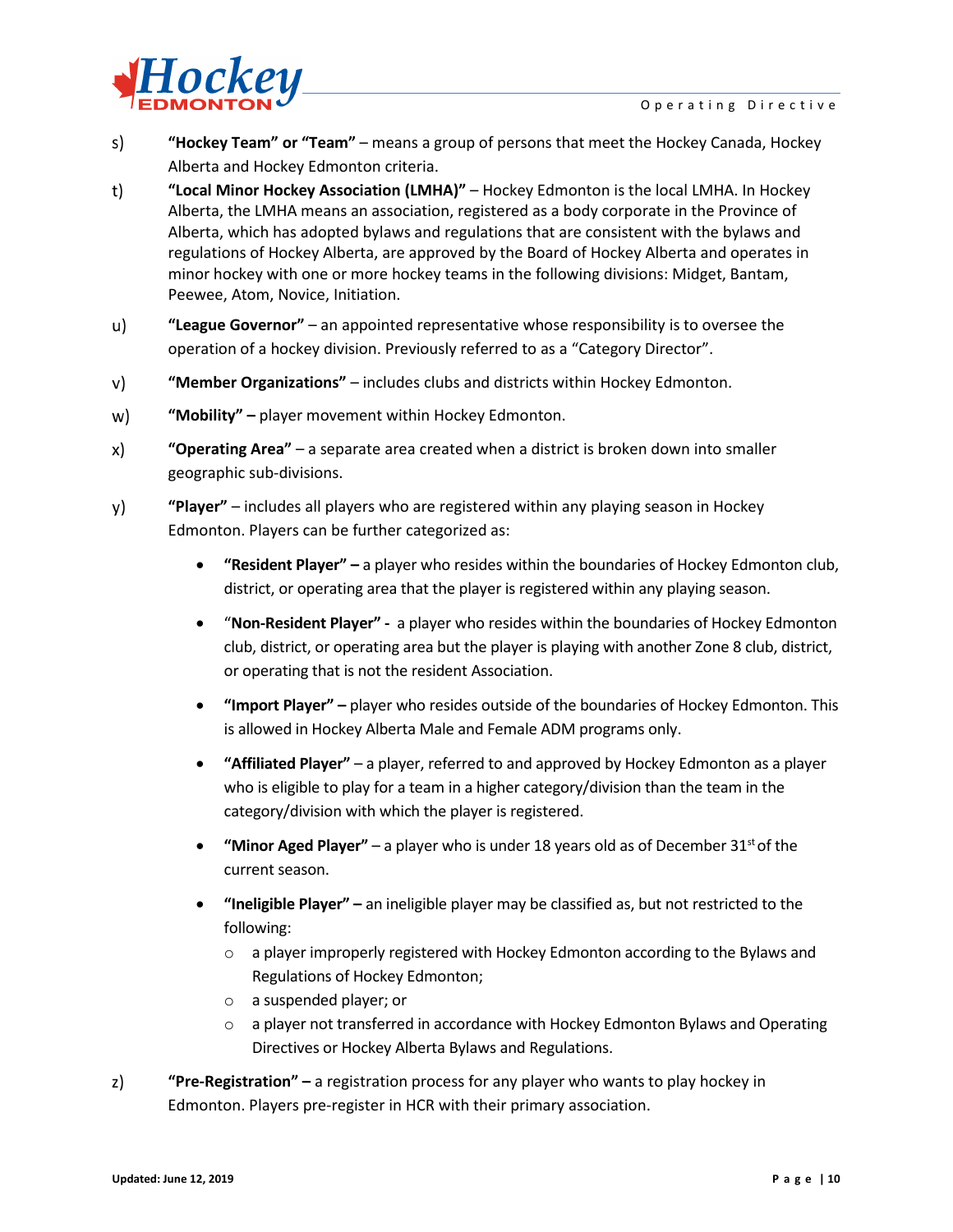

- aa) **"Playing Rules"** – game rules set out in the *Official Rule Book* of Hockey Canada and Hockey Alberta except as modified by this Operating Directive. All members of member organizations are expected to comply with these rules.
- bb) **"Primary Association"** – an HCR term that refers to the club, district, or operating area where a player resides and is eligible to register (refer to 4.3 Residency Requirements).
- cc) **"Provincial Team"** – means a team, properly registered with Hockey Alberta, that is eligible to participate in Provincials.
- dd) **"Registered Participant"** - Any person, including but not limited to the parents or legal guardians of any minor aged participant registered in Hockey Edmonton programming, teams, leagues, or similar entity registered with Hockey Edmonton or any of its Members, or any person, affiliated with or associated with, in any capacity whatsoever, any Club, District, Operating Area, team, league, or similar entity participating in games or activities of any kind sponsored or organized by Hockey Edmonton or any of its Members, shall not have membership status within Hockey Edmonton but, rather, shall be referred to throughout these By-Laws as a "Registered Participant".
- ee) **"Release"** – the unconditional discharge of a player from team or club membership.
- $\mathsf{ff}$ ) **"Residence"** – the particular municipal address where a player resides as defined in Hockey Canada definitions.
- gg) **"Shared Association"** – to share access within HCR to facilitate imports, draft players, and affiliation.
- hh) **"Stakeholders"** - means those involved in the delivery of a hockey program, directly or indirectly, including but not limited to: Leagues, LMHA's, Clubs, Districts, Operating Areas, Teams, Officials, Registered Participants (and Parents of same), Volunteers, etc.
- ii) **"Sub Registrar"** – the person in charge of procedural registration matters for a club, district, or operating area.
- **"Suspension"**  means a temporary debarring of a person from the privileges of playing hockey jj) games or association with a hockey team or member provided that suspension must stipulate a length of time or number of hockey games, or type of hockey games or any combination of thereof.
	- **"Sanctioned Game Suspension"** a suspension that lasts for a specific number of sanctioned games, regardless of time between games.
	- **"Timed Suspension"** a suspension that lasts for a specific length of time (days, weeks, months).
- **"Transfer"** an electronic movement of players within HCR from one club, district, operating kk) area, or LMHA to another.
	- **"International Transfer"**  refers to movement of a player from or to another country.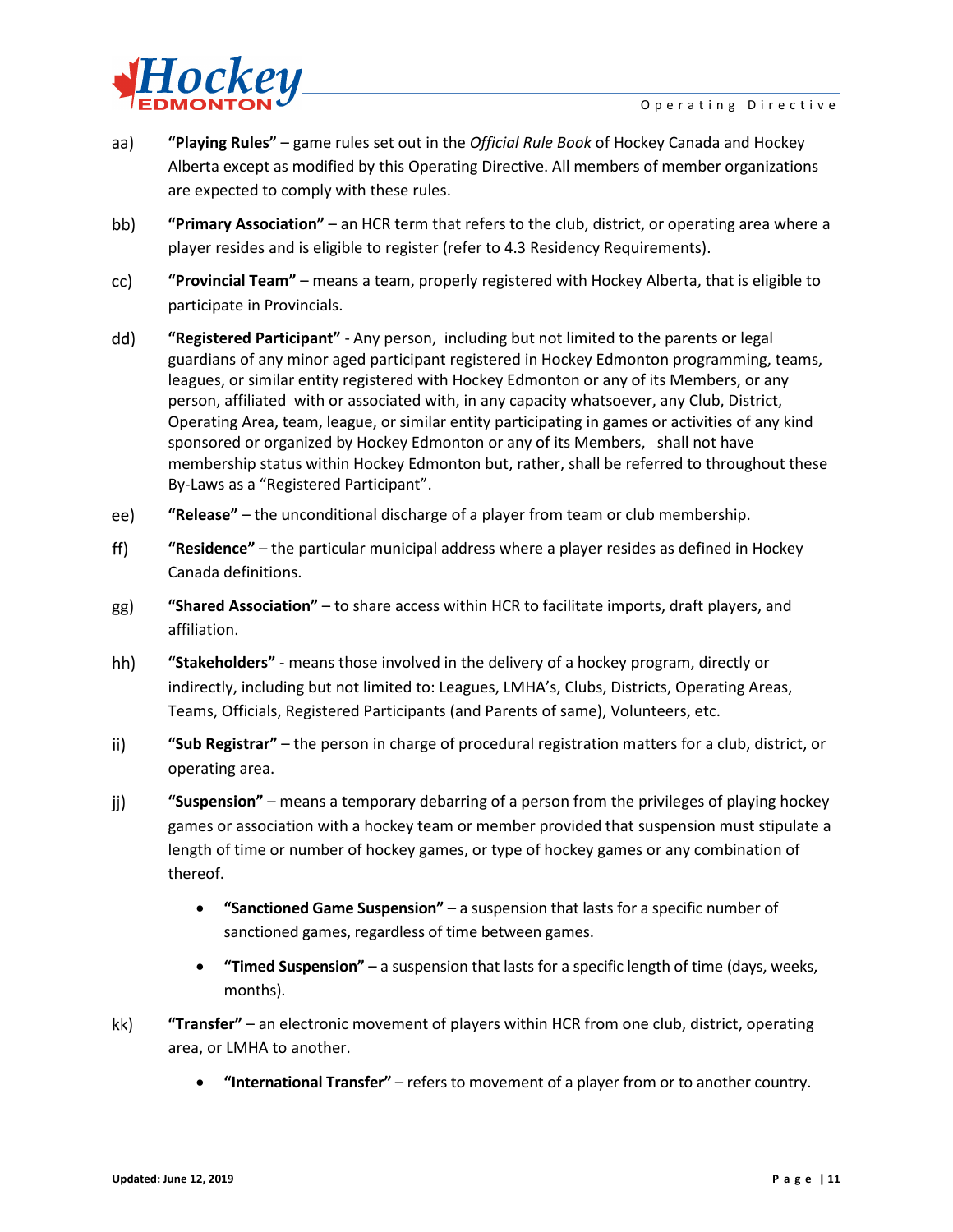

- **"Zone 8" –** a Hockey Alberta term that refers to Hockey Edmonton as one of nine zones within  $\parallel$ the branch.
- **"Tiering Director"** an appointed EFHL representative whose responsibility is to work with a mm) League Governor and oversee the operation of a specific EFHL category of play.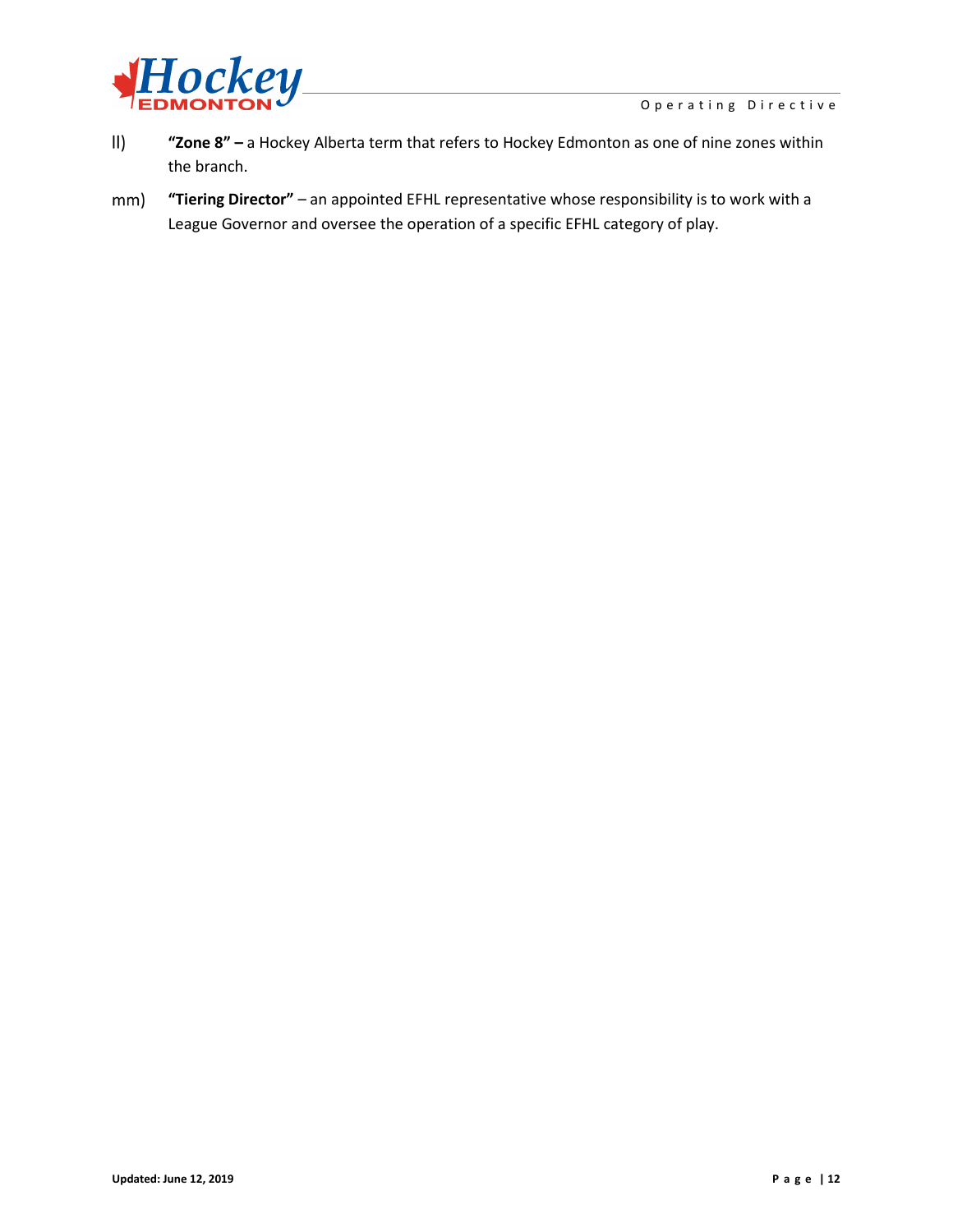

# <span id="page-13-0"></span>**2.0 CURRENT BOUNDARIES**

The goal in setting boundaries within Hockey Edmonton is to create approximately equal sized districts to provide players with more opportunities for playing and development. If a district is to be subdivided, they should also be of similar size. Any sub-divisions or boundary relocations, and any amendments to same, must be approved by the Hockey Edmonton Board of Directors.

## <span id="page-13-1"></span>**2.1 Hockey Edmonton District Boundaries**

| <b>District</b>                                         | <b>Boundaries</b>                                                                                                                                                                                                                                                                                                                                                                                                                                                                                                                                                                                      |
|---------------------------------------------------------|--------------------------------------------------------------------------------------------------------------------------------------------------------------------------------------------------------------------------------------------------------------------------------------------------------------------------------------------------------------------------------------------------------------------------------------------------------------------------------------------------------------------------------------------------------------------------------------------------------|
| <b>Northwest District</b>                               | North of the North Saskatchewan River and West of 101 Street                                                                                                                                                                                                                                                                                                                                                                                                                                                                                                                                           |
|                                                         | Exclusive of the communities known as Rossdale, Spruce Avenue,<br>Westwood, Rosslyn, and Griesbach.                                                                                                                                                                                                                                                                                                                                                                                                                                                                                                    |
|                                                         | In addition, from 137 Avenue North on 113 A Street and 153 Avenue<br>then West of 97 Street and North to the City Limits                                                                                                                                                                                                                                                                                                                                                                                                                                                                               |
|                                                         | Inclusive of Enoch                                                                                                                                                                                                                                                                                                                                                                                                                                                                                                                                                                                     |
| <b>Northeast District</b>                               | North of the North Saskatchewan River and East of 101 Street<br>Inclusive of the communities known as Rossdale, Spruce Avenue,<br>Westwood, Rosslyn, and Griesbach<br>In addition, from 137 Avenue North on 113 A Street and 153 Avenue<br>then East of 97 Street and North to the City Limits and Edmonton<br><b>Garrison Base Residents</b><br>DND personnel registering with a CRA number must register with<br>Edmonton Garrison and are subject to player movement<br>guidelines.<br>DND personnel residing in districts other than Northeast must<br>register in the district where they reside. |
| <b>Southwest District</b>                               | South of the North Saskatchewan River and West of the CPR railroad<br>tracks<br>Inclusive of the community Scona Centre                                                                                                                                                                                                                                                                                                                                                                                                                                                                                |
|                                                         |                                                                                                                                                                                                                                                                                                                                                                                                                                                                                                                                                                                                        |
| <b>Southeast District</b>                               | South of the North Saskatchewan River and East of the CPR railroad<br>tracks                                                                                                                                                                                                                                                                                                                                                                                                                                                                                                                           |
|                                                         | Exclusive of the community Scona Centre                                                                                                                                                                                                                                                                                                                                                                                                                                                                                                                                                                |
| <b>Knights of Columbus</b><br><b>Hockey Association</b> | Hockey Edmonton boundaries                                                                                                                                                                                                                                                                                                                                                                                                                                                                                                                                                                             |
| <b>Edmonton Girls Hockey</b><br><b>Association</b>      | Hockey Edmonton boundaries                                                                                                                                                                                                                                                                                                                                                                                                                                                                                                                                                                             |

## <span id="page-13-2"></span>**2.2 Edmonton Hockey Elite Committee Boundaries**

| <b>District</b>               | <b>Boundaries</b>                                           |
|-------------------------------|-------------------------------------------------------------|
| <b>Canadian Athletic Club</b> | North of the North Saskatchewan River and West of 97 Street |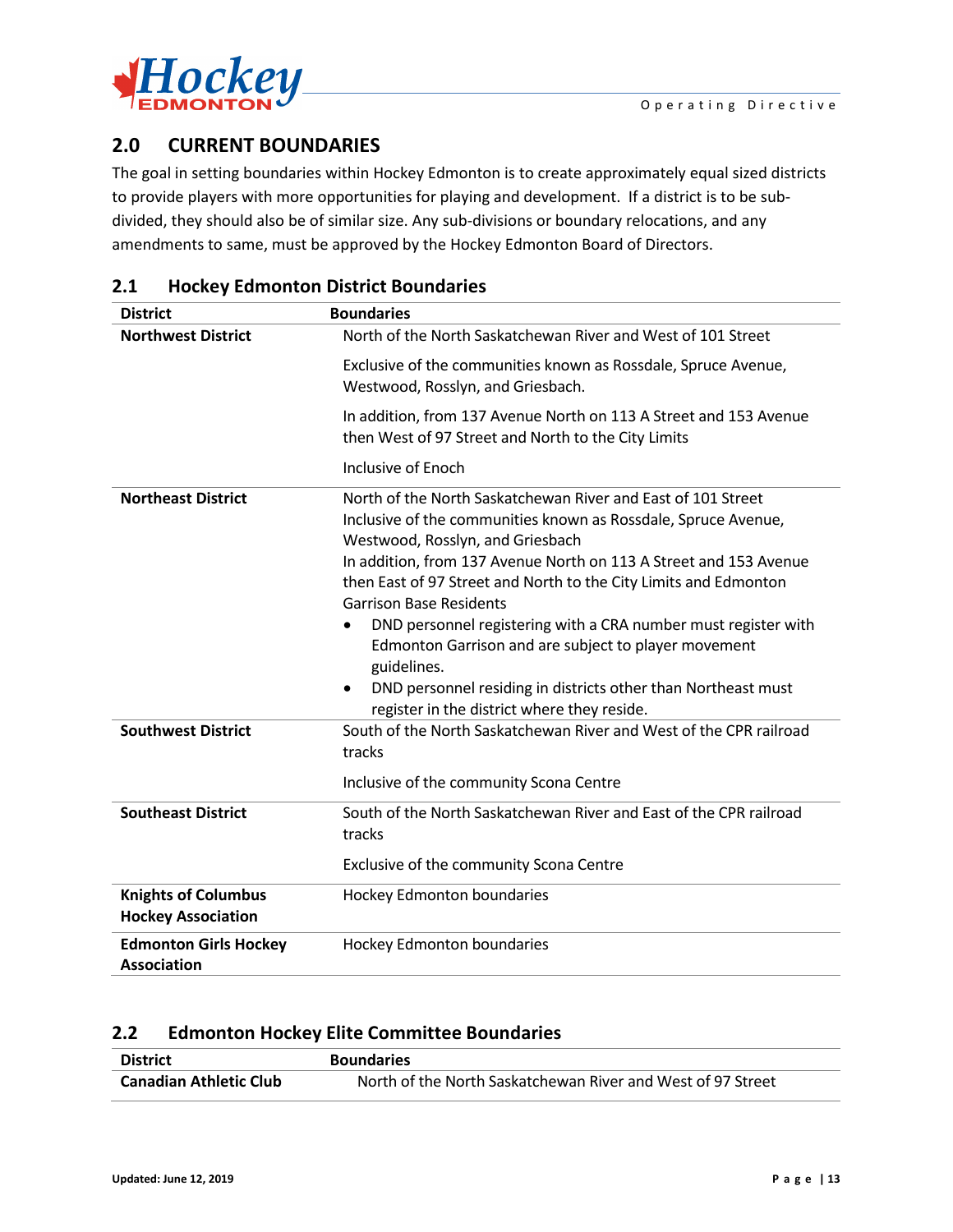

|                                                    | Inclusive of the communities known as Rossdale, Spruce Avenue,<br>Westwood, Rosslyn and Griesbach                                              |
|----------------------------------------------------|------------------------------------------------------------------------------------------------------------------------------------------------|
| <b>Maple Leaf Athletic Club</b>                    | North of the North Saskatchewan River and East of 97 Street                                                                                    |
|                                                    | Inclusive of Edmonton Garrison base residents                                                                                                  |
|                                                    | Exclusive of the communities known as Rossdale, Spruce Avenue,<br>Westwood, Rosslyn and Griesbach (that are part of the Northeast<br>District) |
|                                                    | South of the North Saskatchewan River and East of the CPR railroad<br>tracks                                                                   |
|                                                    | Exclusive of the community Scona Centre                                                                                                        |
| South Side Athletic Club                           | South of the North Saskatchewan River and West of the CPR railroad<br>tracks                                                                   |
|                                                    | Inclusive of the community known as Scona Centre                                                                                               |
| <b>Knights of Columbus</b><br><b>Athletic Club</b> | Hockey Edmonton boundaries                                                                                                                     |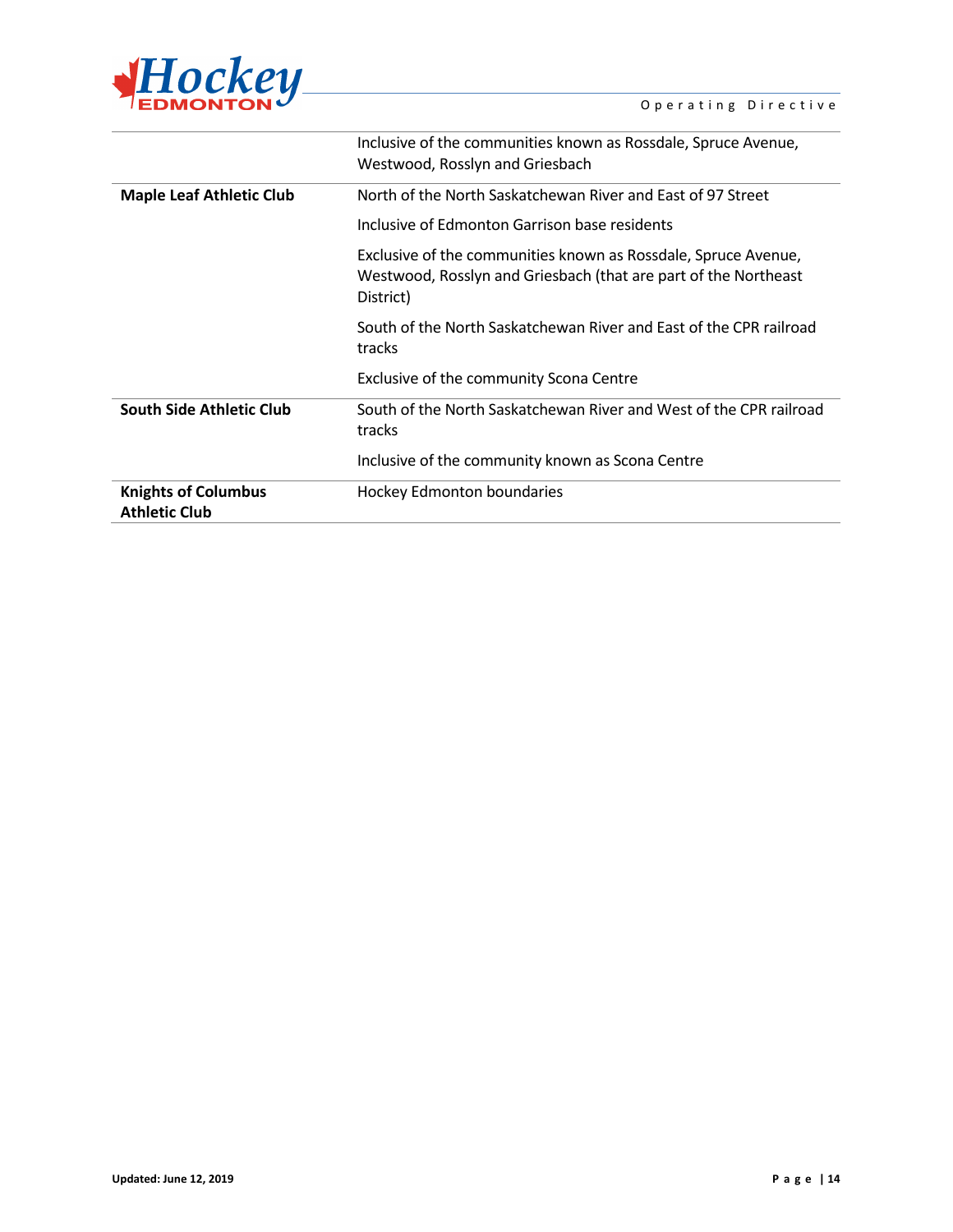

# <span id="page-15-0"></span>**3.0 CRITICAL TASKS & DATES**

These dates combine critical dates from Hockey Alberta and Hockey Edmonton.

| <b>Task</b>                | <b>Date</b>                                 | <b>Description</b>                                                                                                                                                                                                                                                                                                                                                              |
|----------------------------|---------------------------------------------|---------------------------------------------------------------------------------------------------------------------------------------------------------------------------------------------------------------------------------------------------------------------------------------------------------------------------------------------------------------------------------|
| <b>Hockey Season</b>       | August 1st to April 30th                    | The hockey season                                                                                                                                                                                                                                                                                                                                                               |
|                            | Mid-January                                 | Minor Hockey Week                                                                                                                                                                                                                                                                                                                                                               |
| <b>Annual Meetings</b>     | 2 <sup>nd</sup> Wednesday in May            | Hockey Edmonton AGM                                                                                                                                                                                                                                                                                                                                                             |
|                            | 4 <sup>th</sup> week in May                 | <b>Hockey Canada Spring Congress</b>                                                                                                                                                                                                                                                                                                                                            |
|                            | Last week in September                      | Hockey Alberta AGM                                                                                                                                                                                                                                                                                                                                                              |
|                            | Last week in November                       | Hockey Canada AGM                                                                                                                                                                                                                                                                                                                                                               |
| <b>Player Registration</b> | June 1st                                    | Registration opens                                                                                                                                                                                                                                                                                                                                                              |
|                            | Before any on ice activity                  | Before participating in any on ice activities, players<br>and on ice staff must be preregistered in HCR.                                                                                                                                                                                                                                                                        |
|                            | Prior to 1 <sup>st</sup> league game        | All players and staff participating in any on-ice                                                                                                                                                                                                                                                                                                                               |
|                            | or October 15 <sup>th</sup>                 | activity must be approved in the HCR.                                                                                                                                                                                                                                                                                                                                           |
|                            | January 10 <sup>th</sup>                    | The final date for NEW Player Registration in the                                                                                                                                                                                                                                                                                                                               |
|                            |                                             | current hockey season.                                                                                                                                                                                                                                                                                                                                                          |
|                            | February 10th                               | Not-with-standing the above, players may apply to<br>the Hockey Alberta President designate, Hockey<br>Edmonton Office, for special permission to<br>register within Hockey Edmonton if they or their<br>family have been transferred into another locale<br>by their employer or for any other extenuating                                                                     |
|                            |                                             | circumstance acceptable to Hockey Alberta up to<br>and including February 10 <sup>th</sup> (refer to Hockey<br>Alberta Bylaws & Regulations, Section A Minor<br>Hockey 2.5(d)).                                                                                                                                                                                                 |
| <b>Team Registration</b>   | August 1st                                  | Club sub-registrars must submit hockey team IDs,<br>category, approximate tier, and contact<br>information to the Zone Minor Administrator<br>Coordinator who will activate the teams in the<br>Hockey Canada Registry (HCR).<br>Teams from the previous year are automatically<br>added to HCR. All new teams are contingent on<br>approval from the Ice Management Committee. |
|                            | Prior to 1 <sup>st</sup> Tiering<br>meeting | District and operating area sub-registrars must<br>submit hockey team IDs, category, approximate<br>tier, and contact information for director or head<br>coach and league into HCR.                                                                                                                                                                                            |
|                            | Before any on ice activity                  | All hockey teams must be properly registered with<br>HCR and Hockey Edmonton before any on ice<br>team activities.                                                                                                                                                                                                                                                              |
|                            |                                             | All teams are to carry a current HCR generated<br>Official Team Roster to all games (printed or PDF).                                                                                                                                                                                                                                                                           |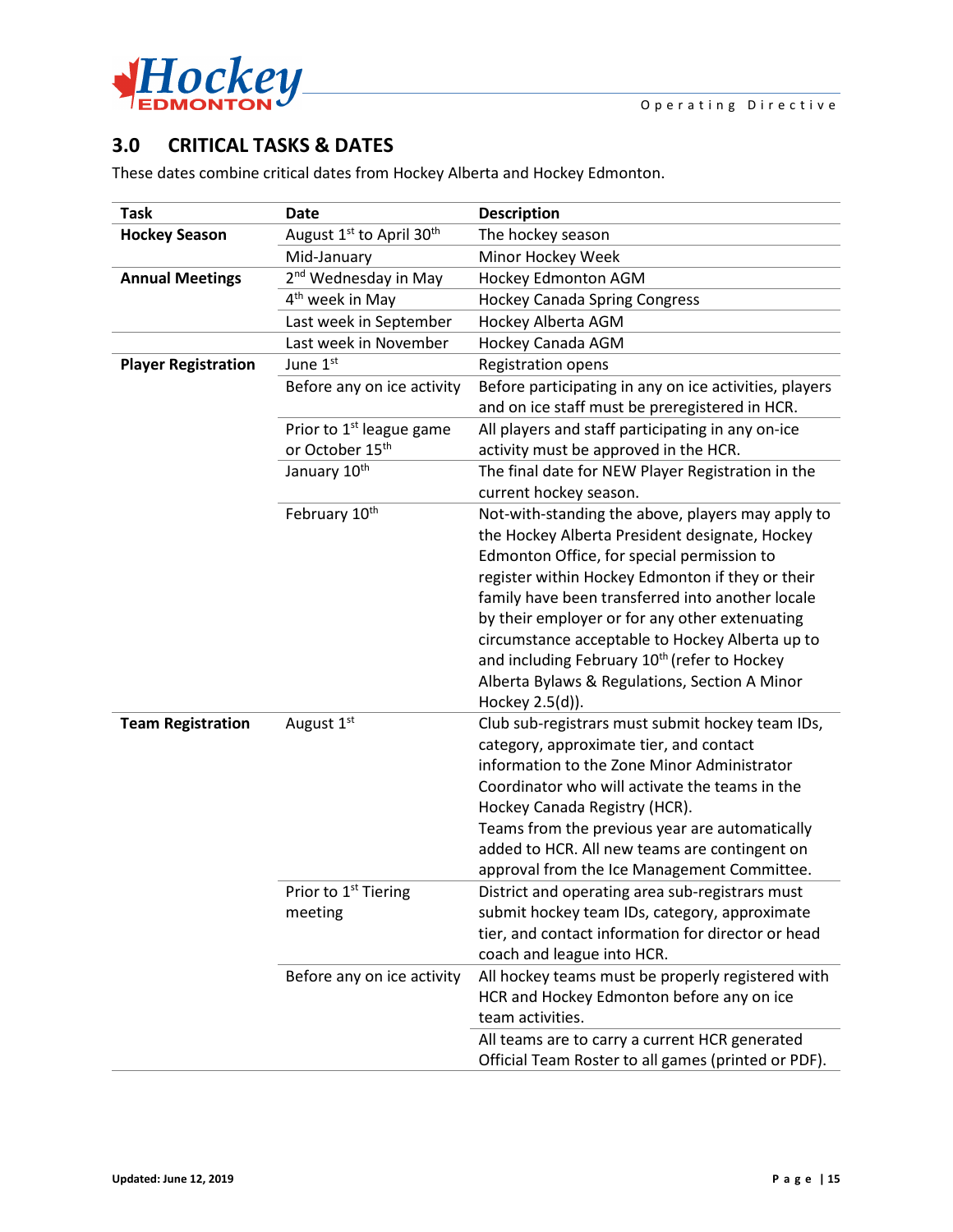

#### Operating Directive

| <b>Task</b>                     | <b>Date</b>                    | <b>Description</b>                                                                                                                                                                                                                                                                                                                                                                                                 |
|---------------------------------|--------------------------------|--------------------------------------------------------------------------------------------------------------------------------------------------------------------------------------------------------------------------------------------------------------------------------------------------------------------------------------------------------------------------------------------------------------------|
|                                 | November 15 <sup>th</sup>      | Teams will be protected by midnight. No further<br>changes will be made without approval of Zone<br>Minor Administrator Coordinator.                                                                                                                                                                                                                                                                               |
| <b>Player Movement</b>          | May $1 - 31$                   | As per directive 5.3, players who would like to<br>start their tryout with a different club, district, or<br>operating area without changing their resident<br>address, may apply to the Player Movement<br>Committee. PMC decisions are specific to the<br>model / stream and are for the current playing<br>season only. All players will be returned to their<br>resident association at the end of the season. |
|                                 | October 15 <sup>th</sup>       | Midget age players trying out at Junior Camps<br>must be back to their primary associations on or<br>prior to October 15 <sup>th</sup> .                                                                                                                                                                                                                                                                           |
|                                 | After October 15 <sup>th</sup> | Player movement is permitted within the AA Clubs<br>with the approval of the Hockey Edmonton Player<br>Movement Committee. No player movement will<br>be permitted if this movement would result in a<br>player not having a place to play within the club.                                                                                                                                                        |
| <b>Affiliation</b>              | November 15 <sup>th</sup>      | The deadline to register an affiliated player as per<br>Hockey Canada Regulations. All affiliates will be<br>registered in the HCR before they can play with<br>their affiliated team.                                                                                                                                                                                                                             |
| Coaching<br><b>Requirements</b> | November 15 <sup>th</sup>      | Final date to complete all certification, in<br>compliance with minimum Coach Education<br>Requirements (refer to Hockey Alberta Bylaws and<br>Regulations, Section F).                                                                                                                                                                                                                                            |
| <b>Provincials</b>              | November 15 <sup>th</sup>      | Any hockey team whose registration is received<br>after November 15 <sup>th</sup> is not eligible for Provincial<br>competition.                                                                                                                                                                                                                                                                                   |
|                                 | December 1st                   | Hockey Edmonton must submit a listing on behalf<br>of all teams eligible to participate in Provincial<br>Play.                                                                                                                                                                                                                                                                                                     |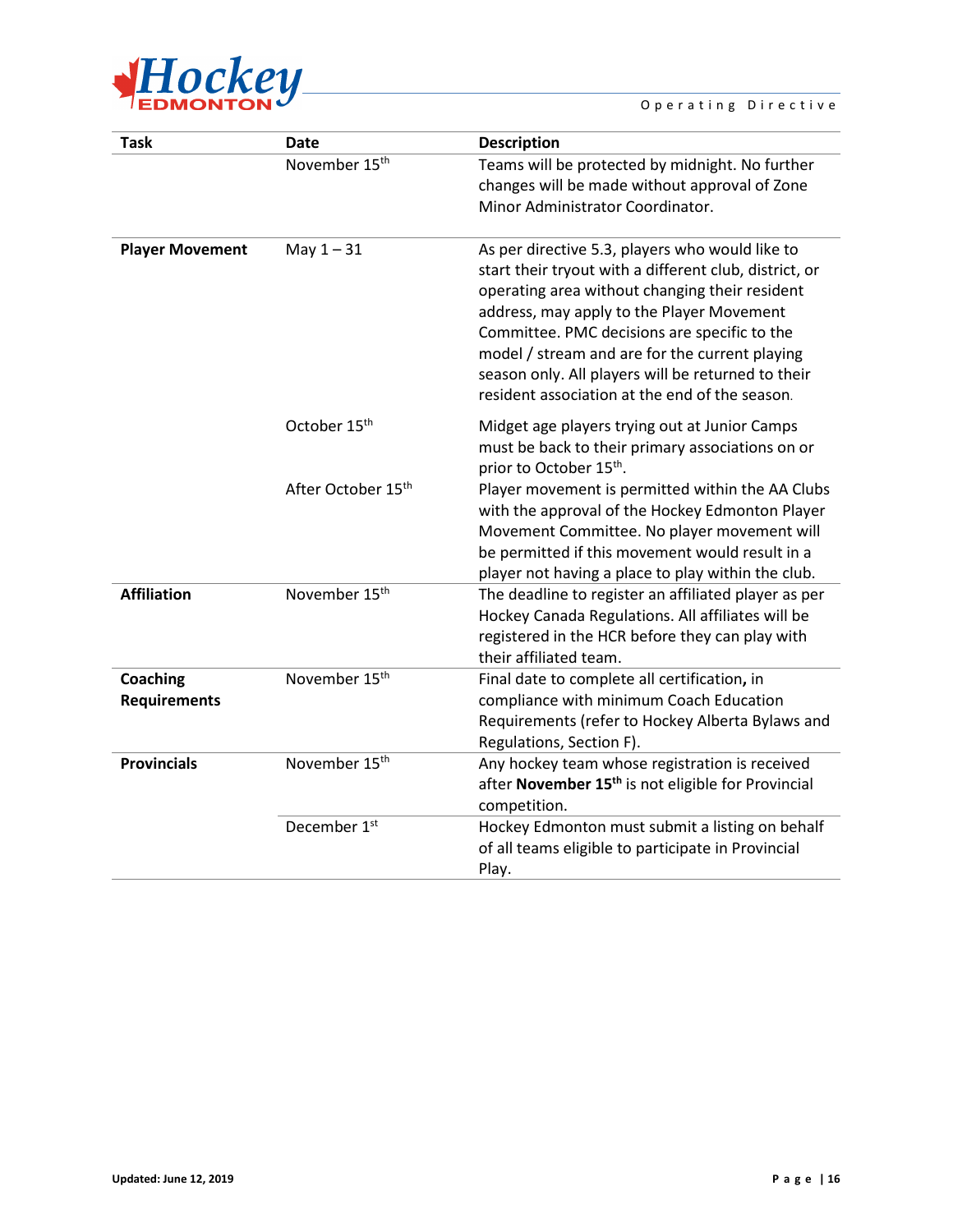

## <span id="page-17-0"></span>**4.0 REGISTRATION**

## <span id="page-17-1"></span>**4.1 Compliance with Hockey Canada & Hockey Alberta**

Hockey Edmonton will comply with the Official Playing Rules of [Hockey Canada](http://www.hockeycanada.ca/en-ca) and Hockey Alberta except where modified as follows. Refer to [Hockey Alberta Regulation](http://www.hockeyalberta.ca/) (Registration, Part 3) in the appropriate division section for more detail:

- Section A Minor Hockey
- Section B Junior Hockey
- Section C Senior/Junior Female Hockey

## <span id="page-17-2"></span>**4.2 Divisions for Age Eligibility**

Players are expected to register for and play with the age appropriate Division and Category of play.

| <b>Division</b>            | <b>Players Age*</b>          |  |  |  |
|----------------------------|------------------------------|--|--|--|
| Initiation**               |                              |  |  |  |
| Discovery                  | 4 year olds                  |  |  |  |
| <b>Junior Timbits</b>      | 5 year olds                  |  |  |  |
| <b>Senior Timbits</b>      | 6 year olds                  |  |  |  |
| <b>Novice Minor</b>        | 7 year olds                  |  |  |  |
| Novice Major               | 8 year olds                  |  |  |  |
| Atom                       | 9 - 10 year olds             |  |  |  |
| Pee Wee                    | 11 - 12 year olds            |  |  |  |
| Bantam                     | 13 - 14 year olds            |  |  |  |
| Midget                     | 15-17 year olds              |  |  |  |
| Junior                     | 18 - 20 year olds            |  |  |  |
| Junior B & C               | 18 - 20 year olds            |  |  |  |
|                            | (with max four 21 year olds) |  |  |  |
| Junior (Female)            | 18 - 21 year old             |  |  |  |
|                            | (with max four 22 year olds) |  |  |  |
| <b>Recreational League</b> | 13 through 17 year olds      |  |  |  |

\* The player's age is determined by the player's age on December 31 of the current season.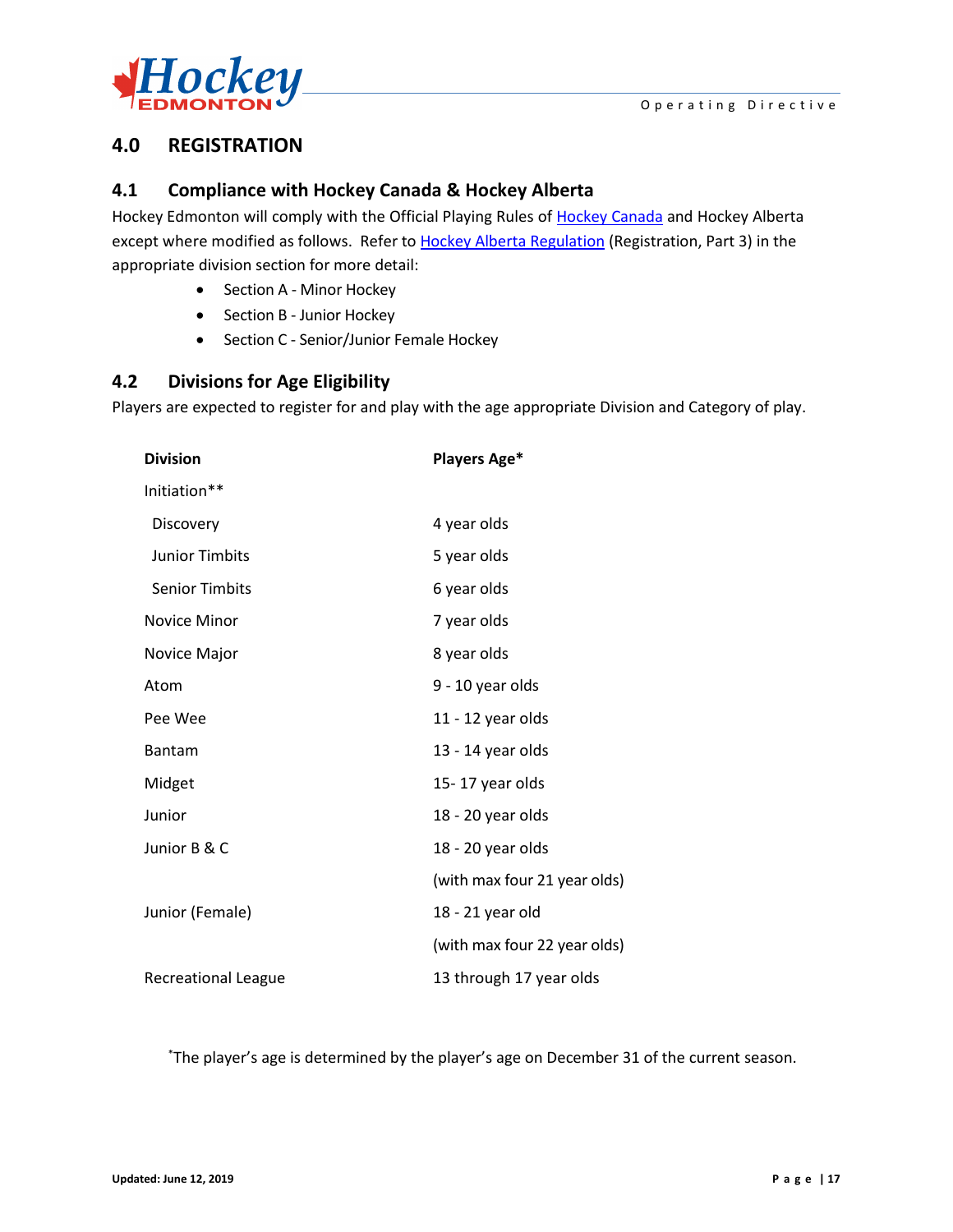

\*\* The Initiation program starts with one skate per week consisting of skills, drills, small area games and competitions and progresses to two skates per week, consisting of one shared ice practice, one half-ice game (registration is age based with allowances for unusual progression based on competency).

## <span id="page-18-0"></span>**4.3 Residential Requirements**

## **A player may not establish residency for the principal purpose of playing or practicing hockey.**

- a) All players must play within the club, district, or operating area in which they are eligible based on their residency. This determines their primary association.
	- To be allowed to register, play, or practice with a Hockey Edmonton team, the player's parent(s) and the player must reside together within the boundaries of Hockey Edmonton<sup>1</sup>.
	- Players must register within the boundaries of the club, district, or operating area in which they reside as defined, except as otherwise provided for within this Operating Directive.
	- This residency is based on where the player lives during the current hockey season.
	- Once residency is established and the player registers with their designated club, district, or operating area they are not eligible to register with another club, district, or operating area unless they are transferred in the HCR.
- b) For all minor aged players within Hockey Edmonton whose parents do not reside together, the following will apply in determining residency:
	- The player registers in the geographic area in which they registered the year before, unless otherwise stated with the [Parent Declaration.](http://fscs.rampinteractive.com/hockeyedmonton/files/association/Parent%20Declaration%20Form%20NEW.pdf)
	- Residency will be determined by the parent who has custody of the player. Players must reside with at least one of their parents (refer to Hockey Canada, Section F3) or legal guardian(s). Legal guardianship rules will apply.
	- If parents share custody, the residency will be determined by where the player habitually resides (refer to Hockey Canada, Section F).
	- If there is no habitual residence, Zone Minor Administrator Coordinator will determine the residency of the player, generally determined by where the player attends school.
- c) Any player who is applying to register under legal guardianship must apply to register with the Zone Minor Administrator Coordinator.

 $\overline{a}$ 

<span id="page-18-1"></span><sup>&</sup>lt;sup>1</sup> Exceptions to this requirement would be those players participating on a Hockey Alberta Male ADM or Female Midget AAA team based in Edmonton, or a player who has applied via the Hockey Alberta Player Movement process and been approved to play in Edmonton.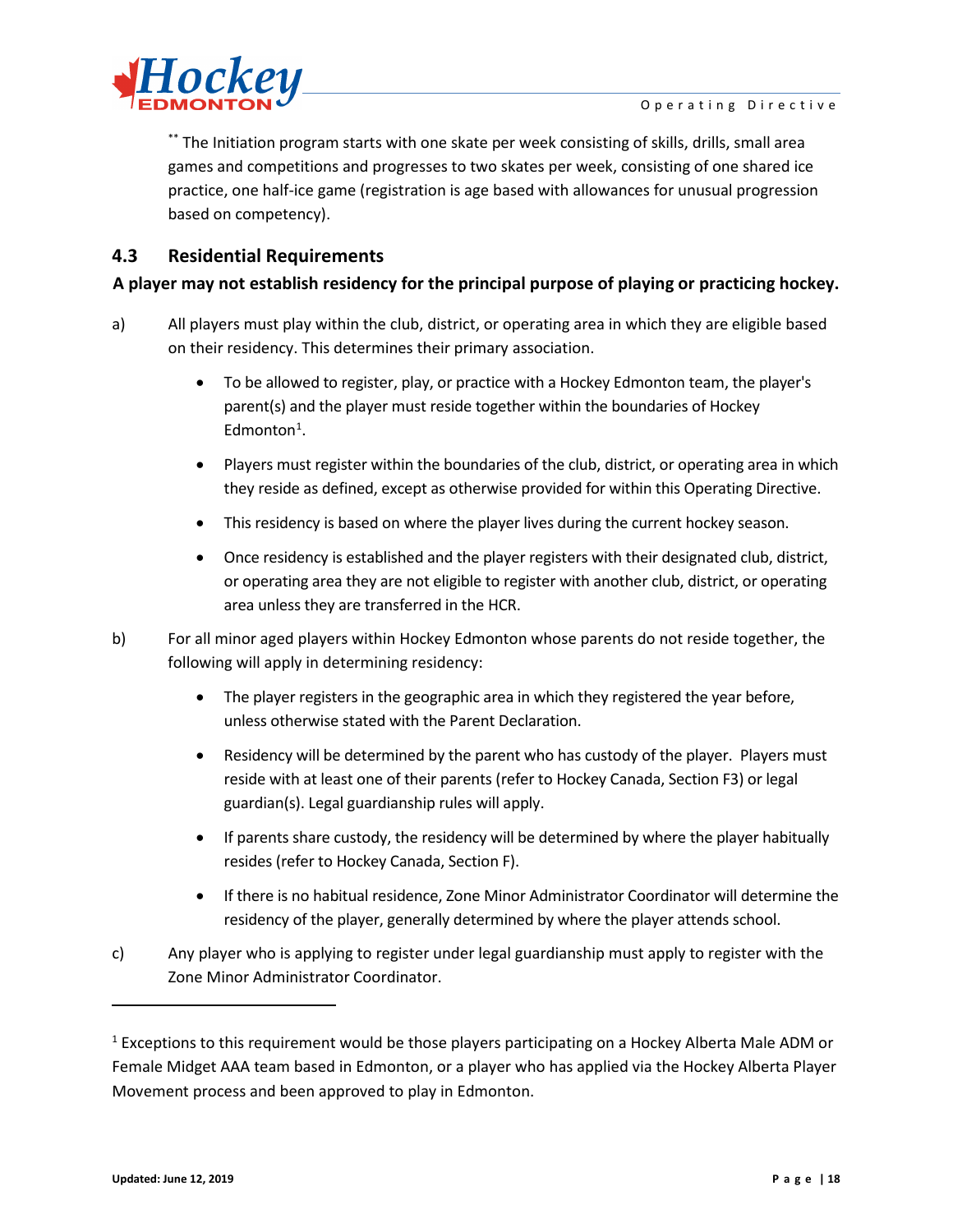

- The player will complete an application to register form and provide all appropriate documentation (refer to Hockey Canada: Section F4) as well as providing the following information in writing:
	- o the name(s) of that person's legal guardian(s),
	- o copies of court appointed guardianship documents, and
	- $\circ$  the municipal address at which this player will reside within the boundaries of Hockey Edmonton.
- The decision to permit a player to play and/or practice with an association team shall be at the discretion of the Zone Minor Administrator Coordinator.
- d) Unless a player's physical residence changes (the player's family moves to a residence in another club, district or operating area), the players' residence as declared when players register to play their last year of Novice will determine the players' resident club, district, or operating area (refer to 4.3 Residential Requirements).
	- The sole exception to this is for players in EFHL (Community) Hockey in the Bantam and Midget Division. These players have mobility which gives them the ability to register with any Hockey Edmonton District.
	- Players in EFHL (Community) Hockey in the Bantam and Midget Division who exercise this option to move districts may do so for access to EFHL (Community) Bantam and Midget programs only. Elite Hockey is excluded from this exception.
- e) **All Exceptions** must be approved in writing by the Hockey Edmonton Player Movement Committee.
- f) Sitting out one or more seasons does not provide the player with a window of opportunity to 'reset' their primary club, district or operating area.

## <span id="page-19-0"></span>**4.4 Registration – Player**

- a) Players must be registered in the HCR with their respective club, district, or operating area prior to participating in any activities.
	- *Every player competing in: league, tournament, exhibition and playoff games sanctioned by Hockey Alberta and Hockey Edmonton (Zone 8) must be registered on a hockey team registered with Hockey Edmonton.*
	- **Pre-season** rosters for:
		- o Male and Female ADM teams will be managed as per current Hockey Alberta process,
		- o AA Model teams will be managed as per current Hockey Alberta process. Currently this is done outside the purview of HCR,
		- $\circ$  Community Hockey teams are generally not required, but in the rare occasion that they are will be managed outside the purview of HCR as per current Hockey Alberta process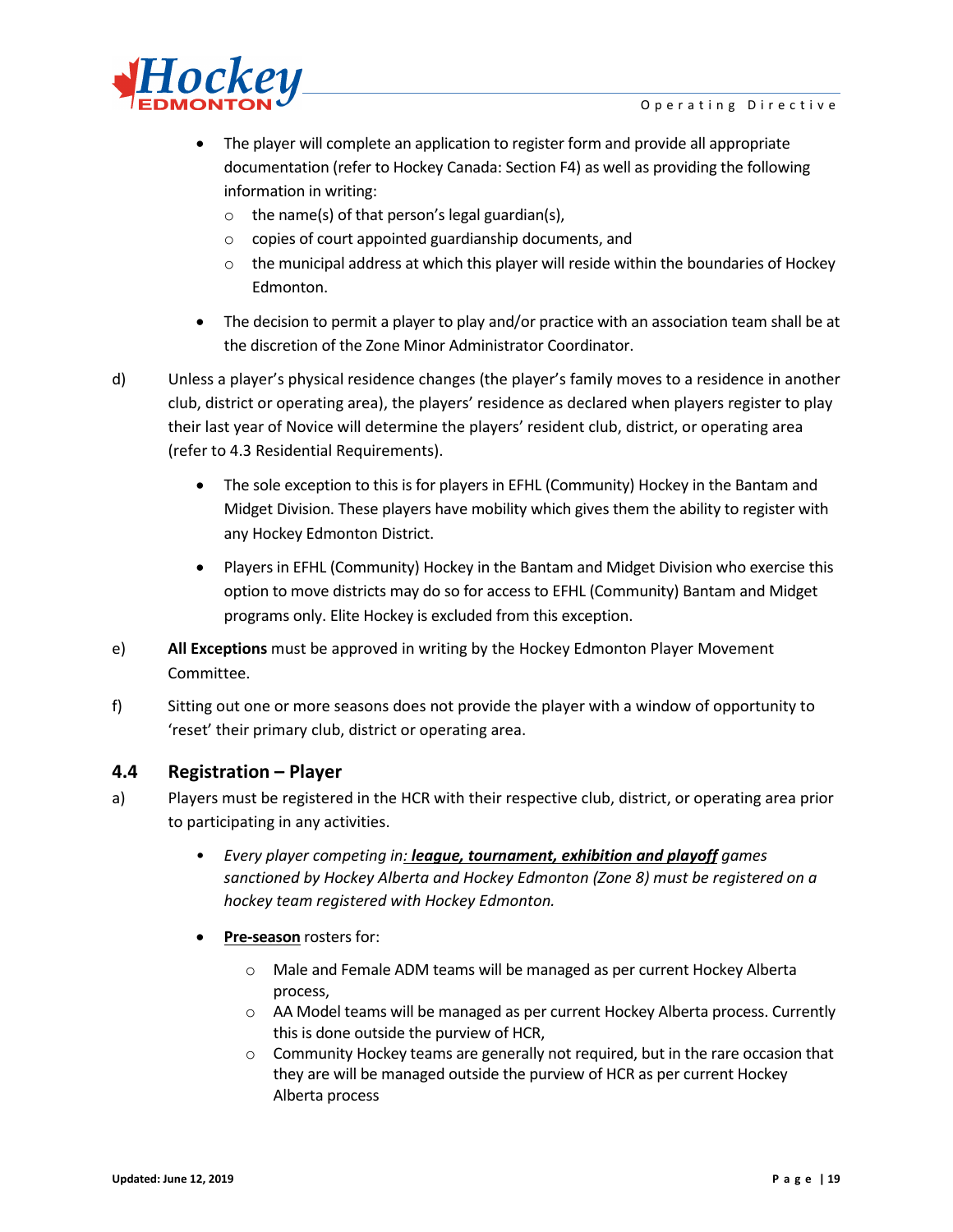

- All operating areas, districts and clubs must register all players in their hockey organization.
- A player may only be registered on one team.
- b) New players moving into Edmonton:
	- Shall not participate in any game, tryout, exhibition, league or tournament games unless approved by Zone Minor Administrator Coordinator and registered in HCR.
	- A player who is moving without one or both parents from outside of Canada must apply in writing directly to Hockey Alberta.
	- Any Bantam AAA, Minor Midget AAA, or Major Midget AAA players coming from Hockey North must apply to the Hockey Alberta and Hockey Canada Appeals Committee. The Hockey Alberta Appeals committee will notify the Zone Minor Administrator Coordinator of the approved applications.
- c) Any player requesting registration who is neither a Canadian citizen nor a landed immigrant, including student exchange players, must apply to Hockey Alberta (Section A Minor Hockey 2.8) and notify Zone Minor Administrator Coordinator.
	- A player must be a Canadian citizen or a landed immigrant who is registered with Hockey Edmonton to compete in a regional or national championship (refer to Hockey Canada, Section E 36c).
	- No player may be registered after January 10th in any hockey season with any operating area, district or club, with the following exceptions:
		- $\circ$  Players who move within the borders of the Province after January 10th and up to and including February 10th, may apply to the Zone 8 Minor Administrator Coordinator for special permission to register with a local member if they or their family have been transferred by an employer or for any other extenuating circumstance acceptable to Hockey Alberta.
- d) Import players are not eligible to play for any Hockey Edmonton team with the exception of Male ADM teams – Midget AAA Major, Midget AAA Minor, Bantam AAA – and Female ADM teams - Midget AAA.
- e) Upon application, Edmonton athletes may be granted permission to play outside of Edmonton. Applicants eligible to play include:
	- Male Players (Bantam AAA, Midget AAA Major, or Midget AAA Minor) who have been released by two Hockey Edmonton clubs and wish to pursue their third and final tryout (available to them via the Male ADM) with a different LMHA,
	- Edmonton residents looking to play Female Midget AAA for a team other than Edmonton, and
	- surplus goaltenders in any Federation program.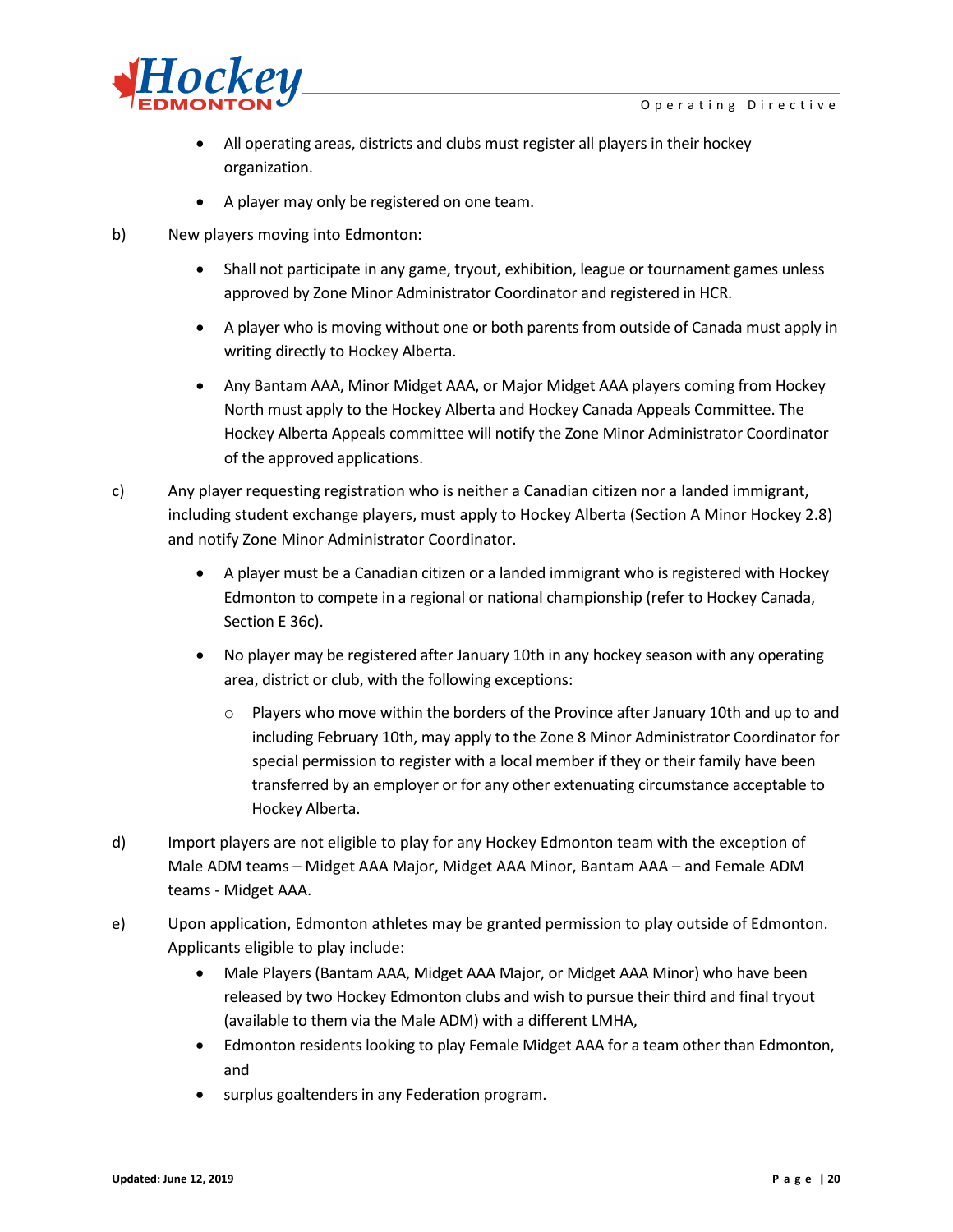

f) Occasionally Hockey Edmonton may deem it is appropriate to allow a player from outside of Hockey Edmonton boundaries to come into Edmonton. Application must be made to the Hockey Alberta Zone 8 Player Movement Committee. The application must be accompanied by:

- a valid player transfer,
- a letter from the president, or designate, of the resident LMHA advising that it supports the player in question registering with an association within Edmonton,
- a letter from the player requesting the granting of the exception, and
- a letter from any closer LMHA's the player bypasses in the direction of travel from the player's resident LMHA to the new LMHA, consenting to the transaction and waiving any rights they may have to the player.
- g) **All exceptions** must be approved in writing by the Zone Minor Administrator Coordinator.

## <span id="page-21-0"></span>**4.5 Registration – Teams**

- a) All Hockey Edmonton hockey clubs, districts, and operating areas will register all hockey teams operating within their boundaries in HCR (refer to Hockey Alberta Section A Minor Hockey 3.0) before any activities.
	- All players participating on a hockey team must be registered in HCR.
	- Any hockey team whose registration is received after November 15 will not be eligible for Provincials.
	- A hockey team may only register after November 15 with consultation of the Ice Management Committee and approval from Hockey Alberta Executive Director or designate.
- b) A **"Hockey Team" or "Team"**  means a group of persons that meet the Hockey Canada, Hockey Alberta and Hockey Edmonton criteria:
	- a maximal roster of 19 players except for Major Midget AAA and Female Midget AAA teams that can have a maximum of twenty (20) players, and teams acknowledged as having exceptional circumstances<sup>[2](#page-21-1)</sup>;
	- For teams competing for National and Regional championships, teams must be comprised of a minimum of 15 players (at least two of whom must be goaltenders);
	- For those teams competing within the Hockey Alberta AA Model, teams comprised of a minimum of 15 players (at least two of whom must be goaltenders);
	- For teams not competing for National and Regional championships, teams may be comprised of a minimum of 12 players;
	- Hockey Alberta Regulation changes to the Initiation Program in 2015-16 remove the maximal number of players that can be registered at any one time

l

<span id="page-21-1"></span><sup>&</sup>lt;sup>2</sup> In exceptional circumstances, Hockey Alberta Minor Regulation 3.7.a states that teams that are not eligible to compete for a Regional or National Championship may be permitted to register, at one time, a maximum of twenty-three (23) Players upon consideration of application to the Zone Minor Regulation Coordinator, in consultation with the Hockey Alberta Executive Director; or designate.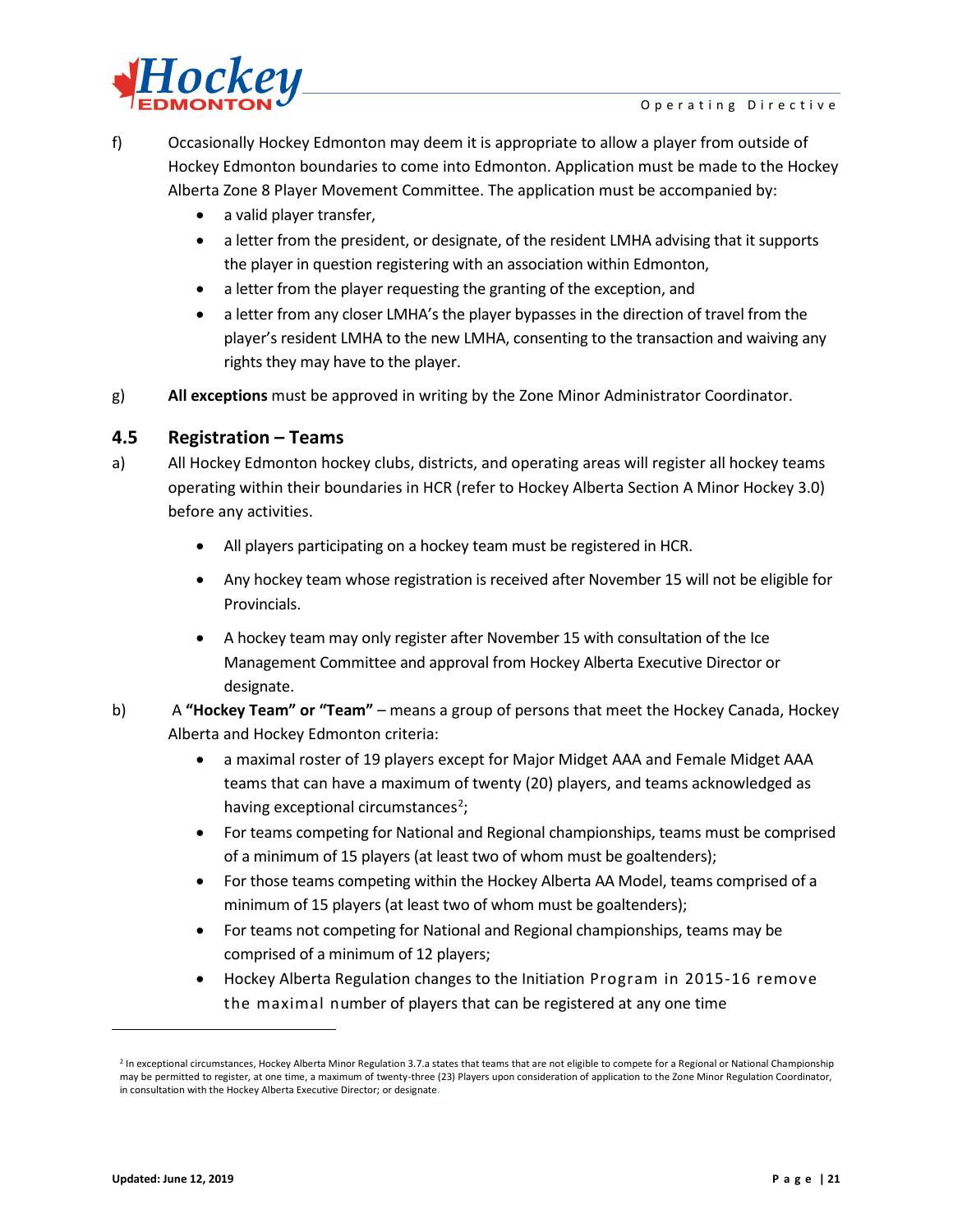

- a head coach who holds National Coaching Certification Program (NCCP) qualifications in compliance with Hockey Canada and Hockey Alberta Regulations;
- a coach or team official listed in HCR approved Team Roster, who has completed the course requirements for the Hockey Canada Safety Program and, is required to be at all games; and
- All other coaches and team officials who appear on the HCR Team Roster must have completed the course requirement for the Respect in Sport as required by Hockey Alberta Regulations.
- c) The head coach is responsible for ensuring all players on their team satisfy the registration rules to play for that team.
	- The head coach will ensure that all players and team officials are listed on their HCRgenerated Official Team Roster.
	- Failure to register all team officials and player information will result in suspensions and disqualification for any provincial playoffs.
	- Any Hockey Edmonton team found to have permitted a player and/or team official who is not properly registered to that team to participate in a game may be subject to a fine up to a maximum of \$500.00 per violation (refer to Hockey Alberta (Section A Minor Hockey 3.3(c).
- d) The coach must indicate current coaching level on all Official Team Rosters. All coaches must follow coach certification requirements (refer to Hockey Alberta website for current information on [Coaching Requirements\)](http://www.hockeyalberta.ca/index.php/ci_id/2535/la_id/1.html). The regulation requirements are based on a team's categorization prior to November 15 of the current playing year.
	- Coaches are required to carry the HCR-generated Official Team Roster (printed or PDF) to all sanctioned hockey team events.
	- If an opposing coach or official asks to examine a hockey team's HCR Official Team Roster, it must be produced. Failure to do so could mean forfeiture of the game and/or disciplinary action against the coach.
- e) Team officials participating "on the bench" with any registered hockey team must be duly registered in HCR prior to participating with that team.
- f) Team officials participating "on the bench" with more than 1 hockey team in the same season shall be registered with each and every team of which they are a member prior to participating with the respective team(s).
- g) Sanctioned hockey teams must not play against unsanctioned hockey teams at any time.
	- All team officials associated with any hockey team playing against an unsanctioned team will be suspended and shall remain suspended until reviewed by the Hockey Alberta (refer to Hockey Alberta (Section A Minor Hockey 3.11).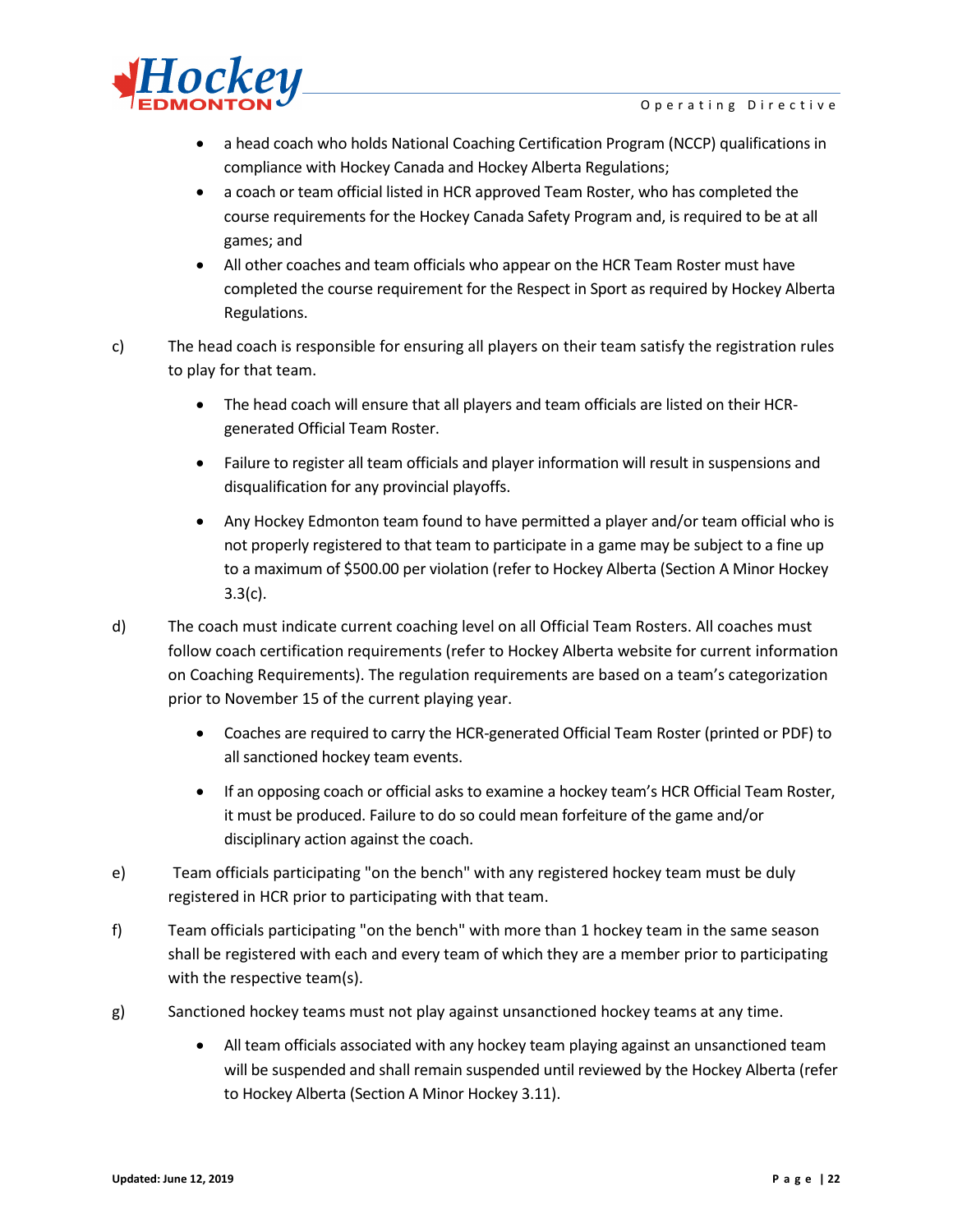

- h) Hockey Edmonton may allow, during any scheduled exhibition, league, provincial or tournament game, the use of a substitute goalkeeper from another hockey team of equal or lower division or category if medical evidence or extenuating circumstance shows that a replacement goalkeeper is required by the hockey team concerned.
	- Obtain permission from the Zone 8 (Edmonton) Regulation Coordinator or designate.

## <span id="page-23-0"></span>**4.6 Fees & Insurance**

- a) Hockey Canada, Hockey Alberta, Hockey Edmonton, and leagues assess fees either player or team based.
- b) The Hockey Canada Participant and Registration Fee assessed for every person listed on the HCR Official Team Roster and includes insurance coverage.
	- The Hockey Canada insurance policy provides cover for each of the branches with all subassociations, leagues and teams named as an insured. Any officer, director, employee, coach, volunteer worker, instructor, referee, or member of a Committee, while acting within the scope of their duties is covered. As well, it includes members of any teams, leagues, Branch teams, division teams, national teams or international teams provided all are registered with or affiliated with Hockey Canada.
	- The Hockey Canada insurance policy is a supplemental policy. If you have access to any other insurance, you must pursue coverage through those policies first
- c) Clubs, Districts and Operating Areas will have and post publicly a pro rata registration fee refund policy which may include a reasonable administration fee.

## <span id="page-23-1"></span>**4.7 Transfers in Hockey Canada Registry (HCR)**

- a) Transfers in HCR occur for a number of reasons or as a result of a number of processes including but not limited to: Residency Transfers, the Elite Committee Transfer Draft process, or a Player Movement Committee decision.
	- In all cases, the player must first pay any outstanding fees, return any outstanding equipment or fulfill any/all other outstanding obligations owing to the operating area, district, or club being asked to transfer the player.
- b) Residency Transfer: to obtain a transfer based on a residency change in HCR, a player must first:
	- Provide a signed [Parent Declaration](http://fscs.rampinteractive.com/hockeyedmonton/files/association/Parent%20Declaration%20Form%20NEW.pdf) to the resident club, district, or operating area to indicate the player has moved.
- c) Elite Committee Transfer Draft process: in order to obtain a transfer in HCR based on the transfer draft process, a player must:
	- Provide a completed and valid Elite Council Permission to Try Out Form.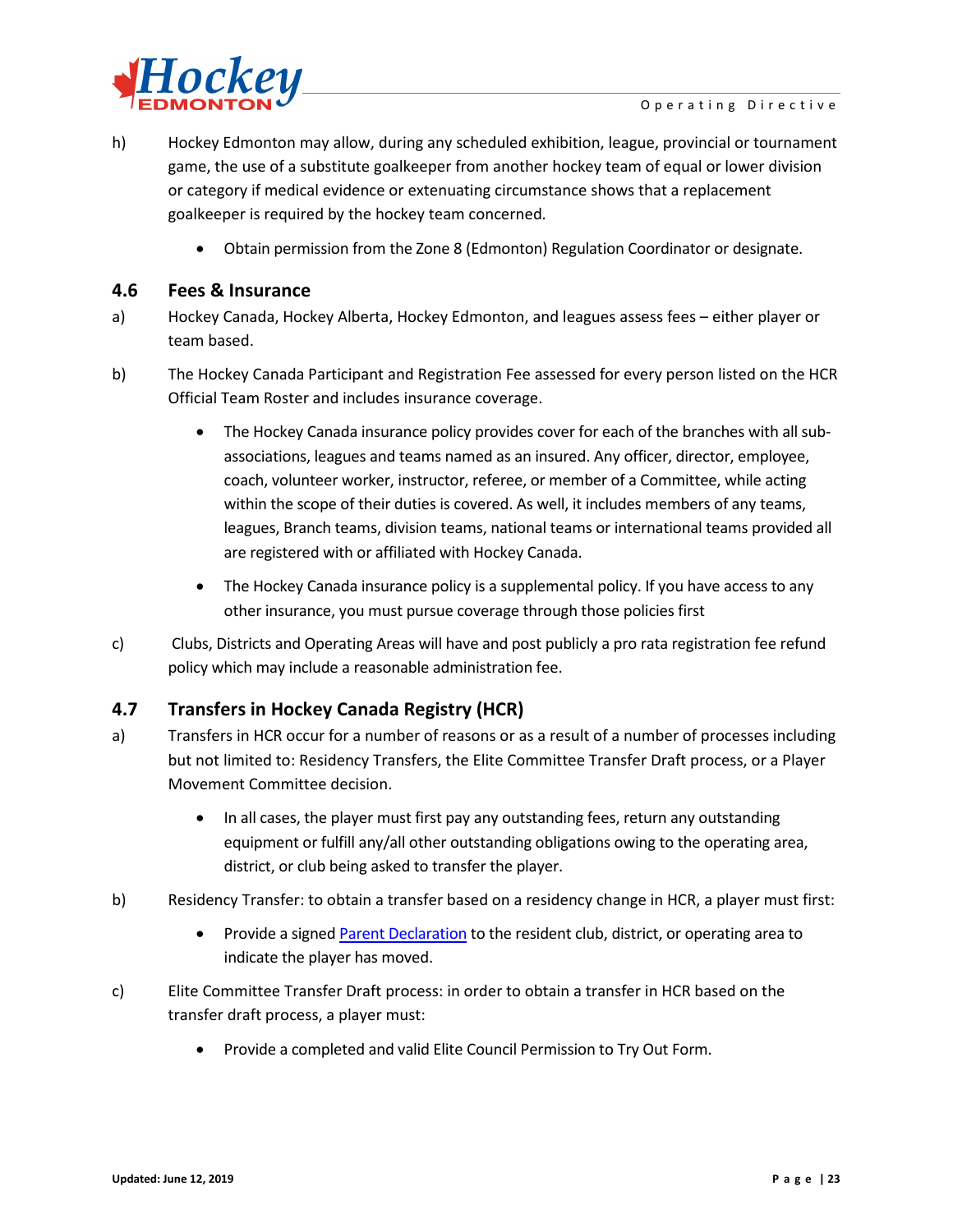

- d) Player Movement Committee decision: in order to process an HCR transfer based on a decision of the Player Movement Committee, a player must provide written approval from the Player Movement Committee.
- e) The transfer must be registered in the HCR prior to participating in any on-ice activity.
- f) Players who do not meet transfer requirements will be ineligible for transfer.

## <span id="page-24-0"></span>**4.8 Tampering**

Edmonton Hockey will follow the tampering rules set out in the Hockey Canada Constitution, Bylaws, and Regulations and Hockey Alberta (refer to Hockey Alberta: Section F General Information 4).

## <span id="page-24-1"></span>**4.9 Violation of the Registration Rules**

If a member of a member organization violates the registration rules, it may result in disciplinary action as deemed necessary by the Appeal Committee. Disciplinary action may take the form of suspension or other sanction as deemed appropriate by the Appeal Committee.

Refer to Hockey Alberta Bylaws and Regulations, Section A, Minor Hockey Suspensions

## <span id="page-24-2"></span>**4.10 Appeals Relating to the Rules of Registration**

- a) Members of member organizations can request review of a Registrar's decision to Zone Minor Administrator Coordinator, who will interpret and apply these rules and make all registration decisions.
- b) Decisions made by Zone Minor Administrator Coordinator can be appealed to the Hockey Edmonton Appeal Committee.
- c) Hockey Edmonton reserves the right to refuse or revoke membership and or registration to anyone whose conduct, or that of a parent, guardian, or family member, has failed to comply with the values of our mission statement, vision statement, or "Good of the Game" conduct requirements.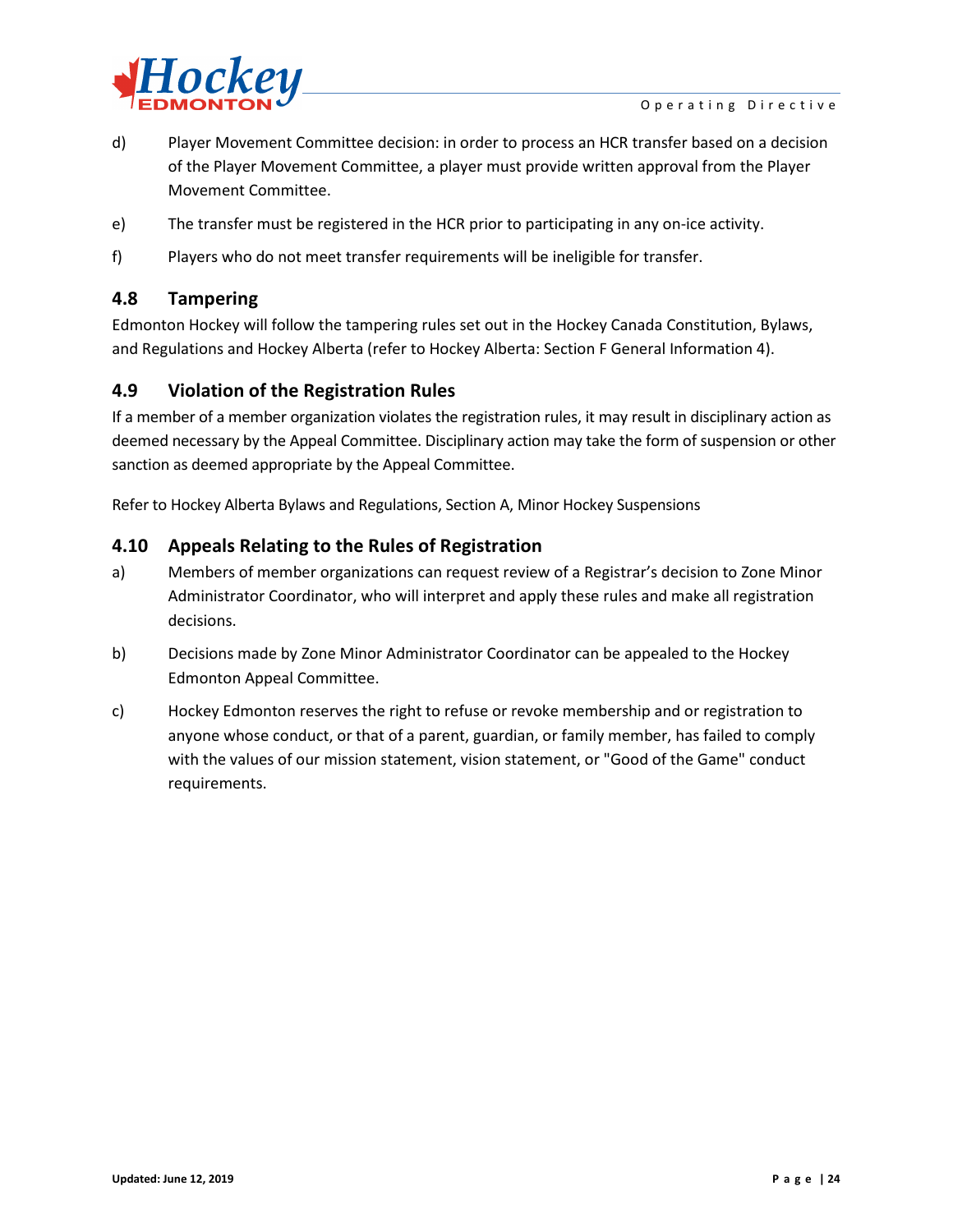

d) When decisions are made by the club, districts, or operating areas relating to the procedural aspects of the registration rules, those decisions can be appealed to the next level of authority, as shown below:

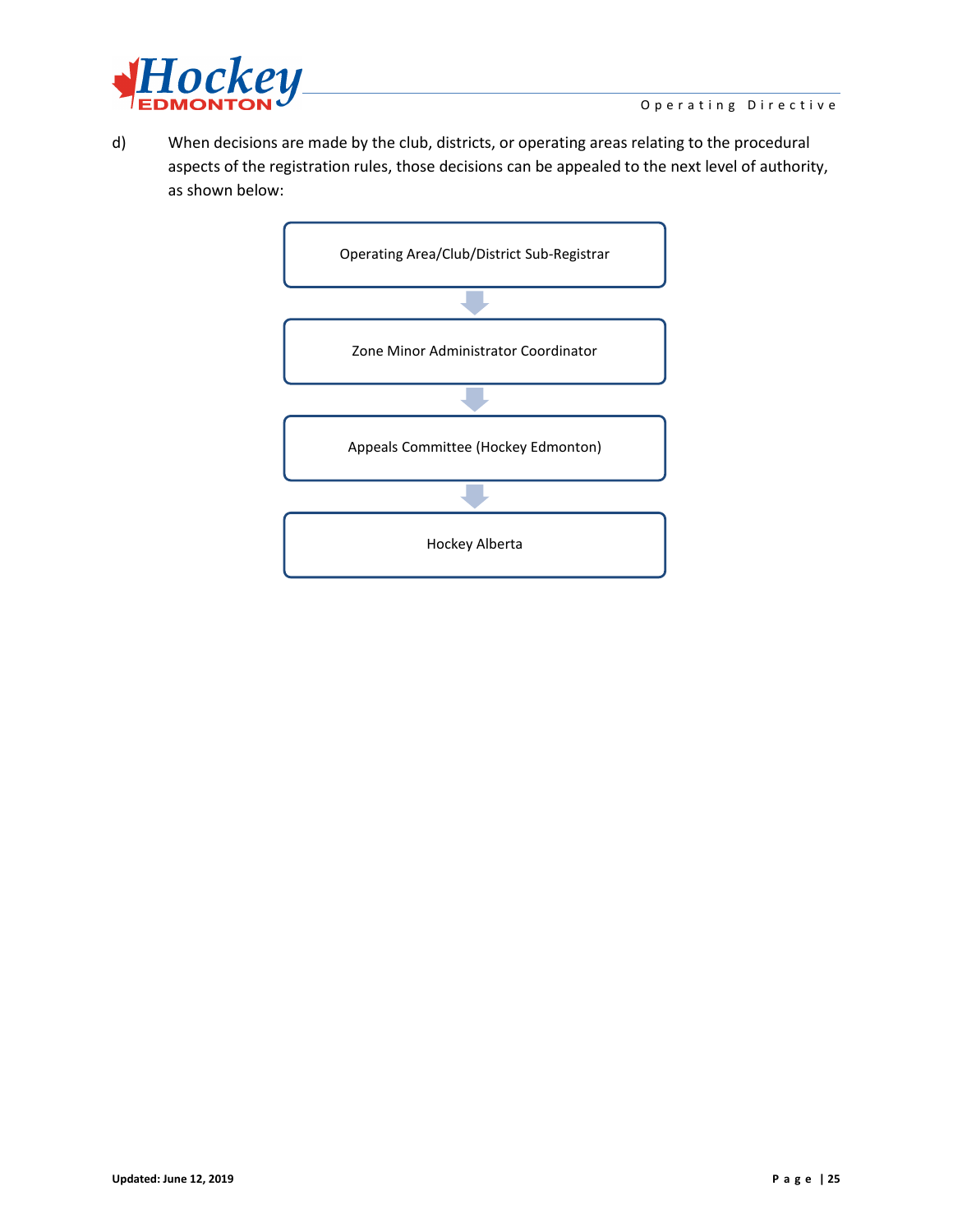

## <span id="page-26-0"></span>**4.11 Elite**

The four Elite Hockey programs must work hand-in-hand with the Community Hockey programs that are part of their respective elite player draw zone to ensure:

- an environment or structure that:
	- fosters and develops interest in competitive hockey as well as community hockey not only in Initiation through Peewee divisions of play but also in Bantam and Midget divisions of play,
	- sees teams formed and placed in the appropriate competitive tiers.
- there are appropriate individual skill development initiatives.
- that appropriate player affiliation opportunities are in place to:
	- continue to develop player's competitive ability, and
	- support the needs of elite teams in their season of play.

The purpose of the player movement and 'if needed' tryout processes allowed for in the Hockey Alberta AA and ADM models is to provide guidance and direction so that player opportunity and movement is done in recognition of the needs of the player and the teams involved. The guiding principle that has unanimous consensus is the agreement at all times for making responsible decisions and everyone will act in the best interest of the athlete's ability to play at an elite level. It further recognizes and supports that each athlete has the right to consider all options.

In Edmonton, while following Alberta Development Model guidelines, every effort will be made to place a player at the next tryout with a city club that is amenable. The player will retain full access to the player movement tryout phase. As long as the player remains in good standing, at no time, will the player be denied access to continue the tryouts with another club.

## <span id="page-26-1"></span>**4.11.1 Program Descriptions**

#### **ADM (AAA)**

- AAA Categories of play within a Division are considered high performance (Midget AAA, Minor Midget AAA, Bantam AAA, and Female Midget AAA) and are governed by the Hockey Alberta ADM.
- Teams in the ADM play in various province wide leagues:
	- o Major Midget AAA teams play in the Alberta AAA Midget Hockey League [\(AMHL\)](http://www.amhl.ab.ca/).
	- o Minor Midget AAA teams play in the Alberta Minor Midget AAA Hockey League [\(AMMHL\)](http://www.ammhl.ca/).
	- o Bantam AAA teams play in the Alberta Major Bantam Hockey League [\(AMBHL\)](http://www.ambhl.ab.ca/).
	- o Female Midget AAA teams play in the Alberta Female Hockey League [\(AFHL\)](http://www.afhl.ca/home/).

#### **AA**

- AA Categories of play within a Division have been standardized throughout the province and are governed by the Hockey Alberta AA Model. Midget Level. (Midget AA, Bantam AA, Peewee AA).
- Midget AA, Bantam AA and Peewee AA are considered part of the ADM (AAA) for purposes of affiliation.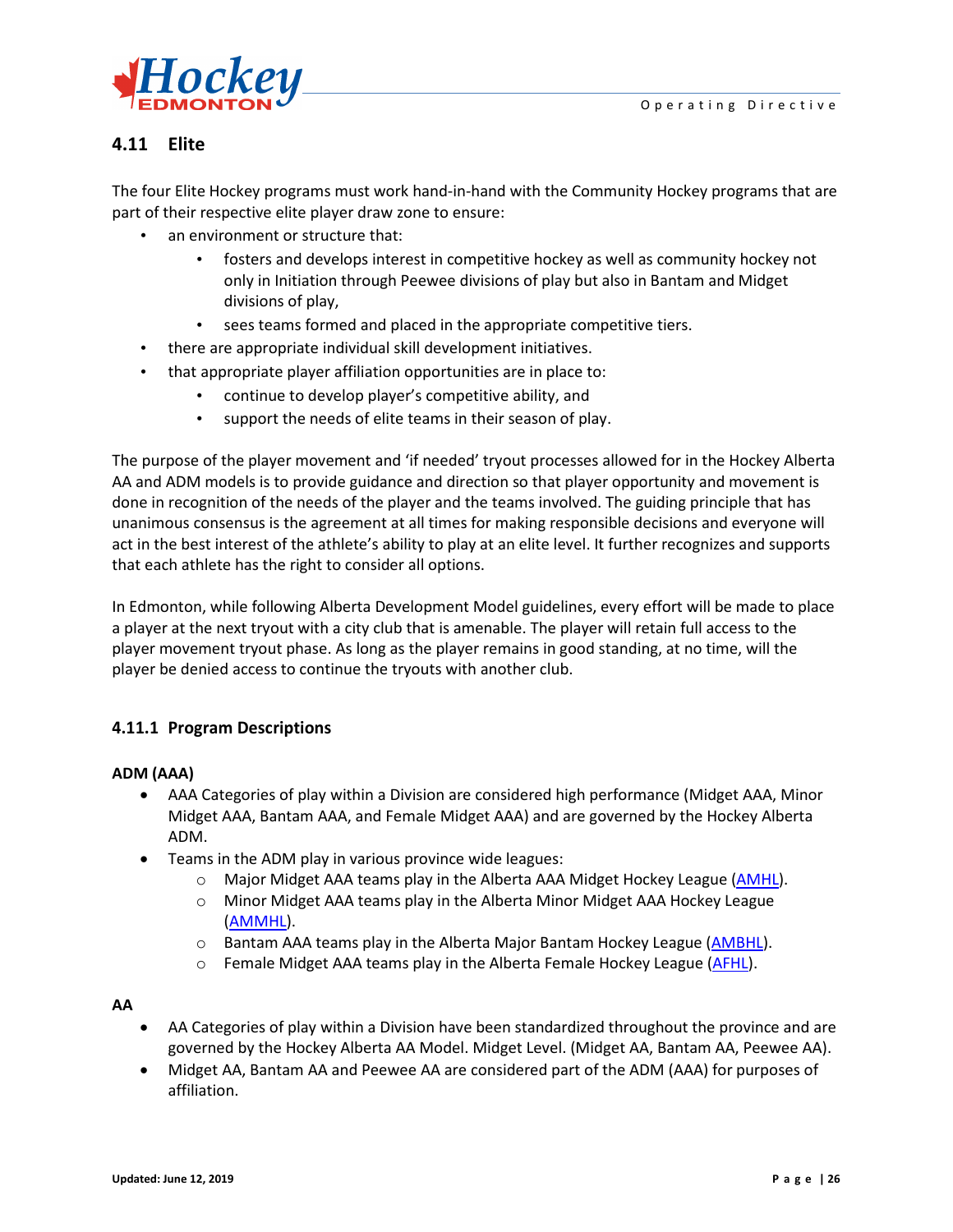

- AA teams play in various leagues and may include regional travel:
	- o Midget teams play in Northern Alberta Midget AA Hockey League [\(NAMHL\)](http://www.namhl.ca/).
	- o Bantam teams play in Edmonton Rural Bantam AA Hockey League [\(ERBHL\)](http://www.erbhl.ca/).
	- o Peewee teams play in Edmonton Federation Hockey League Tier 1 [\(EFHL\)](http://www.hockeyedmonton.ca/division.aspx?lgid=0&did=5675).
	- o Female Bantam Elite play in the Alberta Female Hockey League [\(AFHL\)](http://www.afhl.ca/home/)
	- o Female Midget Elite play in the Alberta Female Hockey League [\(AFHL\)](http://www.afhl.ca/home/)

#### **REM**

- An Edmonton 15-year-old Midget category of play only, which is not part of the ADM (AAA) or AA Model.
- Midget A teams currently play in Rural & Edmonton Midget 15AA Hockey League [\(REMHL\)](http://remhl.ca/).

## <span id="page-27-0"></span>**4.11.2 Elite Registration - Team**

- a. All players must be registered on an HCR Official Team Roster prior to participation in any games (including tournament & exhibition).
- b. Any player named on the 30-40 man preseason roster must remain on the roster until released (including injured and import players). 7
- c. A player who does not participate in the official Club tryout, may be permitted to engage in a tryout process at the consent of the Club. Consideration will only be made if the team has room to add the player on the HCR Official Team Roster.
- d. The affiliation process should be initiated once the roster has been finalized. All affiliated players must be entered in HCR no later than November 15.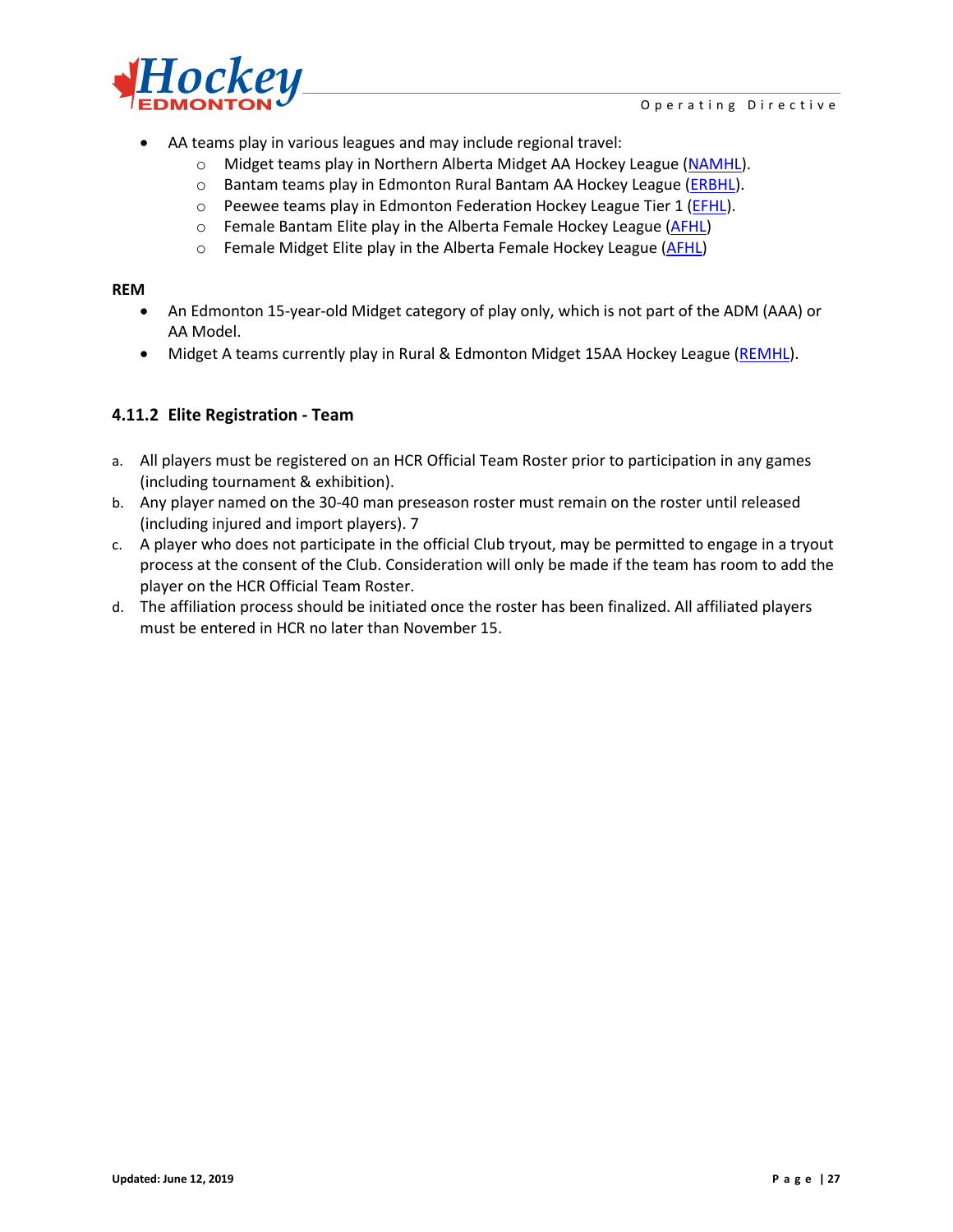

## <span id="page-28-0"></span>**4.11.3 Elite Try Out Process**

All Clubs must adhere to the Elite Tryout Process Matrix (4.11. 3(a)). Clubs/coaches and/or team officials not adhering to the timeline and tryout deadlines shall be subject to disciplinary action.

#### a. Elite Tryout Process Matrix

|                                                  | Hockey Alberta ADM (AAA Male & Female)                                                                  |                 |                        | Hockey Alberta AA Model Teams |                         |                        | <b>REM15</b>           |                                    |                                    |
|--------------------------------------------------|---------------------------------------------------------------------------------------------------------|-----------------|------------------------|-------------------------------|-------------------------|------------------------|------------------------|------------------------------------|------------------------------------|
|                                                  | Major<br>Midget                                                                                         | Minor<br>midget | <b>Bantam</b>          | Female<br>Midget              | Female<br><b>Bantam</b> | Peewee                 | <b>Bantam</b>          | Midget                             | Midget                             |
| Roster<br>(Maximum)                              | 20                                                                                                      | 19              | 19                     | 20                            | 19                      | 19                     | 19                     | 19                                 | 19                                 |
| <b>Birth Year</b><br>(current<br>season)         | 2002 and<br>subsequent                                                                                  | 2003            | 2005 and<br>subsequent | 2002 and<br>subsequent        | 2005 and<br>subsequent  | 2007 and<br>subsequent | 2005 and<br>subsequent | 2002 and<br>2003                   | 2004                               |
| Age<br>(typical)                                 | $15 - 17$                                                                                               | 15              | 13-14                  | $15 - 17$                     | 13-14                   | $11 - 12$              | 13-14                  | $16 - 17$                          | 15                                 |
| Deadline<br>for PMC<br>apps                      | 31-May                                                                                                  | 31-May          | 31-May                 | 31-May                        | 31-May                  | 31-May                 | 31-May                 | 31-May                             |                                    |
| 1 <sup>st</sup> Tryout<br>Day                    |                                                                                                         |                 |                        |                               |                         |                        | 1-Sep                  |                                    |                                    |
| 1 <sup>st</sup> Tryouts<br>Complete              |                                                                                                         |                 |                        |                               |                         |                        | 20-Sep                 |                                    |                                    |
| Additional<br>(2 <sup>nd</sup> )<br>Tryouts)     | $\overline{2}$                                                                                          | $\overline{2}$  | $\overline{2}$         | $\mathbf{1}$                  | $\mathbf{1}$            | $\mathbf{1}$           | $\mathbf{1}$           | $\mathbf{1}$                       | $\mathbf 1$                        |
| Tryout<br>Length<br>(maximum)                    | 10 days                                                                                                 | 7 days          | 7 days                 | <b>TBD</b>                    | 7 days                  | 7 days                 | 7 days                 | 7 days                             | 7 days                             |
| 2 <sup>nd</sup> Tryouts<br>Start                 | <b>Restricted to</b><br>those on 40<br>man Tryout<br>Roster                                             |                 |                        |                               |                         |                        |                        |                                    |                                    |
| 2 <sup>nd</sup> Tryouts<br>Complete              |                                                                                                         |                 |                        |                               |                         |                        | 1-Oct                  |                                    |                                    |
| League<br>Starts $+/-$                           |                                                                                                         |                 |                        |                               | Sept 30 to Oct 10       |                        |                        |                                    |                                    |
| Typical<br>League<br>Ends $+/-$                  | 14-Feb                                                                                                  | 28-Feb          | 14-Feb                 | 28-Feb                        | 28-Feb                  | 23-Feb                 | 28-Feb                 | 28-Feb                             | 21-Feb                             |
| Max Tryout<br>Roster (GP)                        | 40                                                                                                      | 30              | 30                     |                               |                         |                        |                        |                                    |                                    |
| Roster to<br>25 (15+10 in<br>MM AAA)             | 12 PM on 14th day prior to first league<br><b>NA</b><br>12 PM on day prior to first league game<br>game |                 |                        |                               |                         |                        |                        |                                    |                                    |
| Maximal<br>Roster (or<br>less)                   | Prior to 6th<br>league<br>12 PM on day prior to first league game<br>game                               |                 |                        |                               |                         |                        |                        |                                    |                                    |
| Midgets<br>Return to<br>Edmonton<br>$(A)$ & WHL) | AJ 15- Oct<br>WHL 1-Nov                                                                                 |                 |                        |                               |                         |                        |                        |                                    |                                    |
| Return to<br>Community<br>Hockey                 | <b>Linked to AJHL Return</b>                                                                            |                 |                        |                               |                         |                        |                        | Linked to<br><b>AJHL</b><br>Return | Linked to<br><b>AJHL</b><br>Return |
| <b>Typical EFHL</b><br>League Start              | 22-Oct                                                                                                  | $22-Oct$        | 17-Oct                 | 22-Oct                        | 17-Oct                  | 10-Oct                 | 22-Oct                 | 17-Oct                             | $22-Oct$                           |

The Elite Tryout Process applies to any player waived by their resident Club.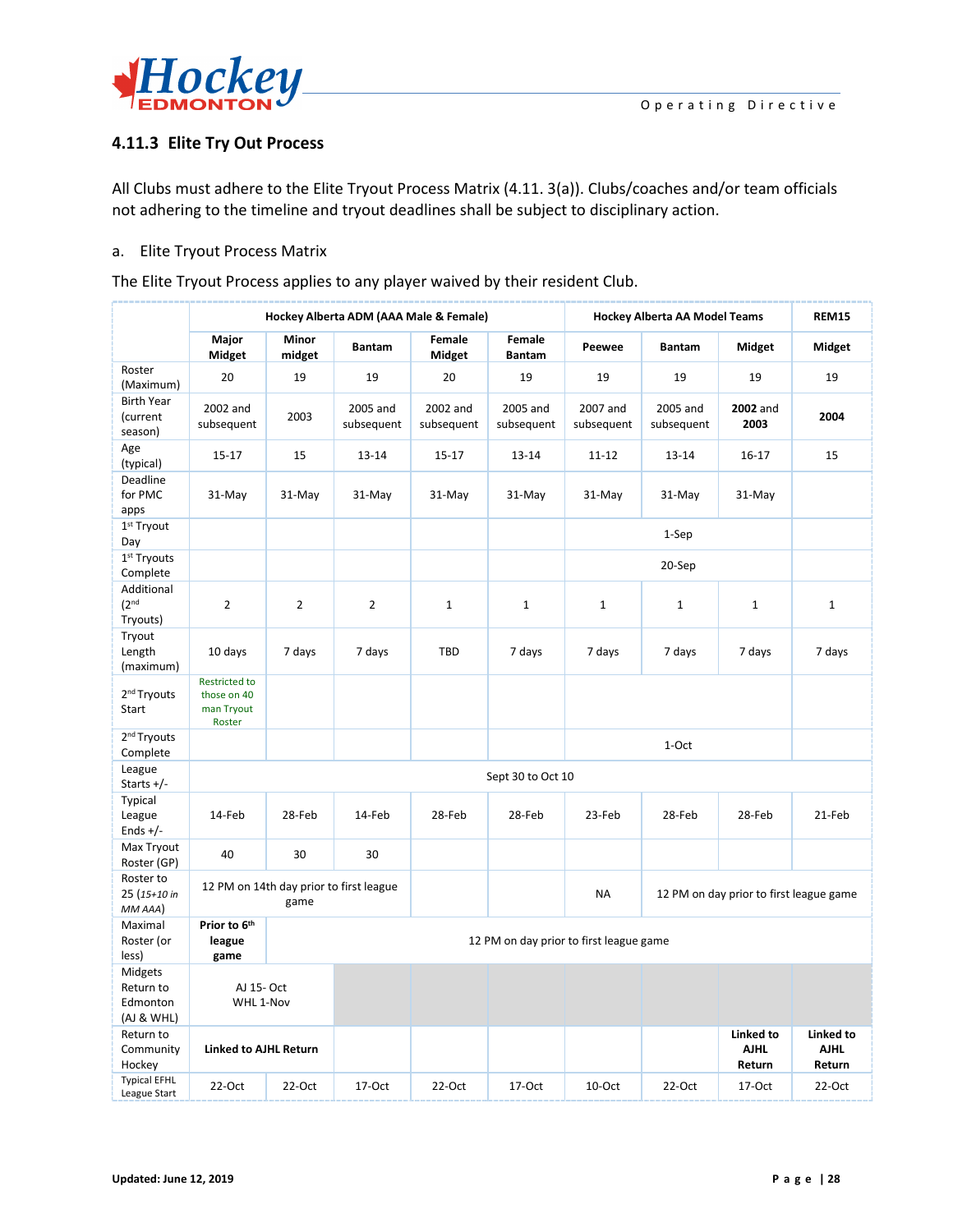

## b. Elite Tryout Procedure

The Elite Tryout Procedure will offer all players, once waived by their resident Club, a window of opportunity tryout with another Club or return to their resident Club/Association to tryout at a lower category of play.

|                | <b>Elite Tryout Procedure</b>                                                       |                                                                                                    |                                                  |                                                                                                                                          |  |  |
|----------------|-------------------------------------------------------------------------------------|----------------------------------------------------------------------------------------------------|--------------------------------------------------|------------------------------------------------------------------------------------------------------------------------------------------|--|--|
|                |                                                                                     | Form available<br>from:                                                                            | Form signed by:                                  | What to do with form:                                                                                                                    |  |  |
| $\mathbf{1}$   | Player registers with<br>resident Club                                              | <b>Resident Club</b><br>Website                                                                    | NA - online<br>process                           | Resident Club Registrar registers<br>player in HCR                                                                                       |  |  |
|                |                                                                                     |                                                                                                    | If player does not make resident Club team then: |                                                                                                                                          |  |  |
| $\overline{2}$ | Player obtains Elite<br>Waiver form                                                 | Resident Club Hockey Director                                                                      |                                                  |                                                                                                                                          |  |  |
| 3              | <b>Club Director notifies</b><br>League Governor by<br>email                        |                                                                                                    |                                                  |                                                                                                                                          |  |  |
| 4              | Player declares interest<br>to League Governor by<br>phone or email                 | Resident Club Hockey Director<br>Informs<br>Club Registrar                                         |                                                  | Resident Club Registrar<br>uploads copy<br>Original remains with player                                                                  |  |  |
| 5              | Player is assigned an<br>additional (if needed)<br>tryout by the League<br>Governor |                                                                                                    |                                                  |                                                                                                                                          |  |  |
| 6              | Player requests resident<br>Club send NTO and<br>Waiver to receiving Club           | Hockey Edmonton President has<br>designated this responsibility to the<br>responsible ADM Governor |                                                  | Resident Club Registrar<br>$\bullet$<br>uploads copy<br>Hockey Director emails copy to<br>receiving club<br>Original remains with player |  |  |

c. The Club will adhere to the following processes:

- No coach, manager, or team official shall contact any player prior to that player being waived by their resident Club.
- All Clubs must provide written disclosure of the Elite Tryout Procedure rules to all players at the time of registration with their Club or, it is to be mailed out with invitations to tryouts.
- Clubs withdrawing from the Elite Tryout Procedure must notify the Zone Minor Administrator Coordinator or designate in writing or by email.
- The names of the Club Hockey Director must be turned in to Elite Committee and the Zone Minor Administrator Coordinator at the first Elite Committee meeting (usually August) for the upcoming hockey season.
- Once a player is waived at either AAA, AA or A, the Club Hockey Director must complete a Waiver Form. Additionally, the Club Hockey Director must email notification of the player's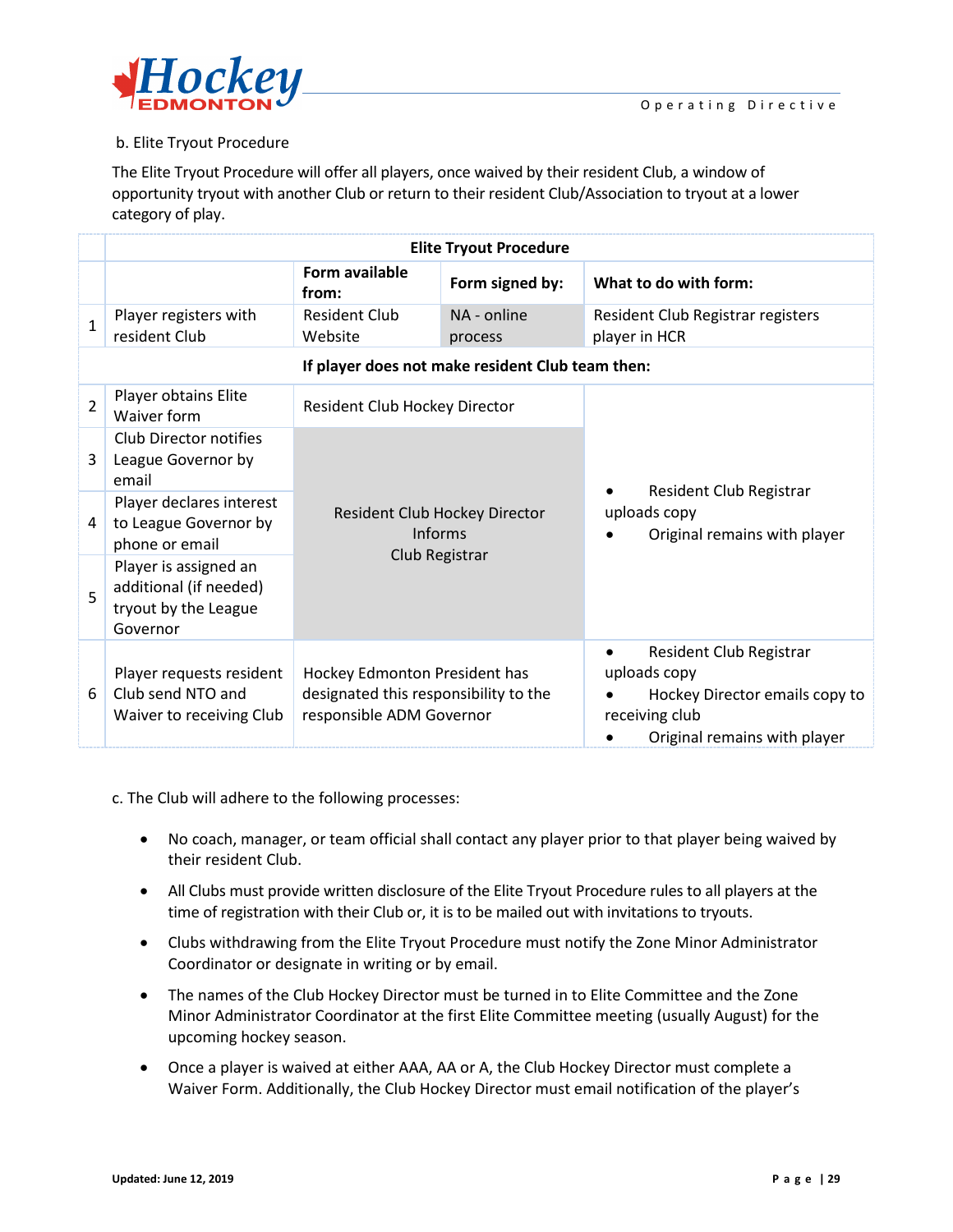

transfer to the League Governor and their Club Registrar. A complete list of contacts and player options must be provided to the player.

d. The players will adhere to the following processes:

- Players are only permitted to skate with one Club at a time.
- Players interested in participating in the Elite Tryout Procedure will contact their resident Club Hockey Director who will provide them with the proper documentation (Waiver and NTO).
- In order to try out for another Club, the player must go through the Club Hockey Director and the appropriate forms (Waiver and NTO) must be uploaded into HCR.
- Players or parents who misrepresent themselves, or a player who does not have a properly signed (Waiver and NTO) shall be deemed an ineligible player and shall be disqualified from the Elite Tryout Procedure and returned to their resident Club or District at the next lower category of play and/or face an indefinite suspension.
- 15-year-old Midget players are permitted to try out with the Midget AAA (AMHL) team within their resident Club only. If the player does not make the team within their resident Club they have the ability to try out for the Minor Midget AAA (AMMHL) team within their resident club.
- Once the resident Club waives a player, the player may choose to participate in the Elite Tryout Procedure or decline and remain with their resident association in the next lower category.
- A player who, is deemed to have quit a team, or does not seek a second or 'if needed' tryout shall be ineligible for further participation in the Elite Tryout Procedure.
- Should a player choose to try out for a lower level team, they become ineligible for the Elite Tryout Procedure at the higher level for the remainder of the current hockey season.
- As per 4.11.2 A player who does not participate in the official Club tryout, may be permitted to engage in a tryout process at the consent of the Club. Consideration will only be made if the team has room to add the player on the HCR Official Team Roster.
- All Elite Tryout players must return to their resident Club at the end of the current hockey season.
- **Note: Players trying out for any Elite team, must be aware of deadlines in other categories of play in case they do not make the Elite Team of preference. The worst situation for a player is to try out for an Elite team(s), not make one, and then not have an appropriate opportunity to try out for an alternative team. It is the player's responsibility to be aware of deadlines at each of the programs, to inform the appropriate team contacts of their interests and to make the appropriate informed and timely decision.**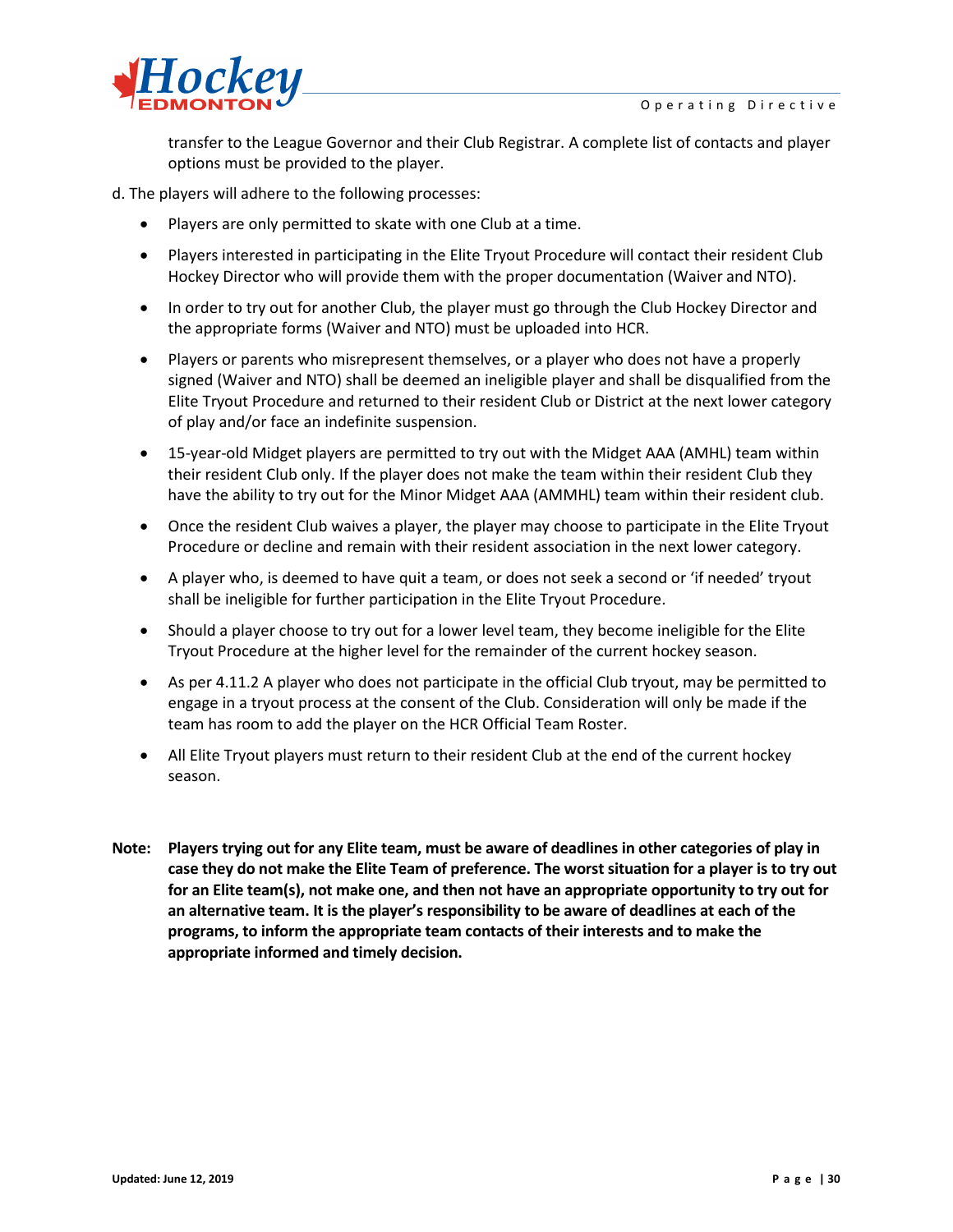

## e. Bantam Flow Cart & Narrative

#### **Bantam AAA**



**"if needed" tryouts are based on team need**

• Upon application, Male Players (Bantam AAA, Midget AAA, or Midget AAA Minor ) who have been released by two Hockey Edmonton Clubs and wish to pursue an 'if needed' tryout with a different LMHA, may be granted permission to play outside of Edmonton, as defined by the Hockey Alberta ADM and facilitated by the League Governor.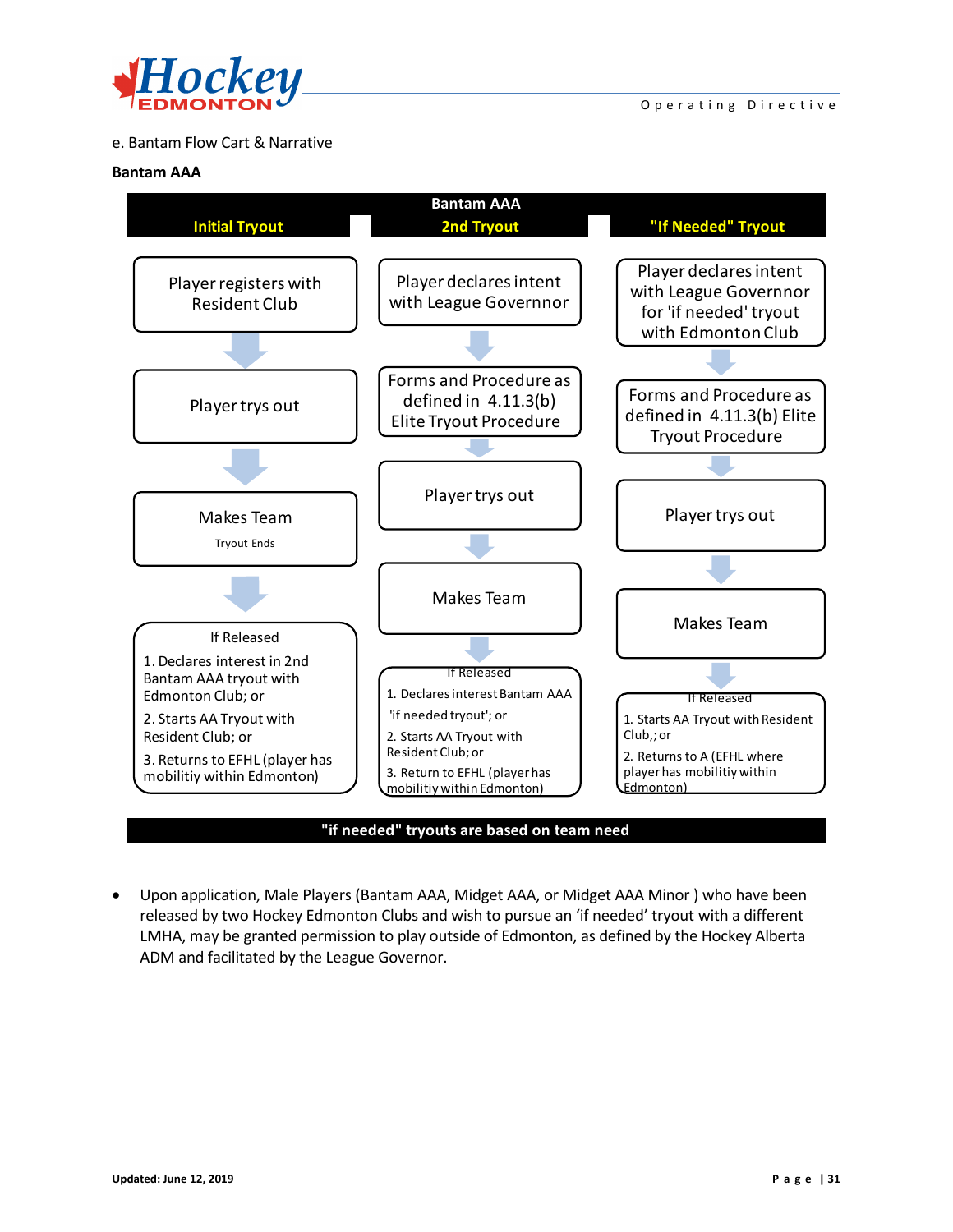

#### **Bantam AA**



**"if needed" tryouts are based on team need**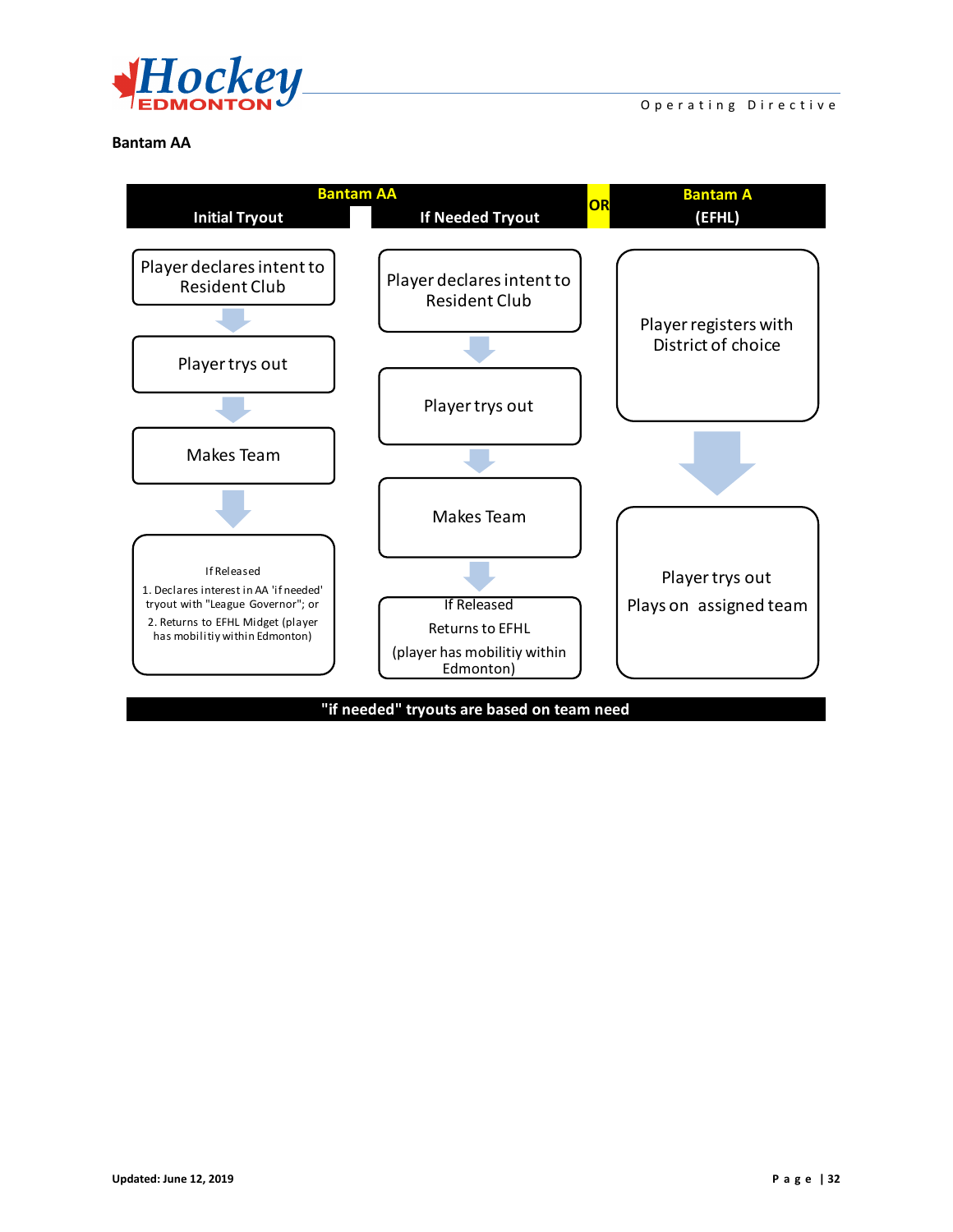

## f. Midget Flow Chart & Narrative

#### **Midget AAA**



• Upon application, Male Players (Bantam AAA, Midget AAA, or Midget AAA Minor ) who have been released by two Hockey Edmonton clubs and wish to pursue an 'if needed' tryout different LMHA, may be granted permission to play outside of Edmonton, as directed by the ADM.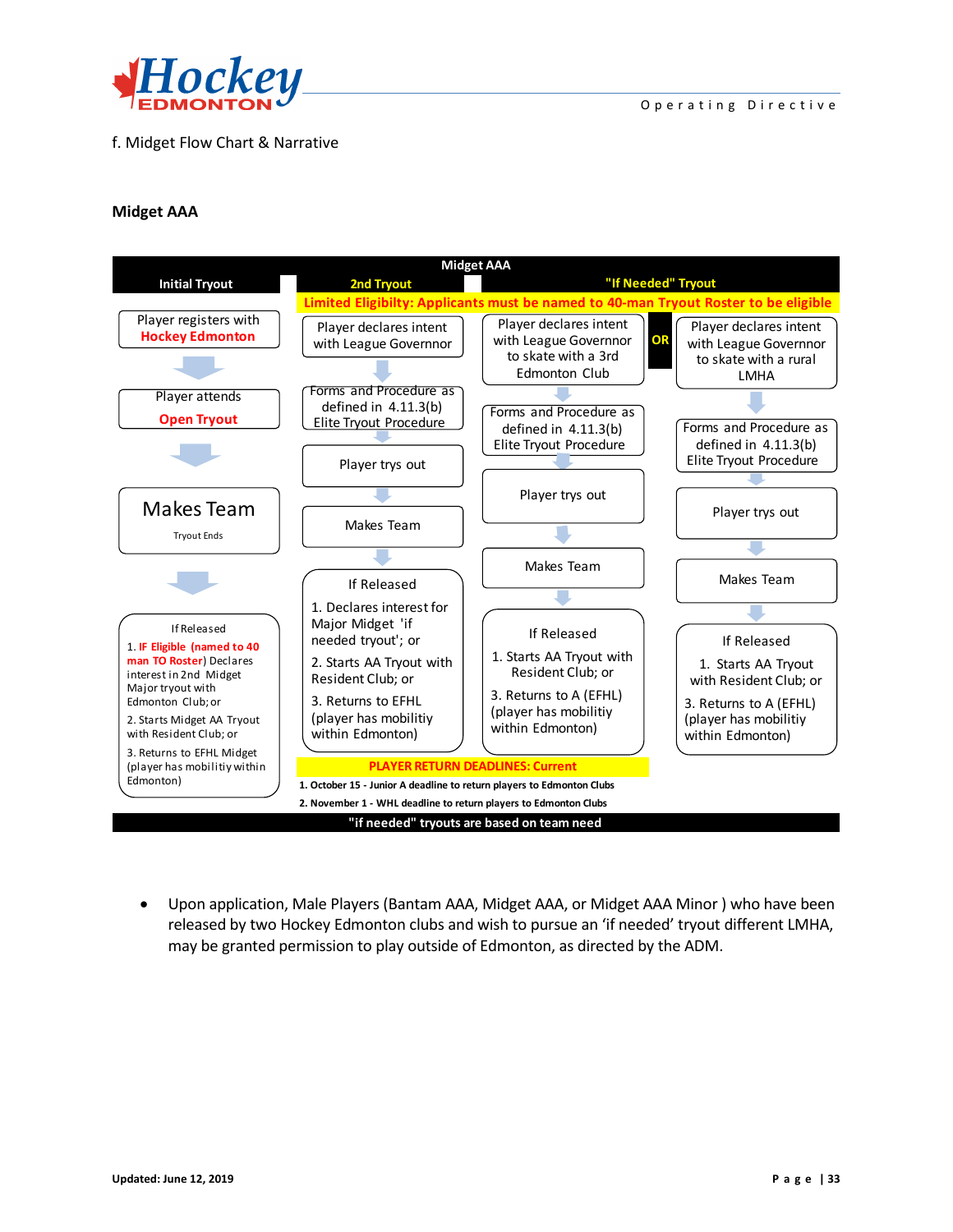

## **Minor Midget (15 AAA)**



#### **"if needed" tryouts are based on team need**

• Upon application, Male Players (Bantam AAA, Midget AAA, or Midget AAA Minor) who have been released by two Hockey Edmonton clubs and wish to pursue an 'if needed' tryout different LMHA, may be granted permission to play outside of Edmonton, as directed by the ADM.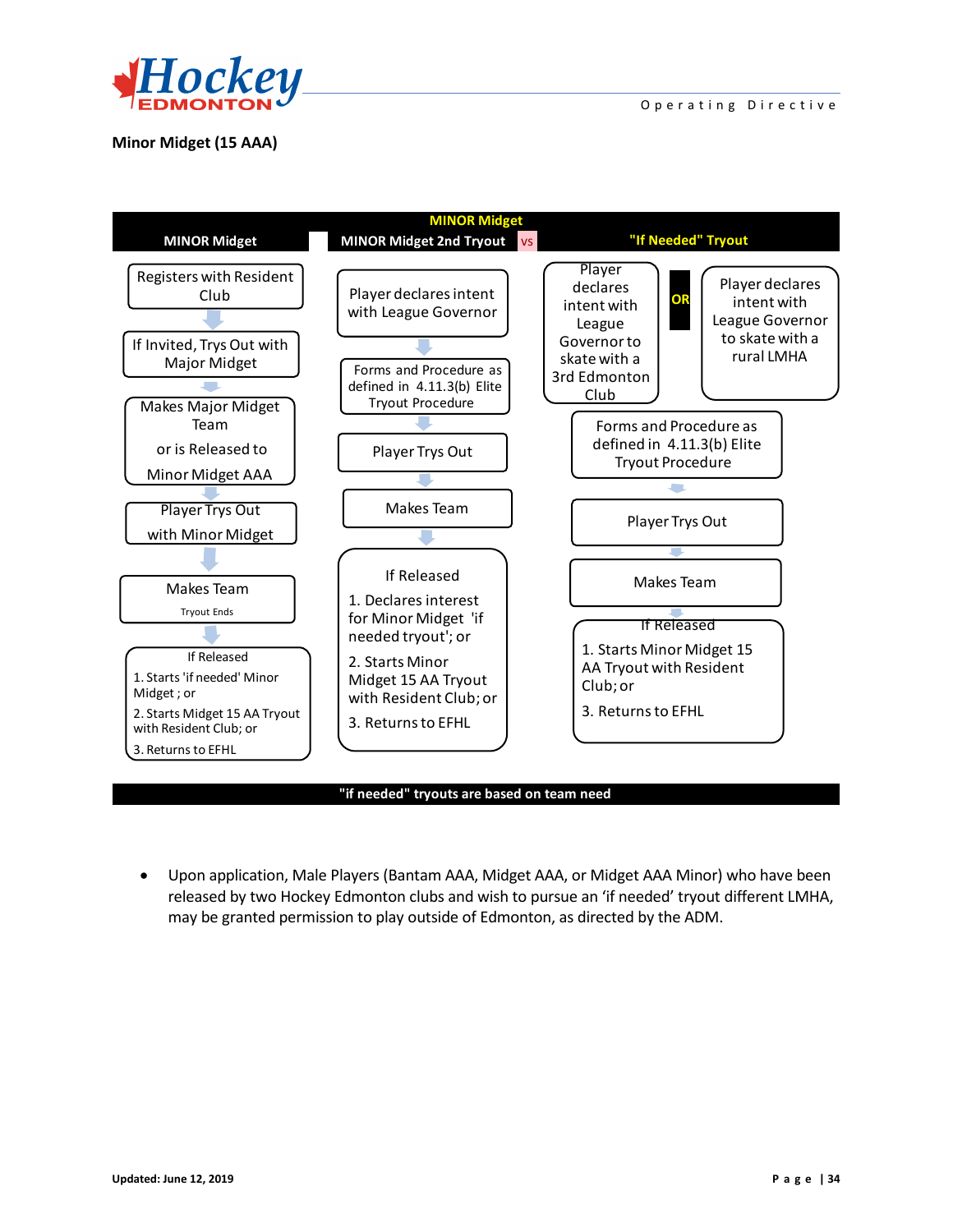

Operating Directive

#### **Midget AA**



## **"if needed" tryouts are based on team need**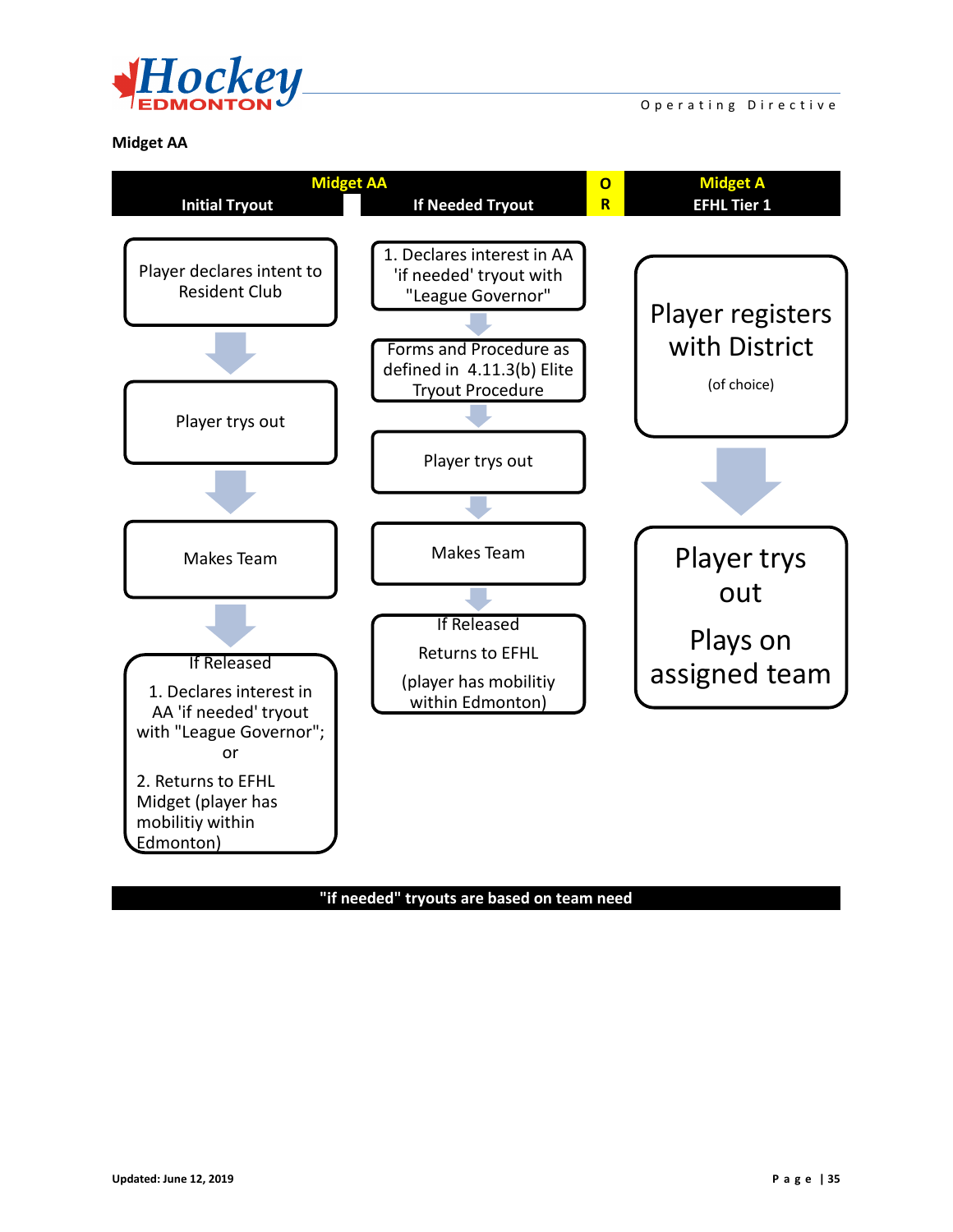

**REM (15 Year Olds)**



Upon application, 15 year old players who have been released by their resident Club will be allowed a single second tryout within Edmonton OR with another LMHA in the Midget REM 15 category of play. The tryout window will be no longer than 7 days. All players must understand and abide by the return dates.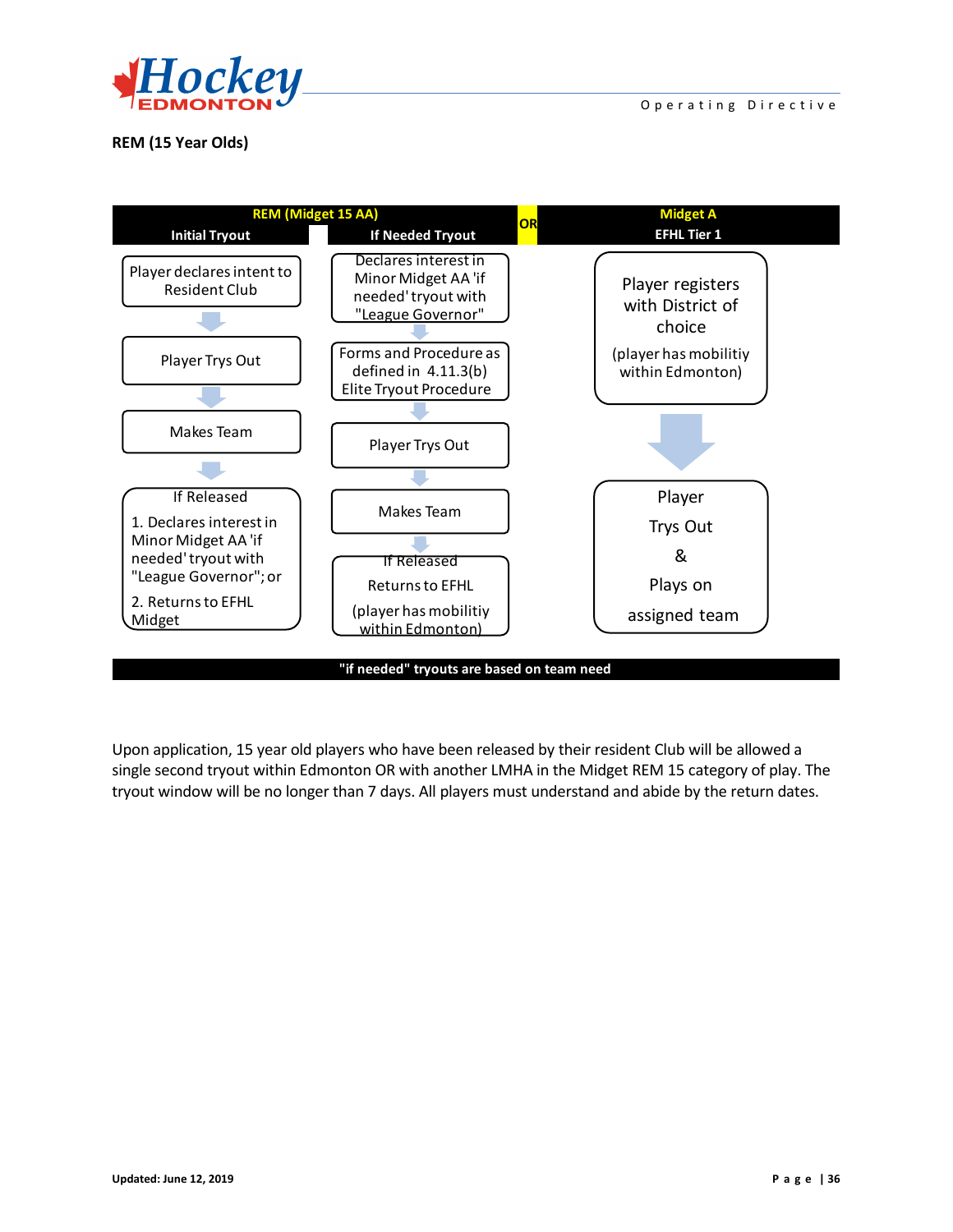



#### g. Female ADM

#### **MIDGET AAA**

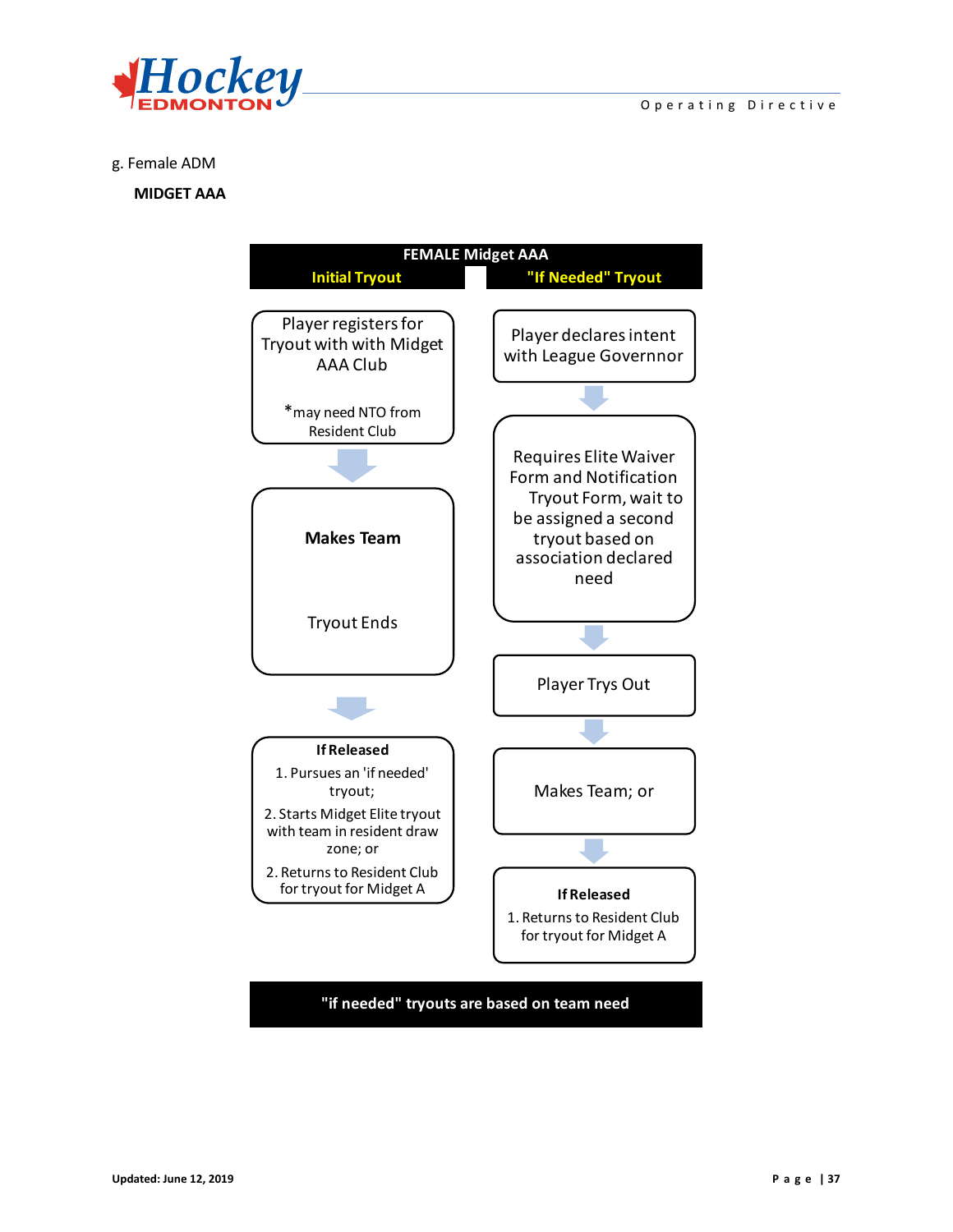

#### **FEMALE BANTAM and MIDGET ELITE**



**"if needed" tryouts are based on team need**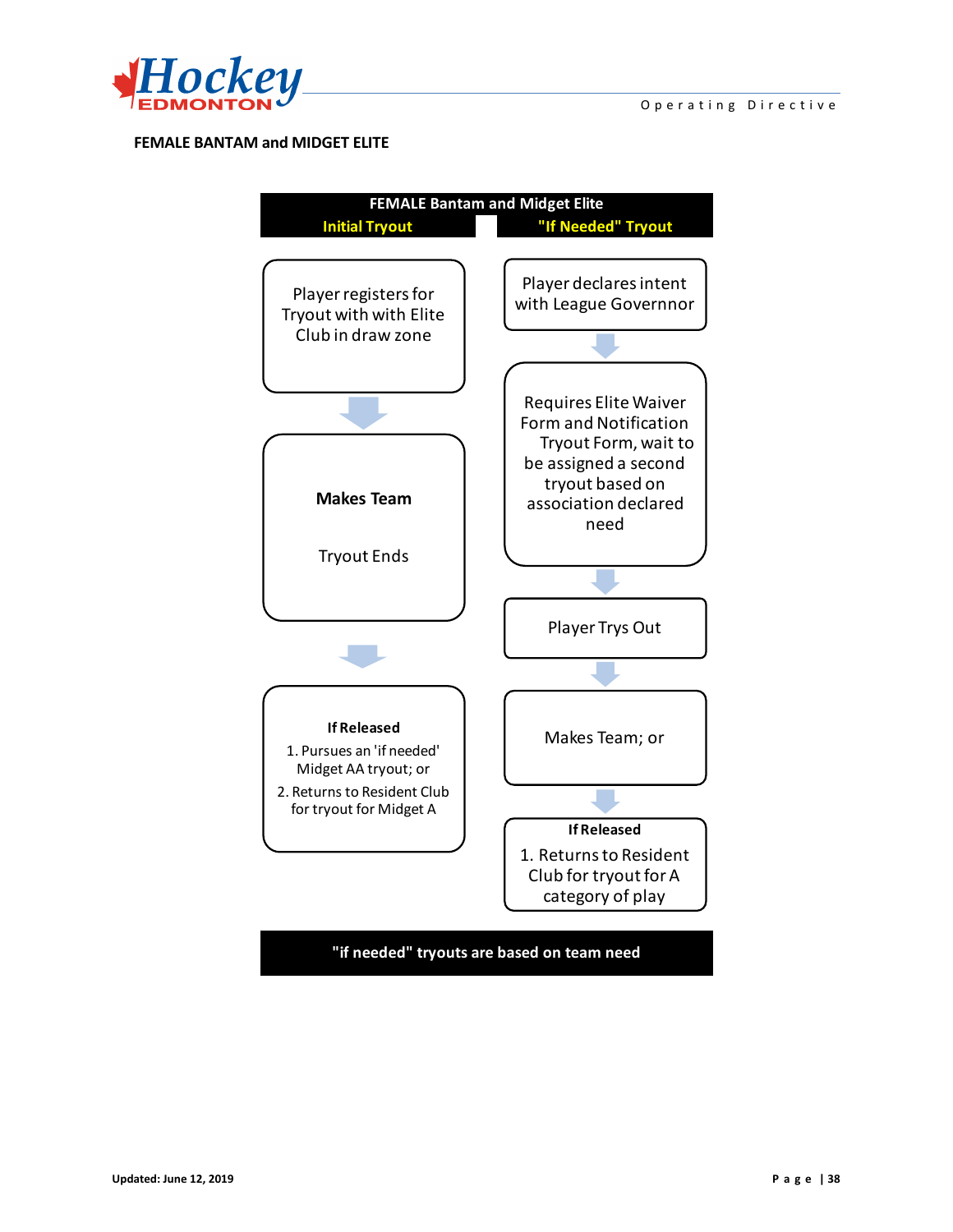

#### **4.11.4 Imports in Hockey Edmonton**

- a. The Alberta Development Model determines the Elite Try Out Process opportunities for players involved in participation of teams within the Elite hockey stream.
- b. Imports must be noted as imports on the HCR Official Team Roster.
- c. Any player residing within the association boundaries and attending a post-secondary educational institution and enrolled in post-secondary classes will not be considered as an import player.
- d. All import players will be returned to their resident LMHA at the end of the hockey season.
- e. Import players wishing to return to the Club where they played the previous season, must apply to the ADM Player Movement Committee for approval by July 1st (required form on Hockey Alberta website).
- f. The import player declares their interest to the respective ADM Representative who will then direct them to their next tryout – either within Edmonton or a rural association. Player assignment will be made within 24 hours of the player's declaration of interest to the League Governor. This gives a player the opportunity to try out for another team without delay. Imported players must report to the Hockey Edmonton Major Midget AAA, Minor Midget AAA, or Bantam AAA team which they have been assigned. Players failing to report shall be considered released back to their LMHA.
- g. An import player who goes back to their resident LMHA, and is assigned to a team in HCR with any category team in that LMHA, will not be allowed back into the Hockey Edmonton Elite tryout process during the current season.
- h. If an import player is not successful on their 'if needed' try out for Hockey Edmonton Major Midget AAA, Minor Midget AAA, or Bantam AAA team then the player shall return back to their resident LMHA.

#### **4.11.5 Unforeseen Circumstance**

A committee consisting of: the Hockey Edmonton Minor Administrator Coordinator, Hockey Edmonton Minor Regulations Coordinator, Elite Committee Chairperson and the respective Hockey Edmonton Major Midget AAA, Minor Midget AAA, or Bantam AAA director will deal with any situation not covered by the above rules.

#### **4.11.6 Infractions**

a. The Hockey Edmonton Discipline Committee will enforce a minimum suspension of 5 league games to any coach and/or team official who is found guilty of not adhering to the tryout deadlines.

b. Any infraction of failure to adhere to the Operating Directives will result in an indefinite suspension to the hockey director and/or head coach of the team involved.

c. Clubs found in violation of the Operating Directives face a fine of up to \$1,000.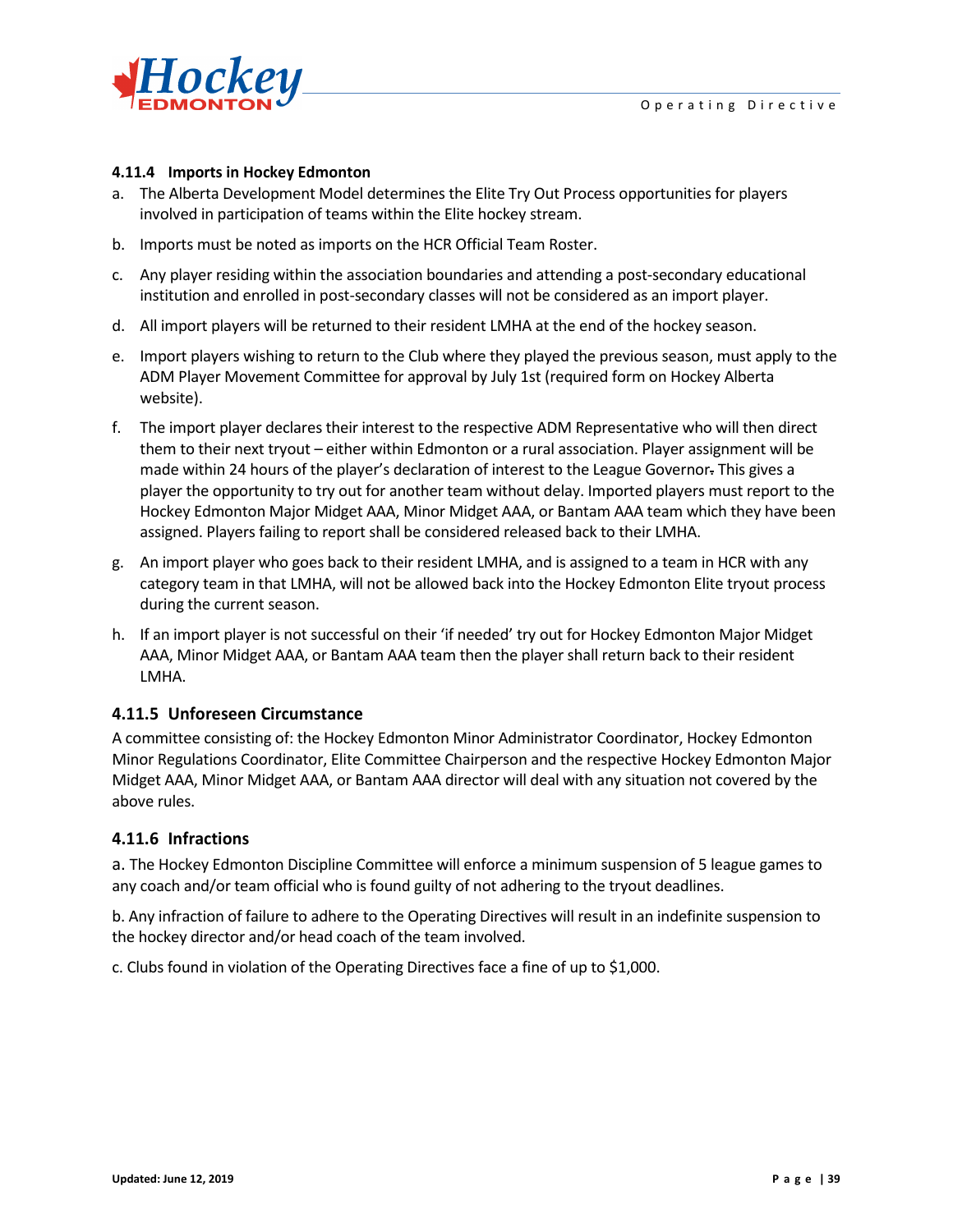

# **5.0 PLAYER MOVEMENT**

## **5.1 Overage Player Approval**

All players must play within the division in which they are eligible unless the Zone Minor Regulations Coordinator otherwise approves. The decision is at the Hockey Alberta representative's discretion. The application for overage player approval must be made in writing prior to November 15.

- a) Follow all criteria and steps as outlined on Hockey Alberta's Application for Overage Players [Application.](http://fscs.rampinteractive.com/hockeyedmonton/files/association/Overage%20Criteria%20and%20Form.pdf)
	- Application forms and proposed guidelines for overage approval are available at Hockey Edmonton office or from the club, district, or operating area registrar.
	- The overage approval procedure is managed by the Minor Administration Coordinator and requires signed consent from the parent, operating area president, club or district president, and Zone Minor Regulations Coordinator. Final approval rests with the Hockey Alberta representative.
	- No overage player can play in any game without approval.
	- If participating in a tournament, the tournament committee must be notified and approve use of the overage player before participation in the tournament.
	- Overage players cannot play in provincial tournaments.
- b) Hockey Edmonton also requires overage players to meet the following criteria to maintain status for the current hockey season:
	- The original circumstances for approval have not changed.
	- The player cannot be in the top twenty-five (25) in league scoring.
	- The player must be in the bottom 1/4 of their team in penalty minutes.
	- Any major penalty incurred will move the player back to their proper age division.
	- Any match penalty will result in suspension for the remainder of the playing season (which can be appealed through the proper appeal process).
	- Overage players are not eligible as affiliates.
- c) All head coaches are responsible for letting the team that they are playing know that they have overage players. The overage player must be clearly marked on every game sheet with (OA) beside the player's name or the coaches could face discipline.
- d) All game sheets must be faxed or emailed (as a pdf file) to the Zone Minor Regulations Coordinator.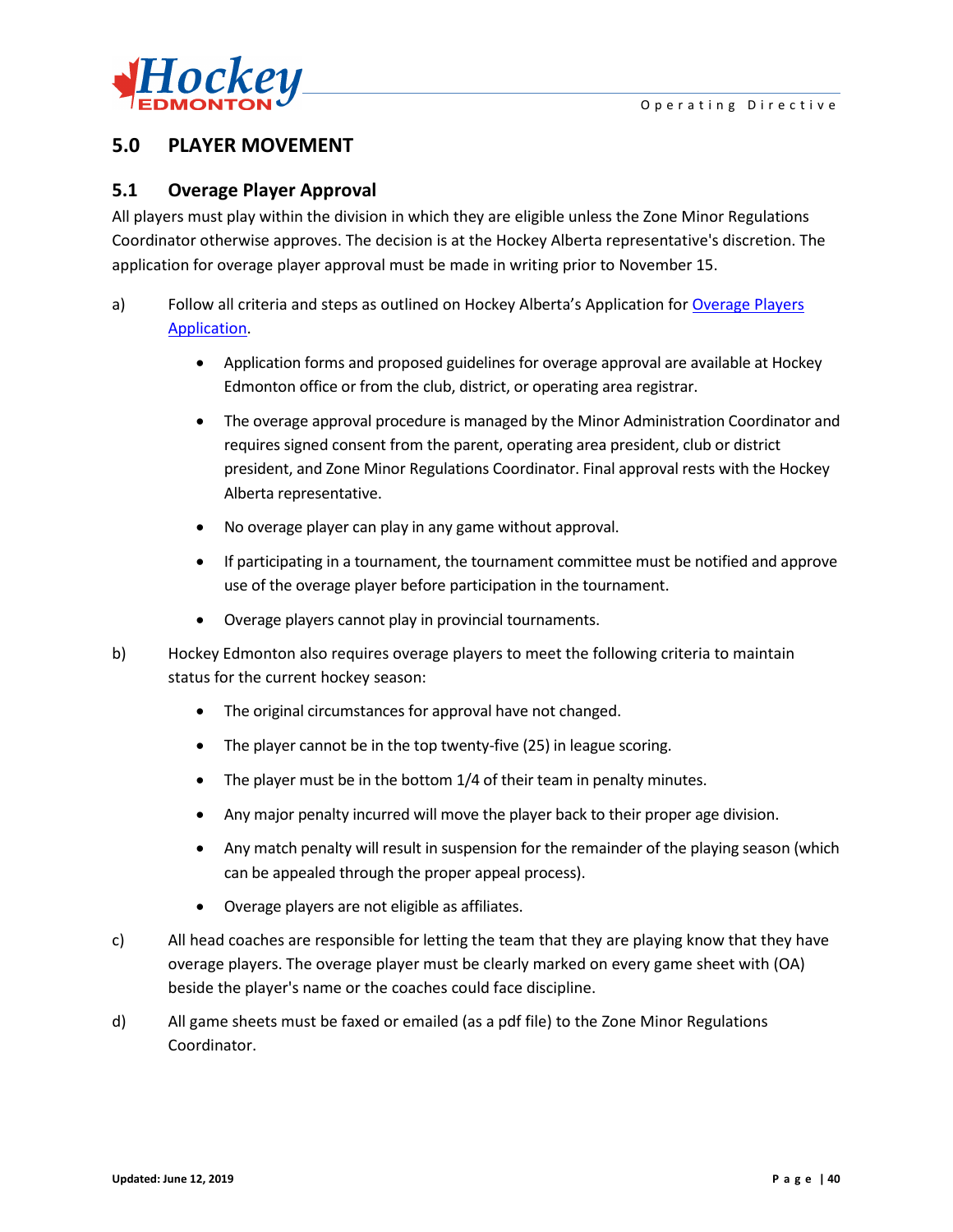

- e) Head coaches, club, district, or operating area presidents, and the Hockey Alberta representative will be responsible for overseeing that all the overage criteria is met and maintained.
	- Failure to comply with and maintain the above noted conditions will result in immediate removal of the player's overage status.

## **5.2 Player Acceleration**

While player acceleration is not recommended, Hockey Edmonton recognizes that there are unique and exceptional circumstances when it may be in the best interest of the player or the program.

- a) For Atom, Peewee, Bantam and Midget aged players, the following criteria and process will apply:
	- Only players in their final year of eligibility in a division will be eligible to apply for acceleration to the next division of play.
	- The receiving club, district or operating area must support the acceleration, before it will be considered.
	- Players wishing to accelerate must apply to the Player Movement Committee.
	- Underage players will participate in the identical evaluation process used by the club, district or operating area for all players in the division.
	- Underage players must be ranked in the top third of the top team in the highest category (tier) of play in the division they are moving to with the exception of those players seeking to roster on a Bantam or Midget team governed by the Hockey Alberta Male ADM or AA Model, in which case the applicable player acceleration rules under those models shall prevail.
	- Permission from the Player Movement Committee must be received prior to the player engaging in any on ice activity.
- b) Applications for acceleration of Initiation (Discovery and Timbits categories) and Novice (Minor and Major) aged players is not permitted for any reason.
- c) Deviation from this policy for the purposes of completing rosters for teams where player numbers are restricted may be considered in extremely rare circumstance. These exceptions must be presented to and approved by the Hockey Edmonton Player Movement Committee.

## **5.3 Hockey Edmonton Player Movement Committee**

The Hockey Edmonton Player Movement Committee (PMC) was established to support a player first focus. Applying to the PMC does not guarantee a position with a team in another association and may also affect a player's opportunity to make a team in their primary association due to timelines and roster cut down dates.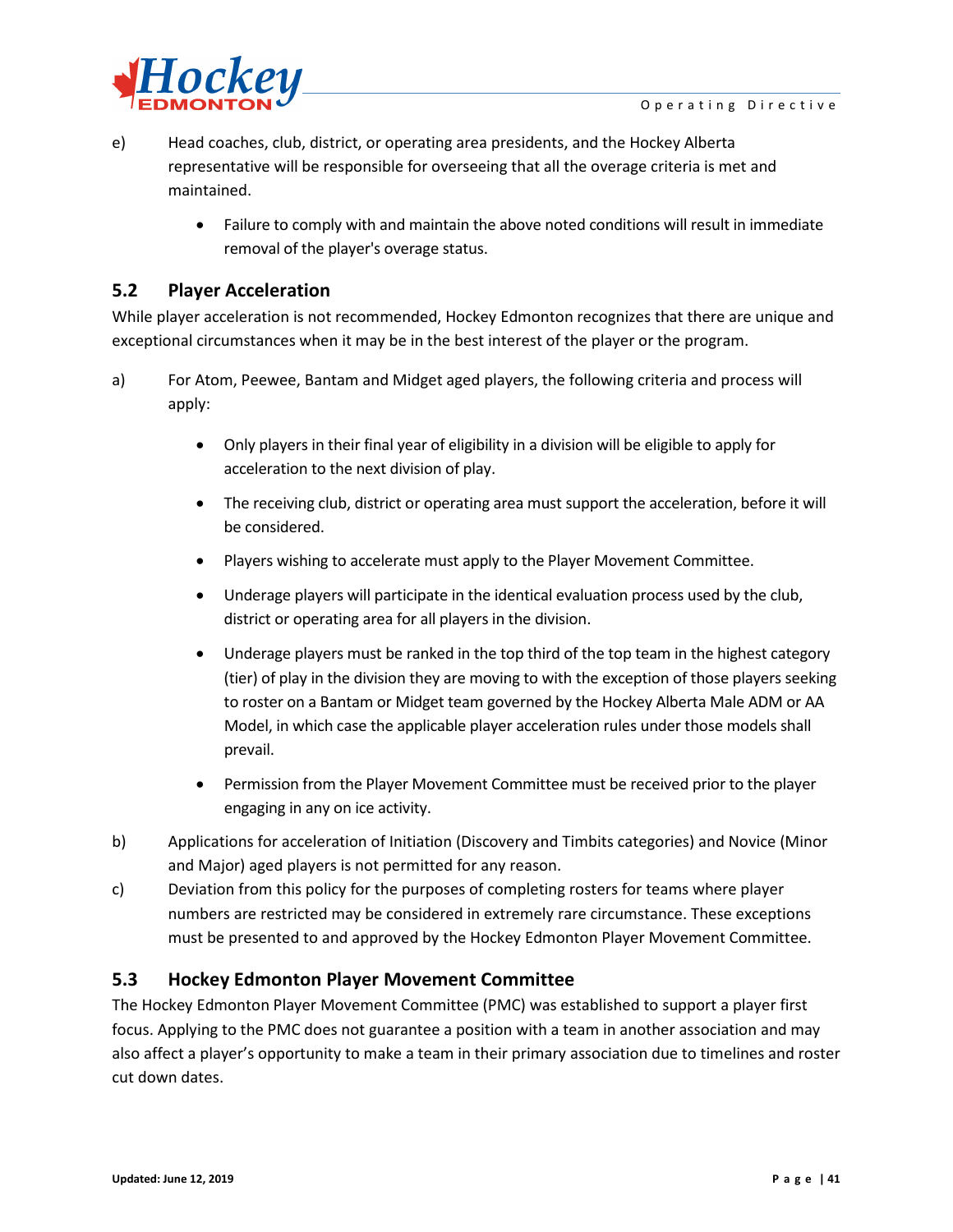

- Players who would like to move to a different club, district, or operating area without changing their resident address, may apply to the Player Movement Committee.
	- The PMC will consider requests to move to the alternative club, district or operating area within the district where the player resides, but not requests to move to a hockey program in a different geographic district.
- Applications can be submitted by registered participants for all models or streams of play:
	- ADM Programs

Hockey Edmonton Player Movement Committee applications for consideration to start their ADM Tryout with a club other than their resident club are received in the month of May.

Should a player not roster with an ADM team the player returns to their resident club for the purposes of AA hockey, or enters into the Community Hockey District program of choice.

Not withstanding exceptional circumstances that must be explained in a Player Movement Committee application, a 15 year old hockey player looking to roster in Major Midget does not have access to the Player Movement process, they must register with their resident club.

• AA Programs

Hockey Edmonton Player Movement Committee will consider AA applications to start their ADM Tryout with a club other than their resident club are received in the month of May if the receiving club has a specific/separate AA tryout process/schedule.

Upon being released, a player returning to their resident club after an unsuccessful ADM tryout may submit a Player Movement Committee application to start their AA tryout with a club other than their resident club. Mutual Consents will accelerate the decision but failing to receive same will not prevent the committee from giving timely consideration.

• Community Hockey

Hockey Edmonton Player Movement Committee applications for consideration to play community hockey with a District or Operating Area team other than offered by their resident association are received in the month of May.

- PMC decisions are for the current playing season only. All players will be returned to their primary association at the end of the season.
- With appropriate documentation, the following may be supported as a rationale to for player movement:
	- Player would like to try out with another team of a higher category.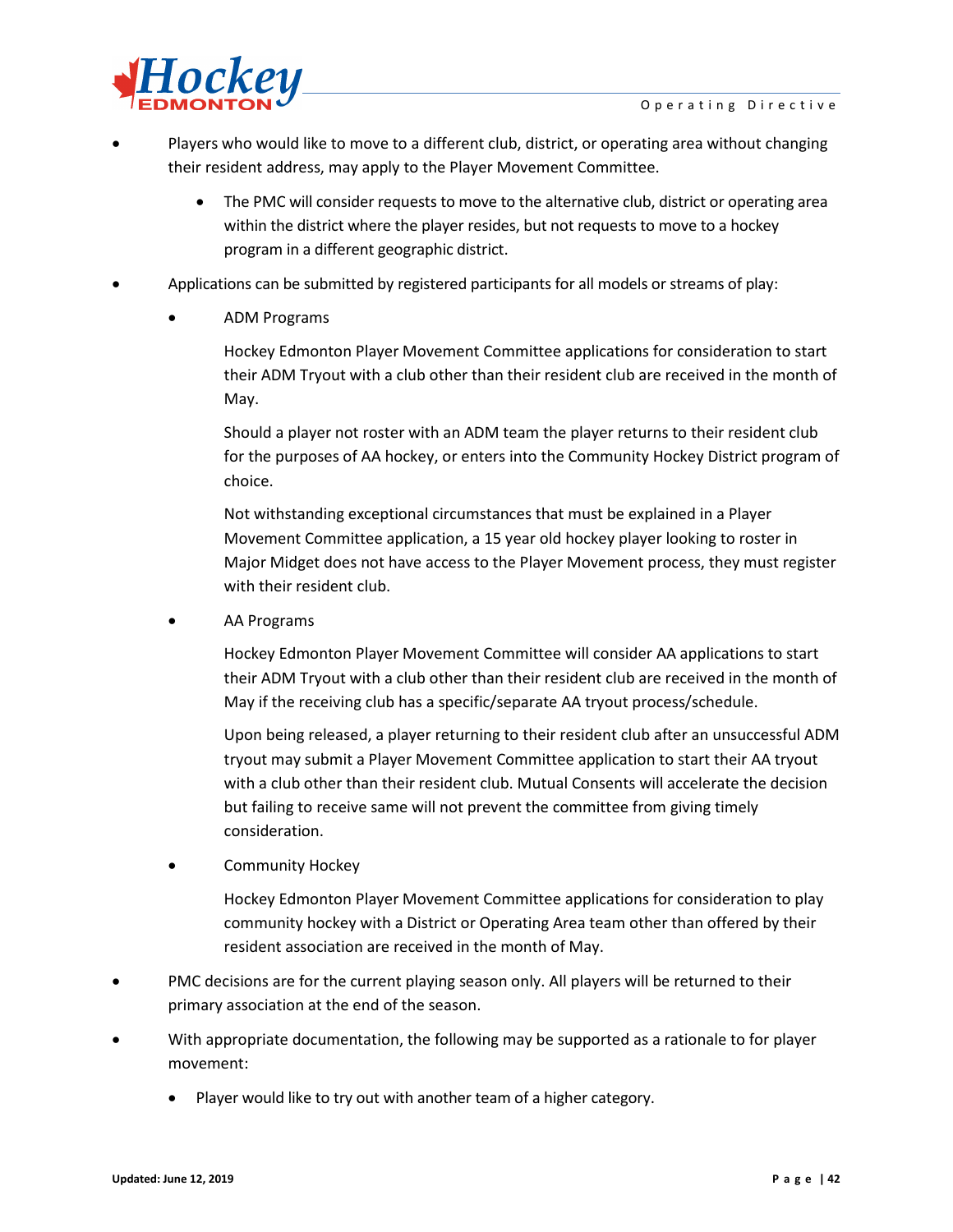

- There isn't a team in the player's age division in the primary association.
- The team in the player's age division in the primary association is full.
- The primary association and the club, district, or operating area to which the player is applying to move has joined together to form a team.
- Other extenuating circumstances.
	- o Travel within Edmonton is not considered to be an extenuating circumstance
	- $\circ$  Allegations are not considered to be an extenuating circumstance; there must be previous documentation of issues, disputes, etc. for handling via the team / association dispute resolution processes.
- Player movement will not be permitted if that movement results in another player not having a place to play within Hockey Edmonton.
- Player movement applications must be submitted in writing to the PMC.
- Applications for player movement will be accepted from May 1 to 31 annually.
- Players who register after this date must register with their primary club, district, or operating area.
- The Zone Minor Administrator Coordinator notifies the player's primary association and the prospective club, district or operating area that a player has submitted an application for player movement.
- The primary association has to respond indicating their consent (or lack of) for the move.
- If consent is granted by both clubs, districts, or operating areas, the player is not required to provide any additional information, and the appropriate club, district, or operating area and their Registrars will be advised and take over the process.
- If consent is not granted by the primary association the next steps in the player movement process are:
- The Zone Minor Administrator Coordinator will generate requests for the following paperwork to be submitted:
	- a. A player statement on why movement is desired and the rationale as to why the request should be supported
	- b. Primary association statement on why they do not support player movement, in this particular instance
	- c. The accepting club, district, or operating area statement of need and consent
- The Zone Minor Administrator Coordinator ensures documentation is complete and submits the request to the PMC.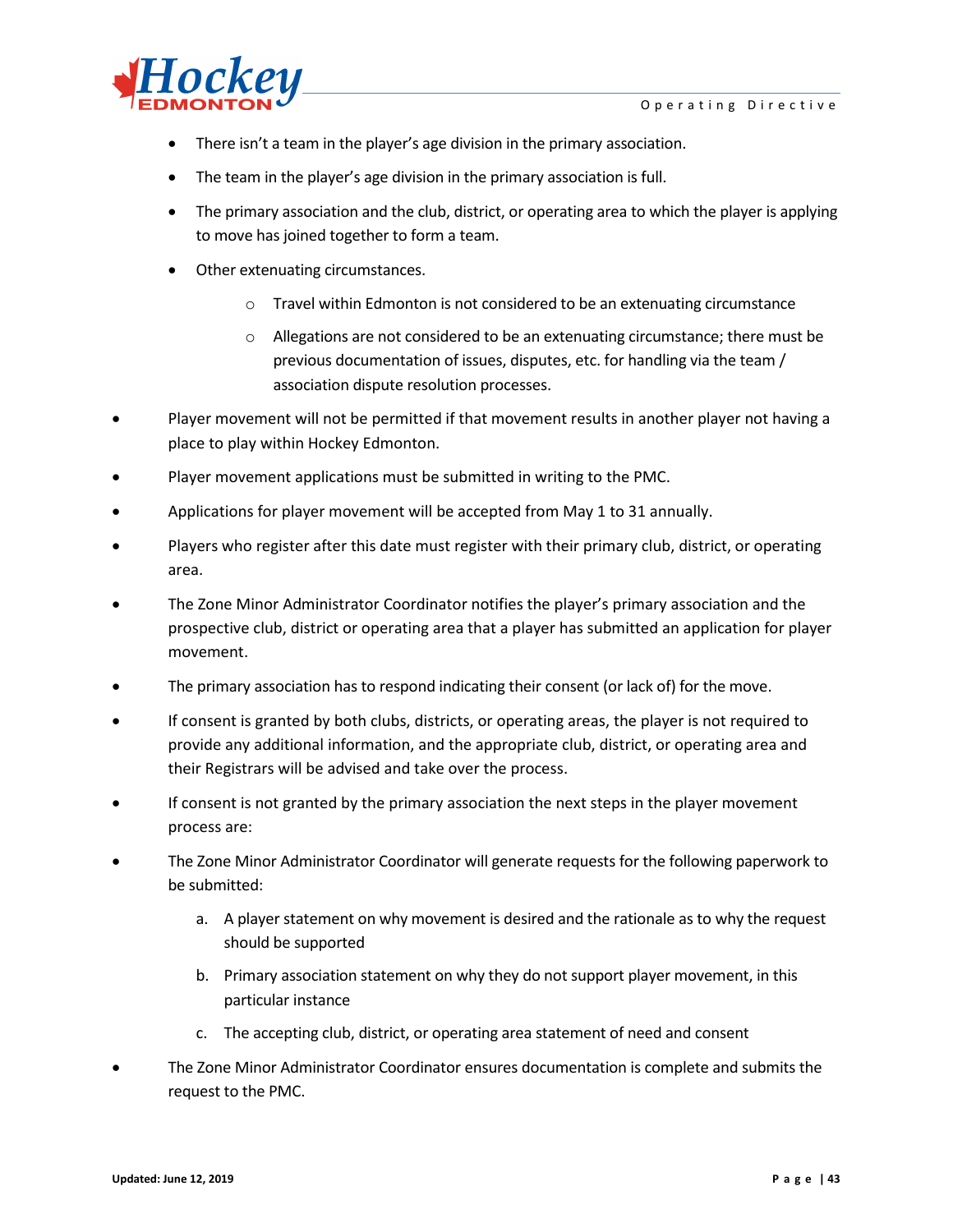

- The PMC reviews the submissions and approves or denies movement.
- Notification of the decision will be sent out by the Zone Minor Administrator Coordinator to the parents/guardians of the player, and clubs, districts, or operating areas involved.
- All Decisions will be circulated in writing by the Hockey Edmonton PMC.
- If parties are dissatisfied with the decision, they may appeal through the Hockey Edmonton Appeals process.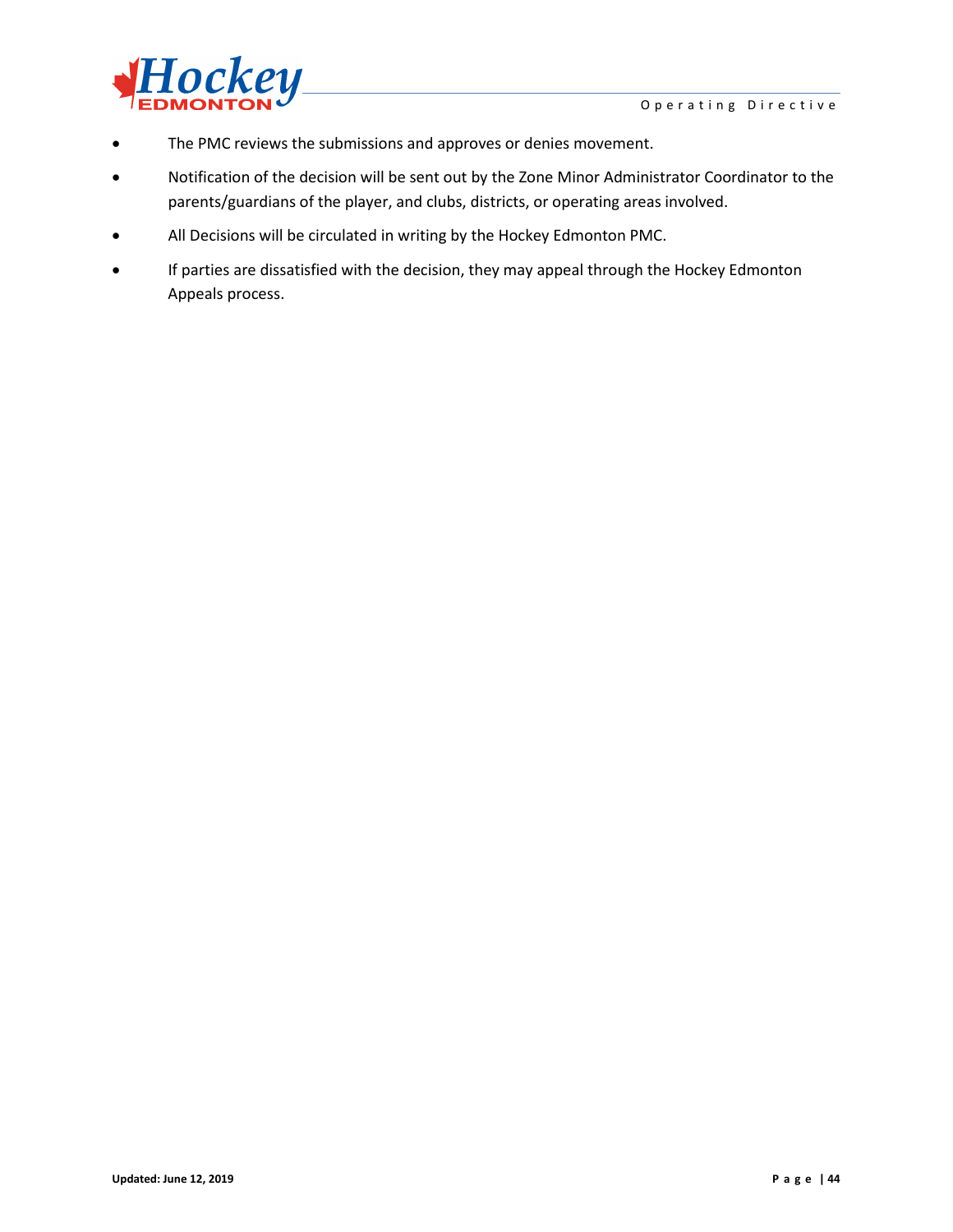

# **6.0 AFFILIATION**

The following clarifies the intended principles of player affiliation in Hockey Edmonton programs, ensuring all players are eligible and reducing the risk of having ineligible players participating in games as affiliates.

- a) Clubs, districts, and operating areas need a coordinated plan for affiliation that recognizes the best interest of the players and needs of all clubs, districts, or operating areas. The needs of Junior B and Junior C organizations should also be considered.
- b) The purpose of affiliation for EFHL (Community) Hockey is to supplement a team in case of illness, injury, or other forms of absenteeism, excluding suspension as per 6.1.1.a, .
- c) The purpose of affiliation for Elite Hockey is to provide an opportunity for higher division or category teams to dress the maximum number of players allowable for a game in accordance with Hockey Canada Playing Rules.
- d) A player may be affiliated to only one team.
- e) An affiliated player must come from a lower tier, division or category.
- f) Initiation and Novice aged players will NOT be used as affiliate players.
- g) A hockey team may affiliate:
	- up to 19 players from a lower division or category within their club, district, or operating area.
- h) Affiliations must be declared and filed with the respective sub registrar (approved in HCR and added to Official Team Roster) before an affiliated player is allowed to participate in any game with the hockey team to which he is affiliated.
- i) Affiliation will be accepted and endorsed up to and including November 15th of the current hockey season. Affiliation will only be recognized where:
	- when submitted to the Minor Administration Coordinator on the approved affiliation form used by their stream of play:
		- o Hockey Alberta AA and ADM programs
			- (a) Hockey Alberta Male and Female Named Player Affiliation Agreement
		- o Community Hockey
			- (a) Hockey Edmonton Individual Player Affiliation Agreement Form
	- players are added to teams in HCR by the sub-registrar and identified as 'affiliates,' and
	- affiliates are approved by the Zone Minor Administrator Coordinator.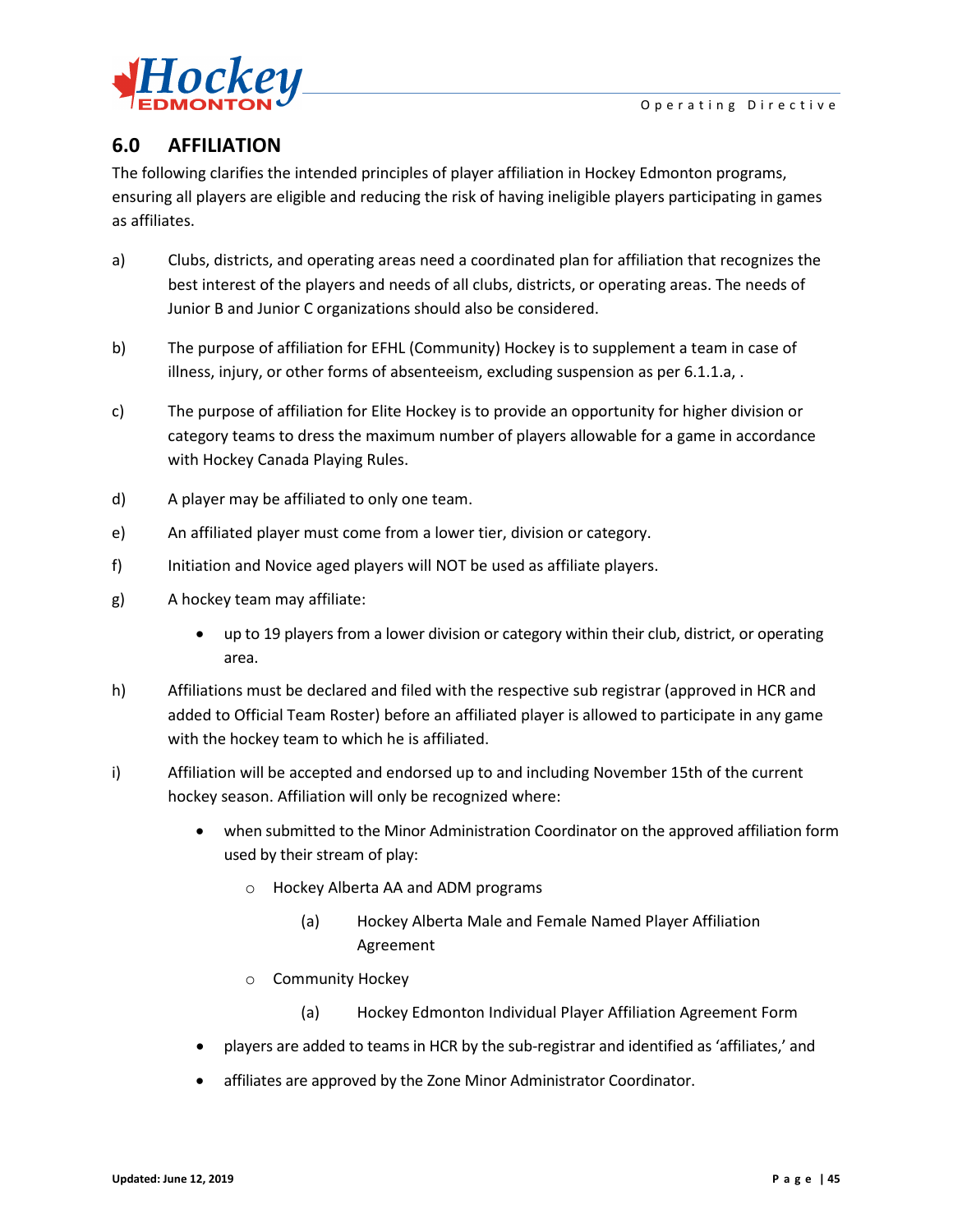

- j) Any player participating in any game as an affiliated player without approval and not registered in HCR is an ineligible player and team officials are subject to discipline in accordance with Hockey Alberta (Section A Minor Hockey 12).
- k) All teams outside of Hockey Edmonton boundaries interlocking with the EFHL must submit a copy of their HCR Official Team Roster including affiliate players to the Zone Minor Administrator Coordinator by midnight of November 15th.
- l) All affiliations terminate at the end of the current hockey season.

### **6.1.0** Using Affiliate Players

- a) Before an affiliate player can play or practice for a team, written permission must be obtained from the affiliate player's head coach or designate each and every time the player is needed.
	- If a controversy over a player exists, Hockey Edmonton will not recognize the affiliation until the matter can be resolved internally.
	- A player who has not been granted permission for affiliation will be deemed an ineligible player and subject to Hockey Alberta regulations (refer to Hockey Alberta Section A Minor Hockey 12.6).
- b) The team using the affiliate player is required to identify the player on the game sheet as an "A" (affiliate) and with the player's team number (i.e. NW482).
- c) Affiliates may be used for league, playoffs, provincial championships, exhibition and tournament games.
- d) Other than for goaltenders, affiliate players **may not** be used in Minor Hockey Week games.

## **6.1.1 Affiliation in Community (EFHL) Hockey**

- a) For games within EFHL, the maximum number of players, including affiliate players, which will be allowed to be shown on any official game report must not exceed the total number of players registered on the team.
	- Teams can replace injured players and/or absent players with affiliated players to bring the team up to their roster size.
	- The team roster size will be reduced by one for each player that is under a suspension.
- b) Community (EFHL) teams participating in a Hockey Alberta Provincial Championship will be allowed to dress the maximum number of players allowable for a game in accordance with the playing rules.

#### **6.1.2 Affiliation in Elite Hockey**

a) In addition to those mentioned below, the respective leagues may have additional regulations with respect to use of affiliates.

#### **6.1.3 Affiliation in Junior Hockey**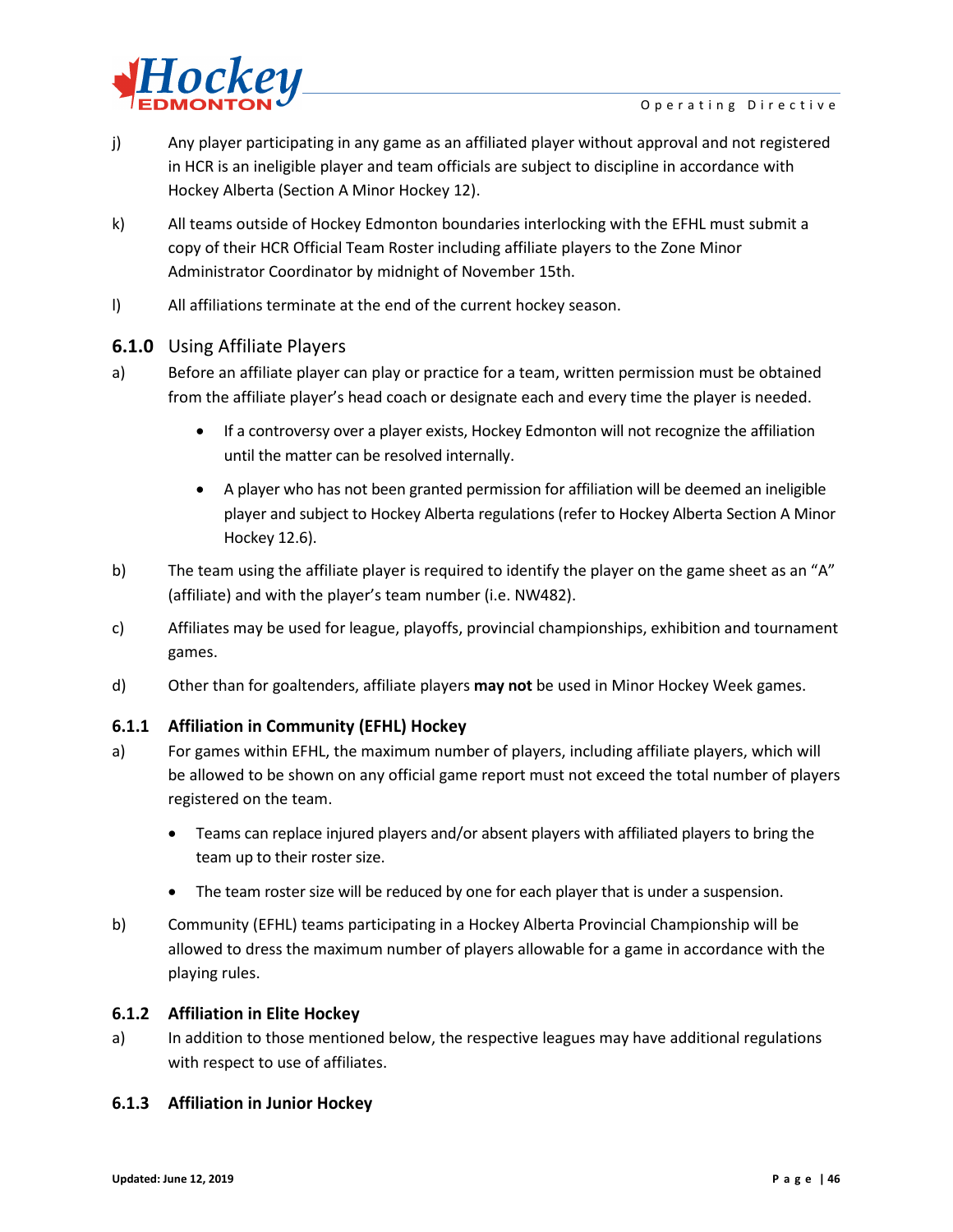

- a) Except for players who are affiliating with Junior A or WHL teams, Hockey Edmonton players cannot affiliate to teams outside of Hockey Edmonton
	- Only Edmonton based Junior B and C Clubs will be allowed to affiliate Hockey Edmonton club or district player. Affiliations to Junior will be considered only after all Hockey Edmonton Athletic Club and District teams have had the opportunity to affiliate said player.
- b) All affiliations must be filed with the Zone Minor Administrator Coordinator on an approved Hockey Edmonton Individual Player Affiliation Agreement form.
	- All affiliations to Junior must be endorsed by the Zone Minor Administrator Coordinator.

### **6.2 Number of Games**

- a) A registered player is considered to have participated in the game when their name appears on the official game report, except in the case of an alternate goalkeeper.
	- Alternate goalkeepers are considered to have participated in the game when they actually play. Participation must be noted on the official game report.

#### **6.2.1 Atom, Peewee, Bantam, Midget and Junior Affiliates**

- a) With the transitional programming in place for Minor and Major Novice in 2018-19, Novice players are not allowed to affiliate to Atom.
- b) Providing affiliation has been properly filed, a player may play a maximum of 10 games with the hockey team to which they are affiliated.
	- This excludes exhibition and tournament games.
- c) If a player plays more than 10 games with the hockey team to which they are affiliated, they are considered ineligible and subject to Hockey Alberta rules.
	- However, if the player's registered team completes its regular season and playoffs before the player's affiliated team, the player may affiliate an unlimited number of times.

#### **6.2.2 Novice to Novice Affiliates**

- a) With the transitional programming in place for Minor and Major Novice in 2018-19, affiliation will be within category only – e.g. Minor Novice players will affiliate within Minor Novice only and Major Novice will affiliate only within Major Novice. Cross affiliation will be used within the lowest tier within each category.
- b) A player affiliated within the Novice division may not play more than **5** games with the affiliated team in the current hockey season, excluding exhibition and tournament games
- c) If a Novice player plays more than the permitted number of games with the hockey team to which they are affiliated, they are considered ineligible and subject to Hockey Alberta rules.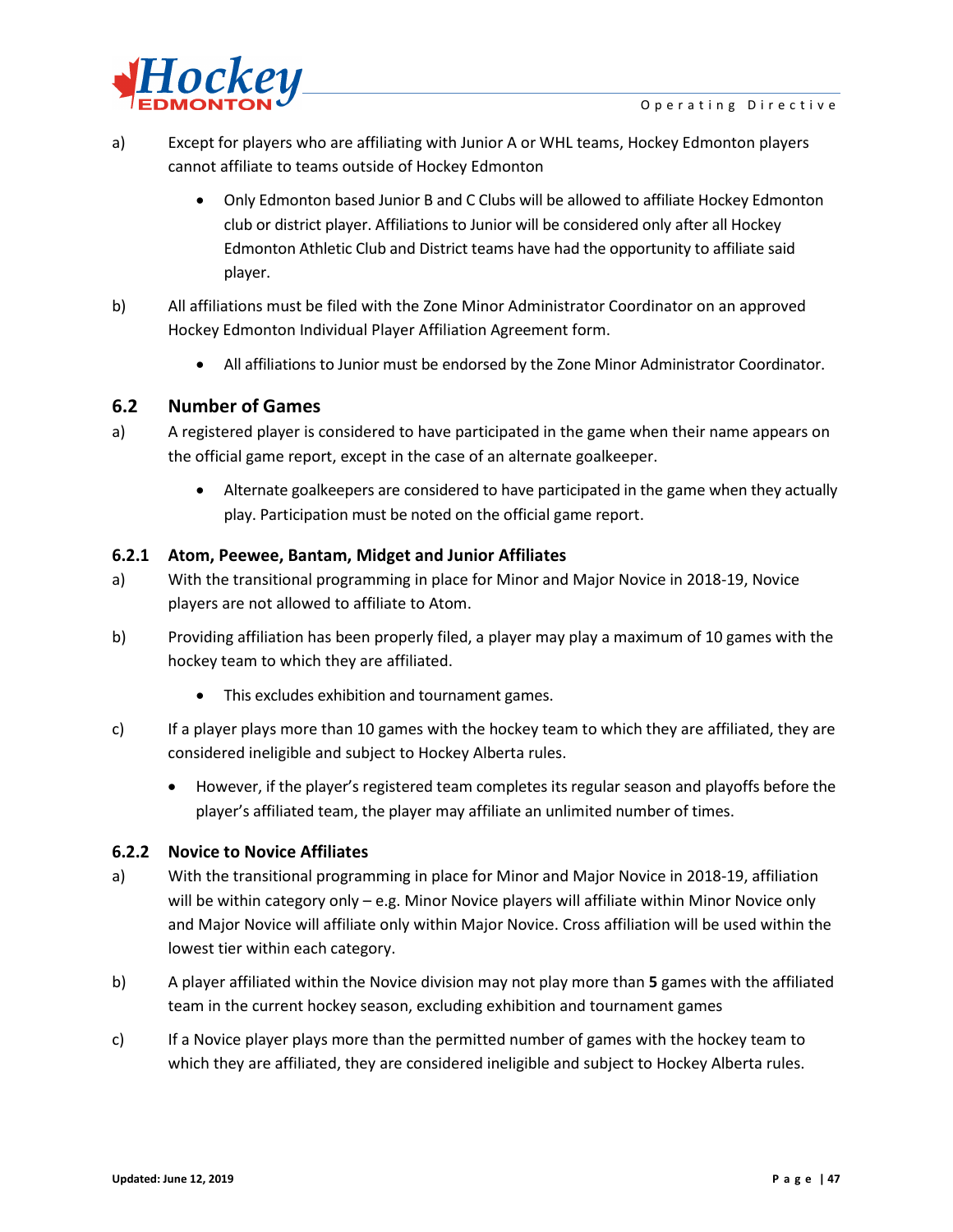



## **6.3 Substitute Goaltender**

- a) Hockey Edmonton may allow, during any game, the use of a goaltender from another hockey team of equal or lower division or category if medical evidence or extenuating circumstances show that a hockey team requires a replacement goaltender.
	- If the affiliate goalie is not available, permission can be obtained from the Hockey Edmonton Regulations Coordinator to use a substitute goaltender from the same or lower tier, division or category from the same club, district or operating area.
	- The head coach must provide sufficient evidence that the team's goaltenders are unavailable, or due to injury or illness to continue to participate in a game or games.

Approved games played as a substitute goaltender do not count as affiliate games played.

b) With the transitional programing in place for Minor and Major Novice in 2018-19 mandating goalie rotation and game caps; use of substitute goalies, as may have occasionally occurred in past will no longer be allowed in Novice hockey.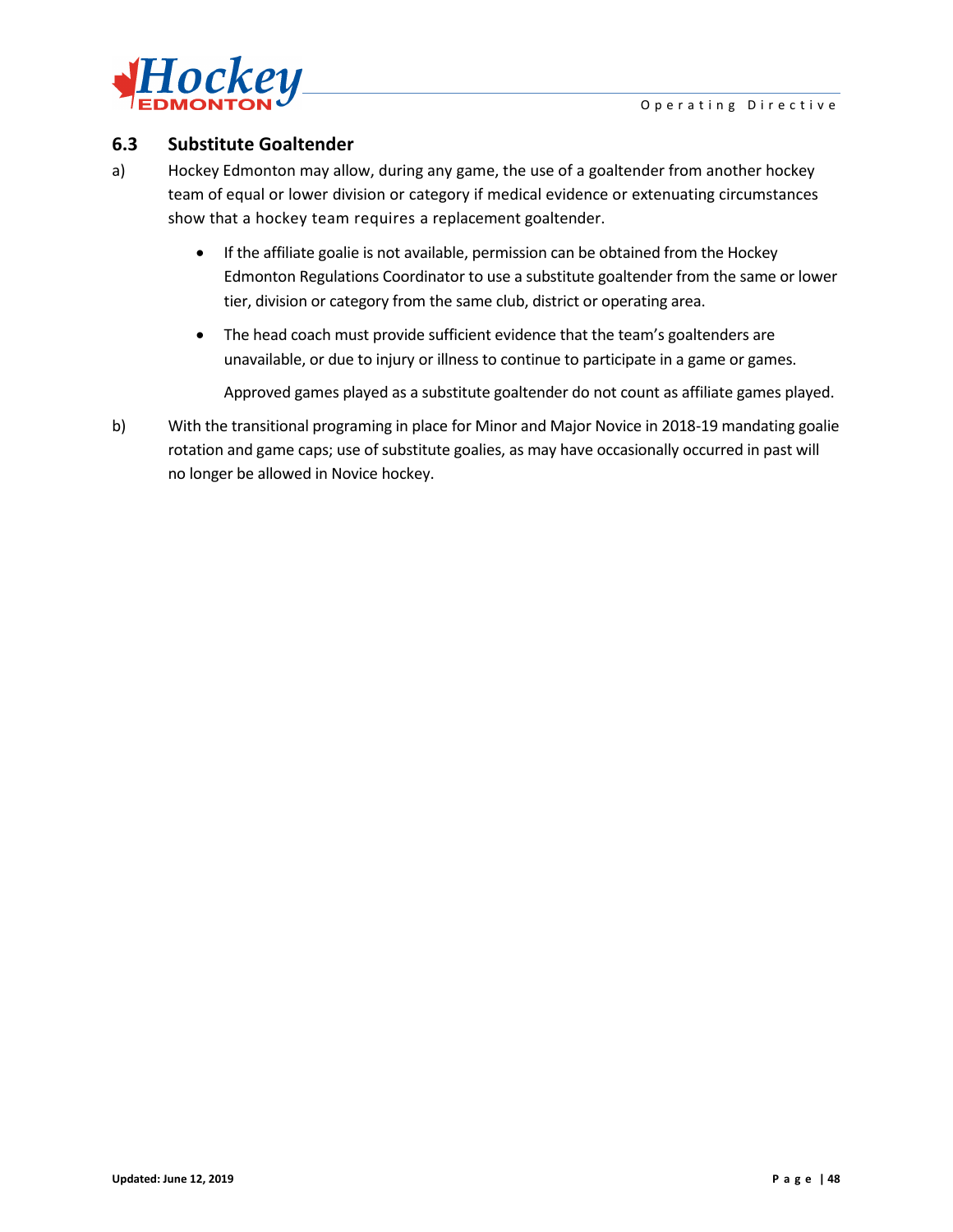

## **7.0 ARENA USE – RULES & REGULATIONS**

#### **7.1 Scheduled Ice Times**

- a) All Hockey Edmonton teams requesting ice time at city-owned and operated arenas must be approved by the Hockey Edmonton Ice Management Committee.
- b) General guidelines of scheduling include time for the game or practice and fifteen minutes for scrape and flood between ice times.
	- You may NOT cancel the flood to get extra practice time. Teams found guilty of this practice will be charged.
	- Wait until the ice resurfacer is off and the gates are closed before you enter the ice surface or put equipment on the ice.
	- During ice resurfacing players are allowed on the players bench but must be supervised by team staff.
- c) Hockey teams are not allowed to take to the ice until the manager and/or head coach has received permission from the arena operator.
	- Teams must leave the ice at the appointed time, even though the game may not have gone for the regulation duration.
	- All players, coaches, equipment etc. must be off the ice at the end of allotted time.
	- The arena operator will indicate to the official or team representatives the end of the schedule time for practice or game. The team must then leave the ice.
- d) Users will appear not more than 1 hour before the scheduled ice time and will vacate the dressing room within 30 minutes after the ice time is over or when directed to do so by the arena operator.
	- Dressing rooms will be assigned 1 hour before the scheduled ice time.
	- No player will enter the dressing room without the supervision of a team official.
	- Head coaches or designate must be on site to supervise teams from arrival to departure.
- e) The arena operator will report to the Citizen Services (the Department), the name of any team or teams that fail to fulfill their scheduled time.
	- Any ice time that is booked and not used will be charged at the full adult rental rate.

## **7.2 Arena Schedule Conflict: Priority**

Provided the games are recorded on the arena operator's schedule or a permit or contract is produced league or playoff games have priority at all times over practices or exhibition games.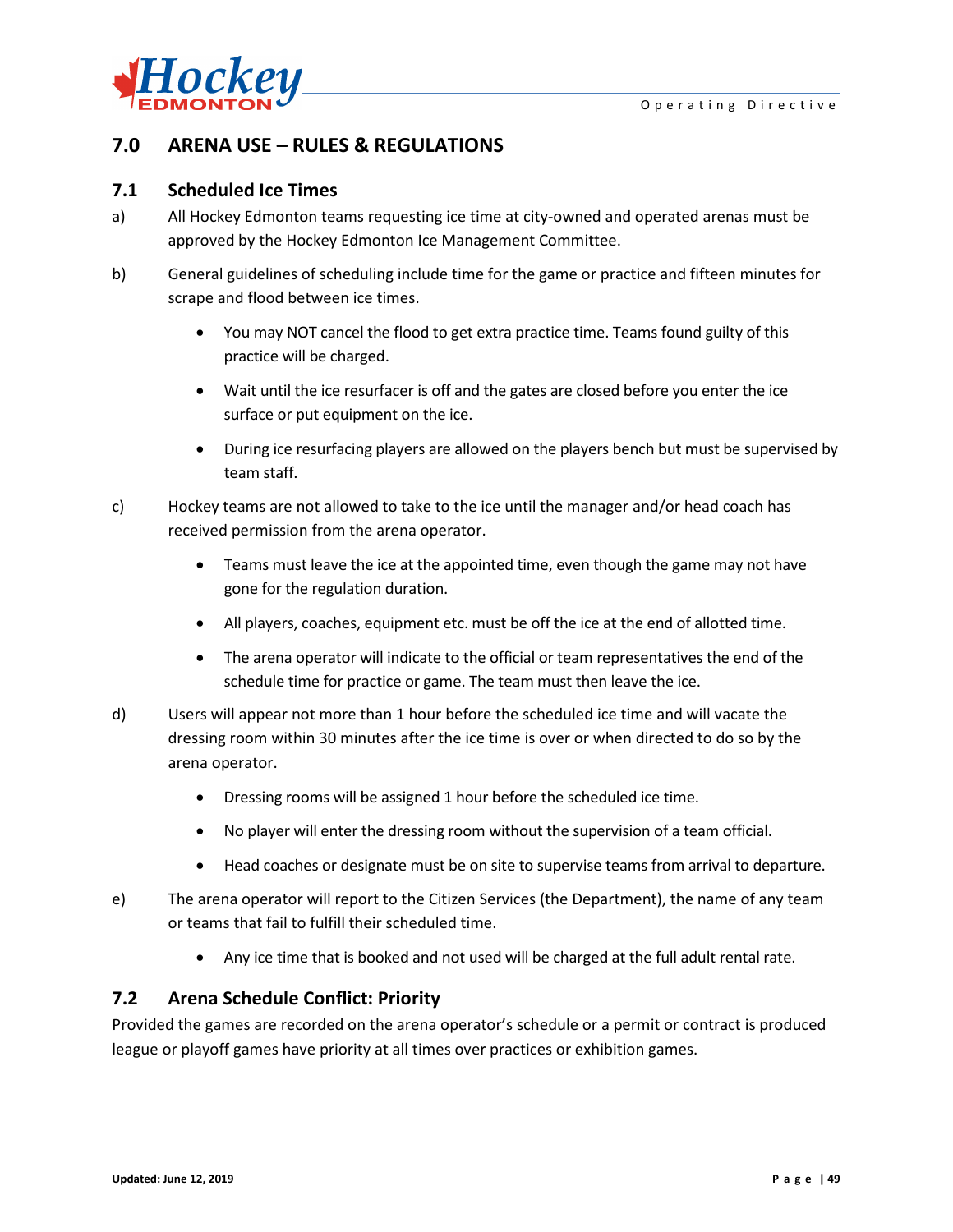

# **7.3 Co-Ed Dressing Rooms**

All Coaches and Team Supervisors must ensure that the Hockey Canada Co-Ed dressing room policy is followed at all times

## **7.4 Game Cancellations**

- a) The arena operator is the sole judge in deciding if ice conditions are suitable for play, and he is authorized to refuse permission for teams to take the ice.
- b) Only the League Governor, Referee, Ice Committee Chairperson or City of Edmonton Arena attendant can cancel a scheduled game or a game that is in progress.
	- No team can make a decision to not play a game or refuse to continue with a game that is in progress, under the guise of safety or any other reason.
- c) If the ice times are cancelled by the City of Edmonton, any payments made by the user group will be refunded for the specific times cancelled.
	- At the discretion of the applicable League Governor, Council Chairperson, or Elite Committee the game may or may not be rescheduled.

## **7.5 Weather**

The safety of all participants in our program, on and off ice, is always of the utmost concern to Hockey Edmonton and is managed through a number of shared responsibilities.

## **7.5.1 Road Closures**

With the diversity and magnitude of our league and schedule, Hockey Edmonton is not in a position to monitor road conditions for the 550 plus teams that participate in our Federation leagues nor our Elite leagues.

## **7.5.2 Shared Responsibility**

As a parent or coach, it is your responsibility to determine if the weather conditions are such that it is not safe for travel and govern yourself accordingly as to whether you choose to travel or not.

## **7.5.3 Community Hockey and EFHL Weather Policy**

- It is very rare that an arena is closed due to inclement weather. If an arena is closed the game is cancelled **and efforts will be made to reschedule the affected game.**
- It is very unlikely that Hockey Edmonton will cancel games due to inclement weather if the arenas are still open.

## **7.5.4 Community Hockey and EFHL Rescheduling**

Should a game not be played for any reason, it is very unlikely that the game that was missed will be rescheduled because Hockey Edmonton does not maintain any surplus ice that is available to reschedule games.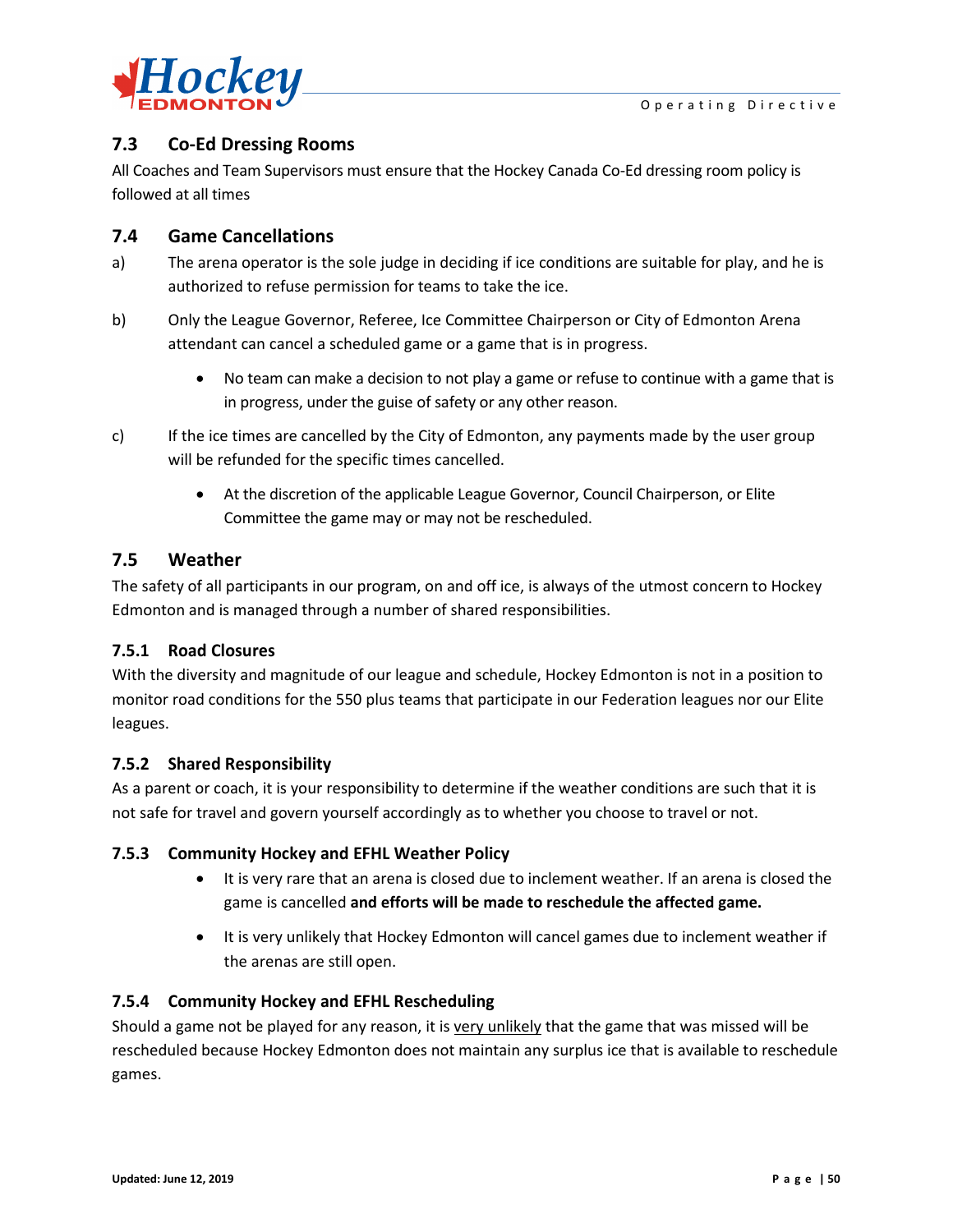

## **7.5.5 Community Hockey and EFHL Suspended Games**

If a game is interrupted due to Arena maintenance issues, any game that has completed the second period will be considered completed with the score at time of interruption being officially recorded and will not be rescheduled.

## **7.5.6 Notification**

Should a scheduled league game not be played due to inclement weather or for any other reason, please notify your Director immediately. It is the responsibility of your Director to notify the applicable League Governor as soon as possible.

## **7.5.7 Community Hockey and EFHL Referee Fees**

Referees are paid for games they are scheduled to work. In the case of inclement weather, the referees will show up to officiate a game if the arena is open. Unless the arena has been closed; the scheduled teams are responsible for their share of referee fees for any game that is cancelled.

## **7.6 Collecting an Admission Fee**

- a) The Hockey Edmonton does not permit the enforced collection of any admission fee for spectators at arenas. We do encourage the use of a silver collection for those people who wish to help support the Hockey Edmonton program by voluntarily donating money at the gate.
- b) The exception to this directive is:
	- Playoffs,
	- Tournaments,
	- Minor Hockey Week, and
	- Provincials.

## **7.7 Conduct in Arenas & Venues**

- a) Hockey Edmonton members of member organizations will not block public access or emergency exits with litter, equipment, or hockey paraphernalia.
- b) Teams and/or players can only run pre or post game preparations or training in approved areas. These are not available in all arenas.
- c) Coaches will vary drills over the ice surface, changing locations frequently as severe rutting may result in cancellation of rentals and charges for additional ice maintenance.
- d) Teams and/or players will not participate in public skating sessions dressed in or using hockey equipment.
- e) The head coach is responsible for the conduct of their players at all times. Disorderly conduct before, during, or after the game, on or off the ice, in the building, or surrounding grounds will not be tolerated.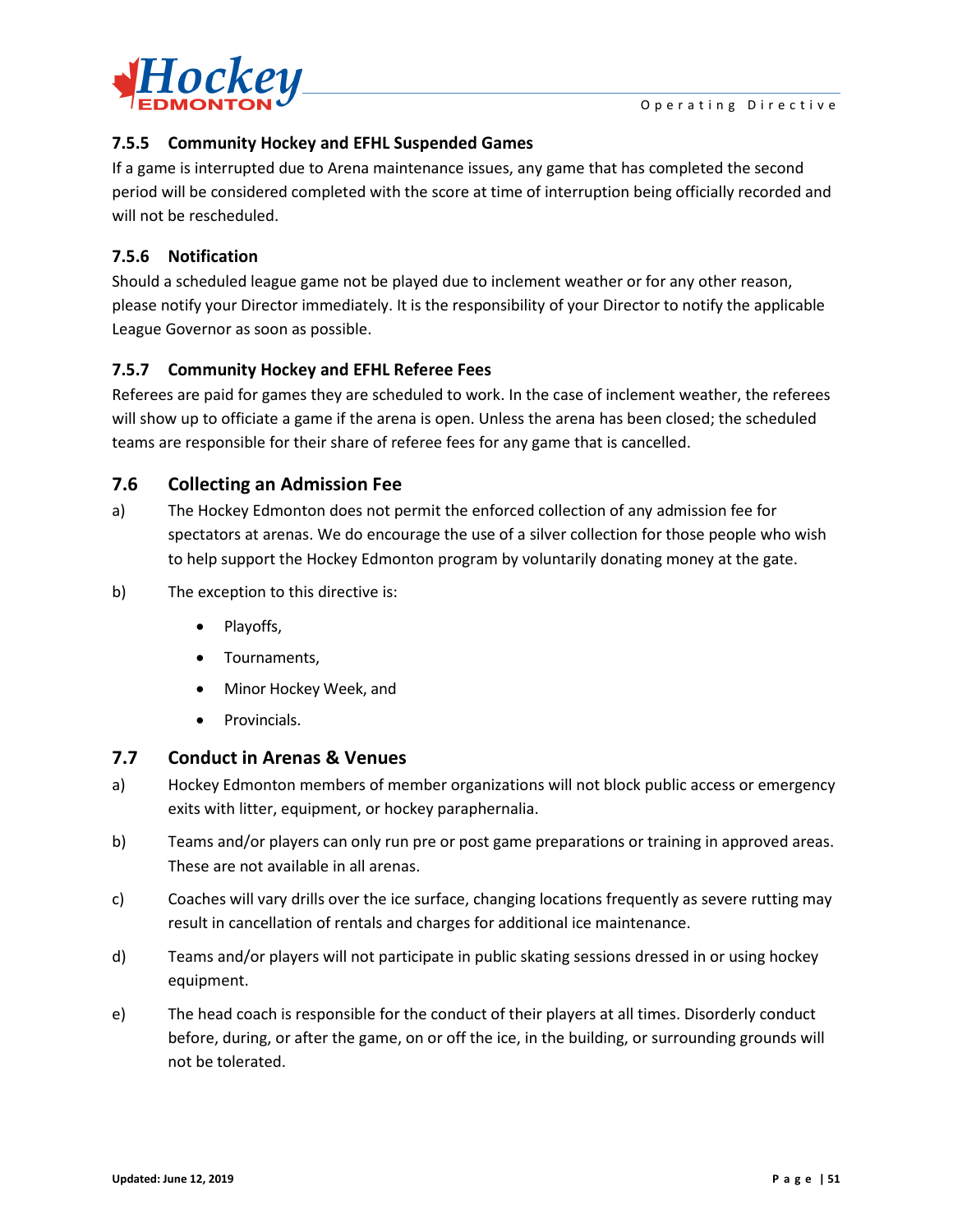

- Minor aged players shall not be left unsupervised at any time while participating in any hockey related activities whether at a game, practice, tournament, in a hotel, or participating in a special event.
- Players who leave the ice for equipment repairs, injury, illness, game ejection etc. must be accompanied to the dressing room and supervised by an adult.
- All Coaches must ensure that the Hockey Canada Co-Ed dressing room policy is followed at all times.
- The head coach may be suspended due to failure to provide adequate supervision.
- f) No players shall direct a puck toward the spectator area during warm-ups and non-playing time.
- g) Each team will be responsible for locking its own dressing room while unoccupied.
	- Dressing rooms are to be left clean.
	- Head coaches or designate must inspect the dressing room before/after all players arrive/leave.
	- Cost for cleanup and/or damages will be billed to the team's club, district, or operating area.
- h) The arena operator has the authority and responsibility to enforce all regulations.
	- The arena operator will note any inappropriate conduct on the daily schedule form.
- i) The arena operator has the authority to evict or ban anyone who has failed to follow rules or respond to warnings.
- j) Any members of member organizations who are found responsible for theft or damage to property may face suspension and be held financially responsible.
- k) Hockey Edmonton investigates any complaints or reports of misconduct at a civic or public facility as a RESEPCT THE GAME incident and may apply suspensions.
- l) Criminal action and restitution may accompany any organization suspensions.

#### **7.8 Electronic and Recording Devices**

Use of electronic devices at sanctioned Hockey Edmonton events for the express purpose of taking, recording, and storing of inappropriate images and videos is not permitted.

Use of electronic devices for the purpose of capturing game film for personal or team use shall comply with the policy of the venue.

Hockey Edmonton Discipline and Appeal Committees will not entertain receipt of, nor use of video of any nature or source in their review and decision of matters before them.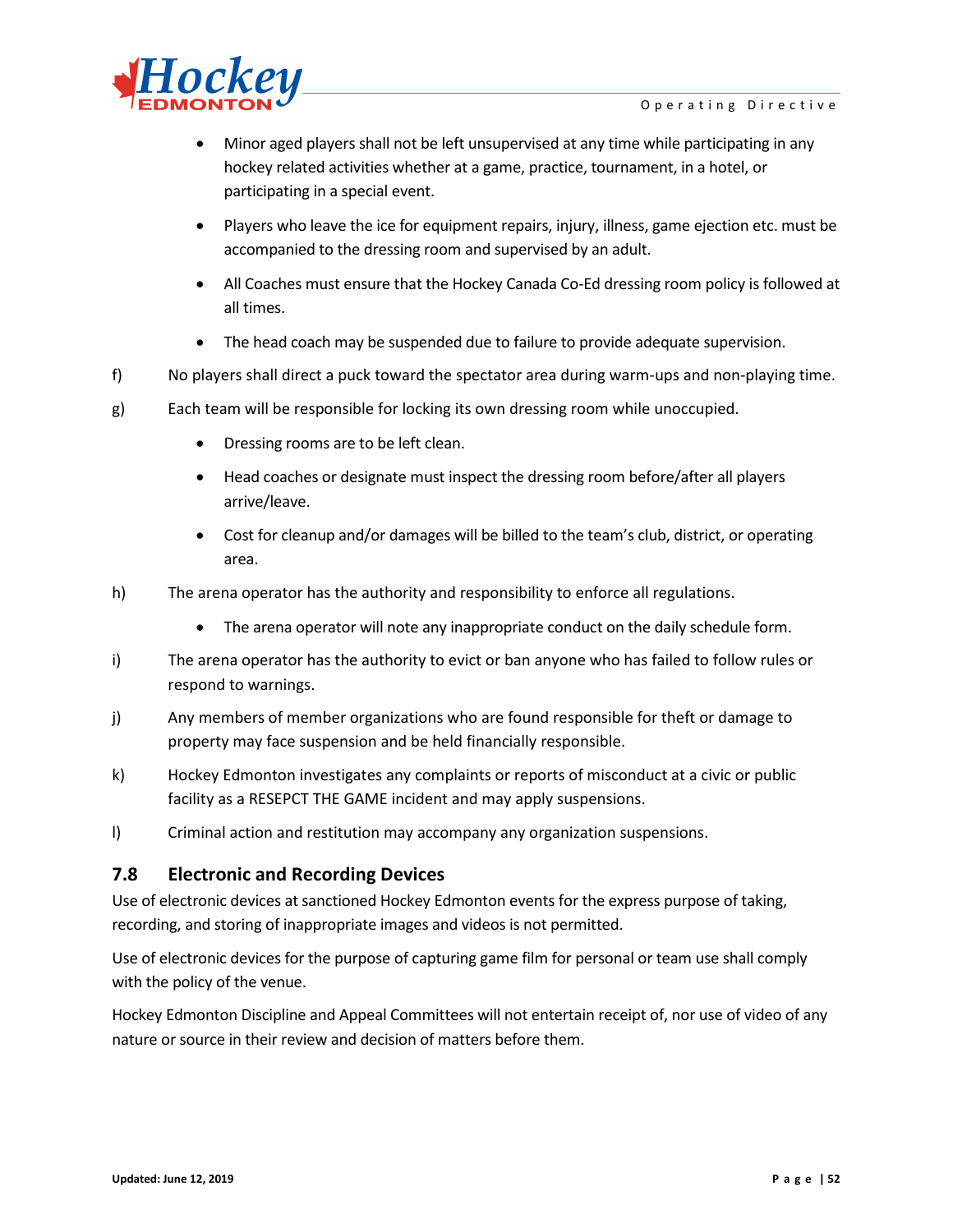

## **8.0 GAME OPERATIONS**

### **8.1 Official Rules**

- a) All members of member organizations must comply with the Official Rule Book from Hockey Canada and Hockey Alberta except as modified by the Hockey Edmonton Bylaws and Operating Directives.
- b) It is the responsibility of head coaches and managers to ensure that all players and anyone else connected with your team thoroughly understand the contents of this Operating Directive.

## **8.2 Official Season**

As needed, the Ice Management Committee in consultation with all councils and leagues will recommend changes in duration for all Hockey Edmonton games at the Hockey Edmonton April General Meeting and for ratification by the Board of Directors, at the May General Meeting.

League play starts with finalized schedules as distributed by the Hockey Edmonton Ice Administrator.

Head coaches and managers may apply for permission to participate in exhibition or tournament games by submitting the appropriate permit application and complying with black out dates, game rescheduling requirements, etc.

### **8.3 Team Management & Supervision**

- a) The head coach shall at all times be responsible for the conduct of their team, including fans and players.
- b) Hockey Edmonton encourage implementation of the 'Two Deep Cover "process for all team functions including dressing room supervision.
- c) The head coach or designated team staff shall be responsible for supervision of the team dressing room before and after each ice time.
	- Dressing rooms are only available ONE hour before the game due to scheduling, available space, and supervision requirements.
	- They will endeavor to prevent disorderly conduct, bullying and vandalism in any form.
	- Use of electronic devices at sanctioned Hockey Edmonton events for the express purpose of taking, recording, and storing of inappropriate images and videos is not permitted.
	- Failure to provide supervision may result in the suspension of the head coach as per Operating Directives and Respect the Game.
	- Any stakeholder found complicit with any undesirable activity will receive an indefinite suspension.
- d) In their absence, the head coach will designate another registered team official to take responsibility of the team.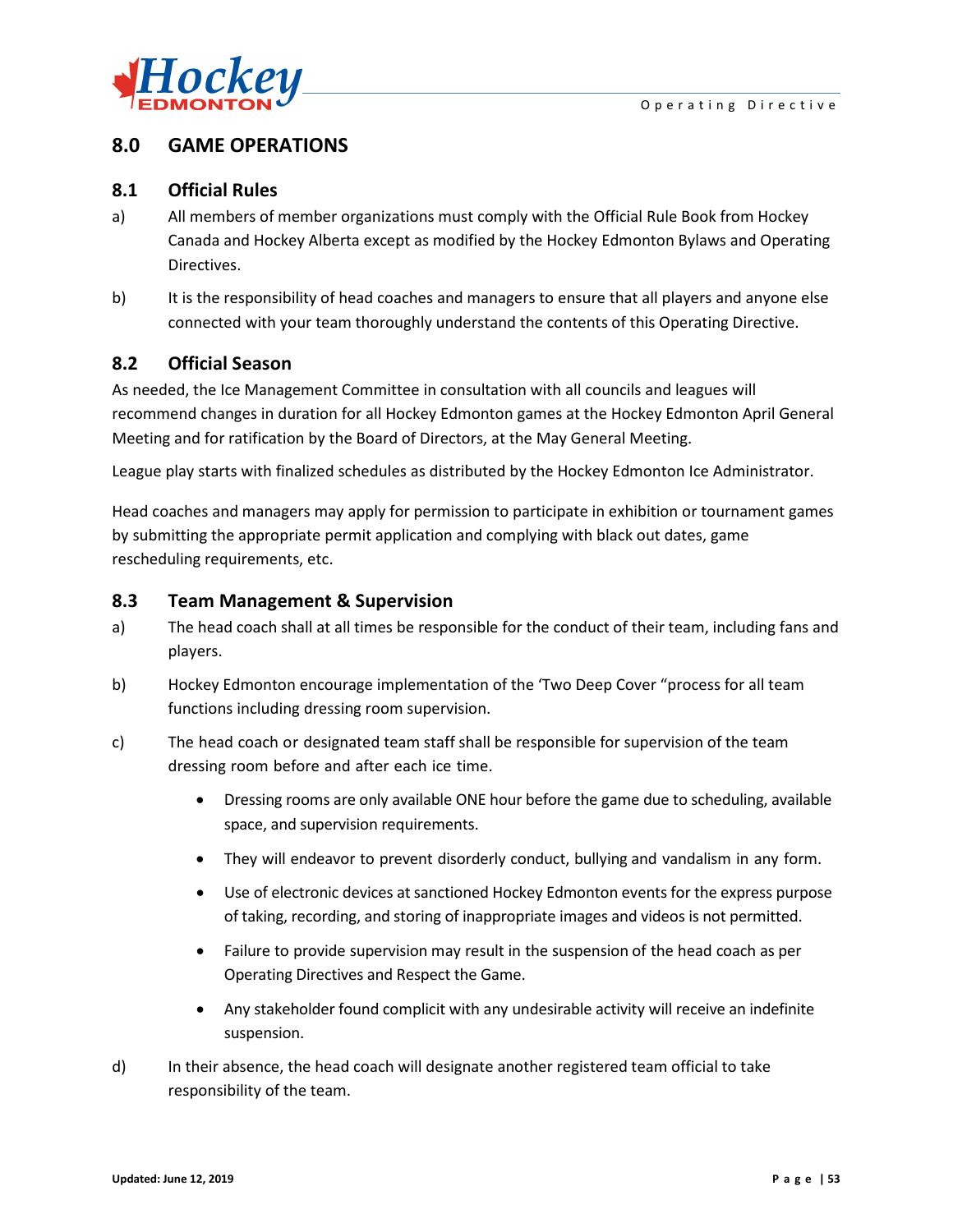

- The responsible person will prevent disorderly conduct before, during or after the game, on or off the ice, and any place about the rink.
- Failure to provide this responsible person shall ensure an automatic forfeiture of the game.
- e) Minor aged players shall not be left unsupervised at any time while participating in any aspect of hockey activities whether at a game, practice, at a tournament, in a hotel or participating in a special event.
	- Players who must leave the ice for equipment repairs, injury, illness, game ejection etc. must be accompanied to the dressing room and supervised by an adult.
	- The head coach may be suspended due to failure to provide adequate supervision at all times.
- f) In compliance with Hockey Canada Rule 81(e), at the end of each period, all players must remain on their respective players' or penalty bench until directed off the ice by the referee.
	- The visiting team shall leave the ice first, unless otherwise directed by the referee.

## **8.4 Two Deep Cover**

Throughout the hockey season appropriate player supervision should be a priority for all Clubs, Districts and Operating Areas (CDOA's) and their teams. As such, Hockey Edmonton endorses the use of the "Two Deep Method" of supervision that is mentioned throughout Hockey Canada HCSP material and Hockey Canada coaching materials. This list describes the "Two Deep Method". It is recommended that these guidelines are followed by all.

#### **8.4.1 Supervisory Responsibilities**

#### *Dressing Room*

Players should be supervised at all times. A lone personnel member should never be in the dressing room with players at any time, and especially when they are showering or changing. Two (2) adults should be present together; which is called the "Two Deep Method" of supervision. Additional consideration needs to be taken with respect to adherence to the Hockey Edmonton Operating Directive on Co-ed Dressing Rooms.

#### *Injury Treatment*

The trainer, coach, first responder or safety person should avoid treating injuries out of sight of others. Use the "Two Deep Method" (two adults) supervision system.

#### *Female Players / Co-Ed Teams*

Recommend that when using the "Two-Deep Method" with female players / co-ed teams, there shall be 2 female supervisors with the players where possible. If not possible there may be one (1) male and one (1) female supervisor. Please refer to the Hockey Edmonton Operating Directives regarding co-ed teams.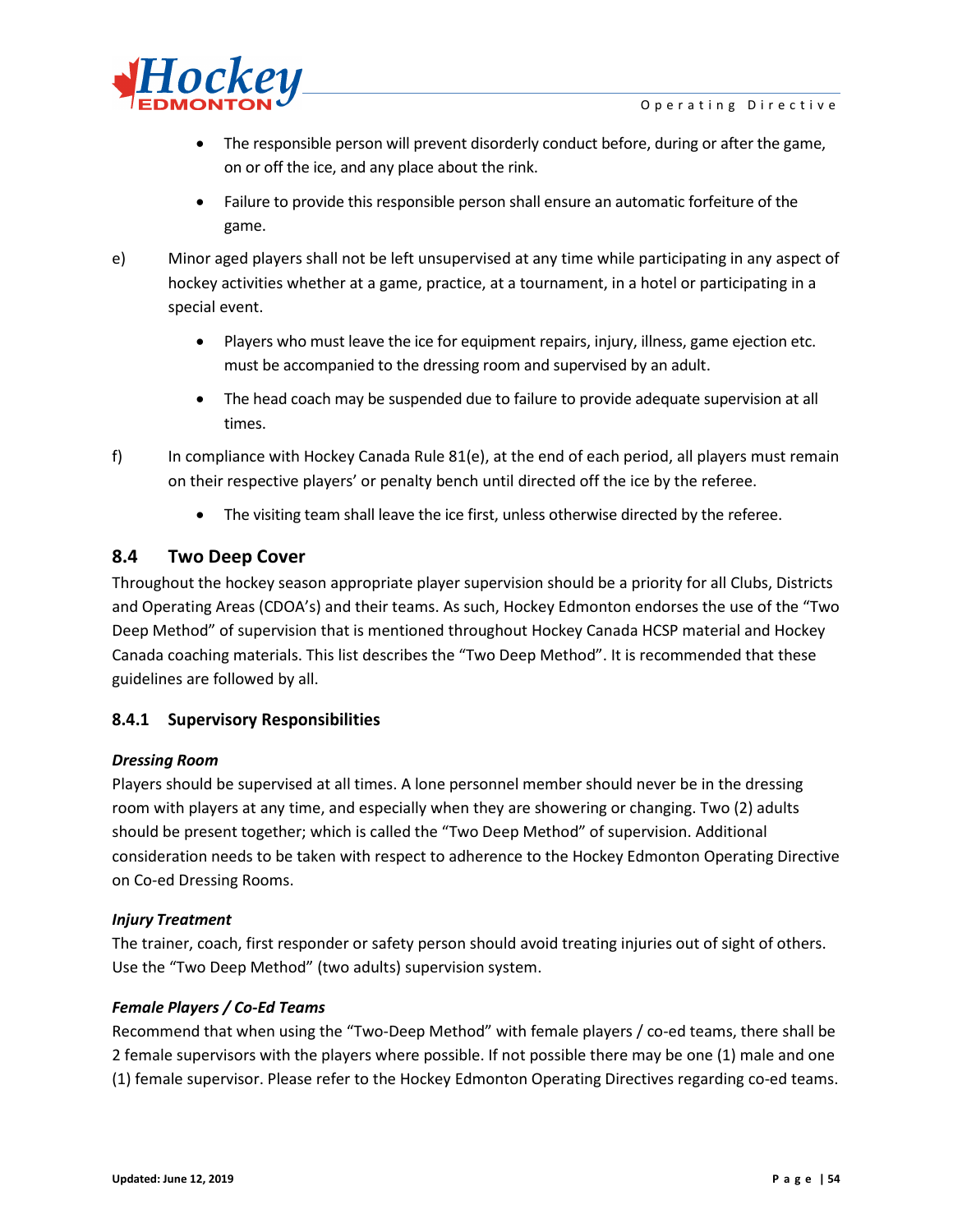

#### *Road Trips*

Ideally, team personnel should not share accommodations with non-family members, regardless of the potential cost savings or other benefits. If sharing a room is unavoidable, be sure that the "Two Deep Method" rule is observed at all times. If only one player and one personnel are alone in the room for a brief period of time, the outer door must be left open.

#### *Physical Contact*

Team personnel should avoid touching a player; especially when out of sight of others. Use the "Two Deep Method" (two personnel, or two players) supervision system.

#### *Isolated Spaces*

Parents/guardians should never leave their child unsupervised in a facility, nor should they leave their child alone with a single personnel member (use the Two Deep Method supervision system).

#### *Sport and Training Facilities*

Participants who are minors should never be left waiting in a facility without the supervision of their parent/guardian or personnel member (use the Two Deep Method).

## **8.5 Tiering and Team Placement**

Edmonton Federation Hockey League Districts, Operating Areas and Interlock will follow the Tiering and Team Placement rules approved by Hockey Edmonton Board of Directors and Hockey Alberta

#### **8.6 Officiating**

- a) In compliance with Hockey Canada Rule 5.2 (k), if both the referee and linesmen appointed are prevented from appearing, the head coaches of the two competing teams shall agree on a referee and one or two linesmen.
	- If they are unable to agree, they shall appoint a player from each team to act as officials.
	- If the regularly appointed officials appear during the progress of the game, they shall replace the temporary officials immediately.
	- To avoid having to place the demand of officiating on players, coaches should bring their skates and CSA approved hockey helmet to all games.
- b) If for whatever reason the linesmen appointed are prevented from appearing or, during the game, a linesman is unable to continue due to injury or illness, the referee shall have the power to appoint someone if they feel it is necessary.
- c) If for whatever reason the referee appointed is:
	- prevented from appearing, one of the linesmen shall perform the referee's duties.
	- unable to continue due to injury or illness,

the referee shall select a linesman to replace them as the referee for the balance of the game.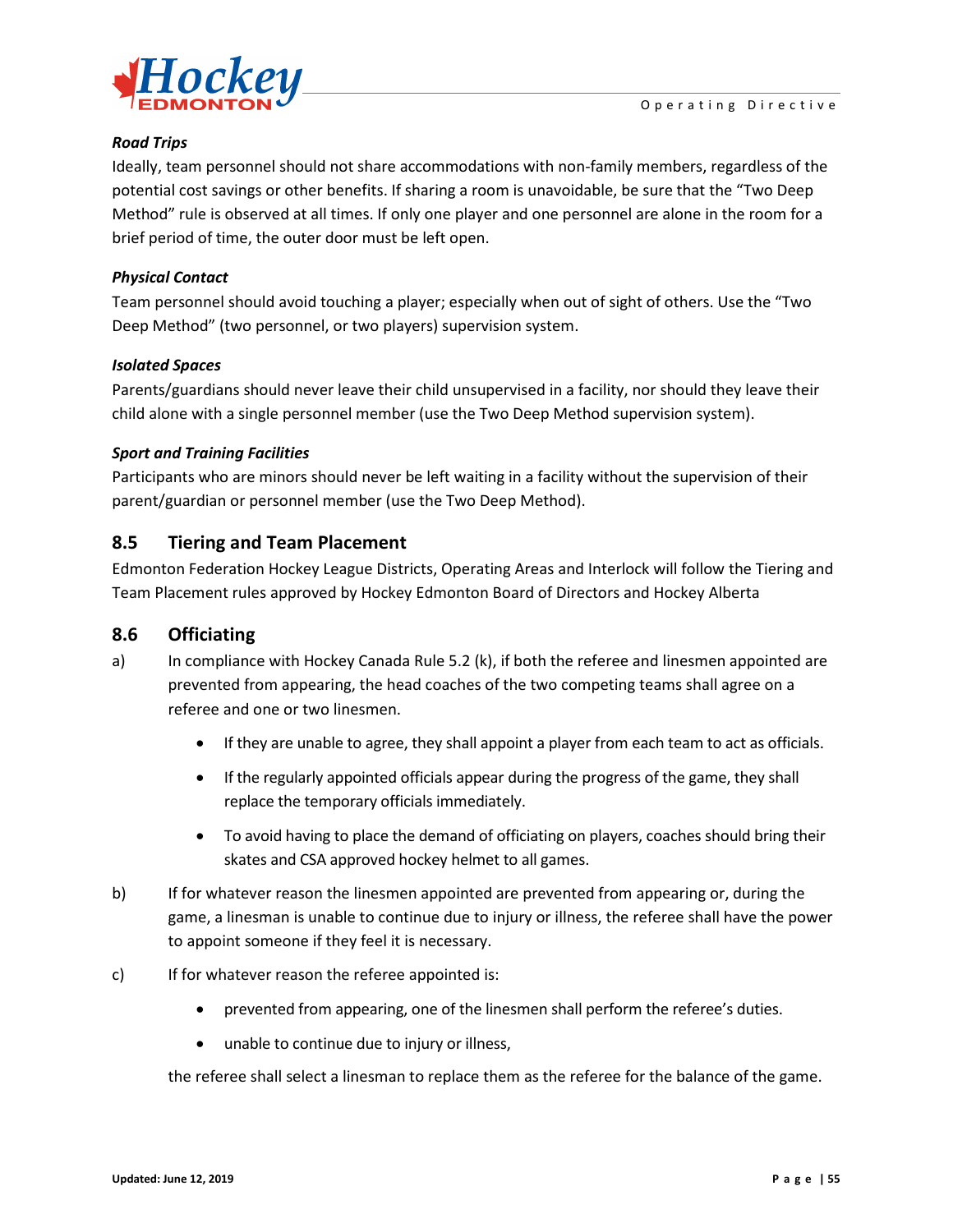

d) No one, other than the Hockey Edmonton President, League Governor, or the officials working the game will be allowed in the Game Officials room at any time.

## **8.7 Uniforms and Equipment**

- a) If team colours conflict during a game, the home team must change uniform colours so as not to conflict with the visiting team colours.
- b) Players' protective equipment and all other equipment must abide with the most current edition of the Hockey Canada Official Rule Book. In addition to this:
	- It is a best practice for athletes of all ages to wear a mouth guard. Coaches are to educate athletes and their parents and to encourage this practice on their team. Parents need to ensure their children make informed decisions about this and be aware of consequences should their child not wear a mouth guard.
	- Referees do not enforce this practice. They enforce the rule of proper wearing / use of equipment.
	- While it is not a recommended practice for players who are not able to participate in the game to be on the players bench (e.g. injury / illness); in order for said player to be on the bench the player is required to have on a helmet, neck guard and jersey, as well as be on the game sheet designated as NP (non-participating).
		- o The player will count in official player roster counts.
- c) On-ice instructional and coaching staff equipment requirements include:
	- All adults engaged in activity must wear at minimum a CSA approved hockey helmet. Failure to do so will result in suspension.
	- If an individual under the age of 18 is part of the coaching or instructional staff, a helmet with full face and neck protection is required for on ice activities. Full equipment is recommended.

#### **8.8 Games & Tournaments**

- a) Hockey Edmonton supports the philosophy and principles of long term player development (LTPD) and expect that teams will have practice to game ratios that fall in line with current LTPD guidelines.
- b) Head coaches and managers of all Hockey Edmonton registered hockey teams must have approval for all local exhibition and/or tournament games from their respective Operating Area Director(s) before playing the game (refer to Section 8.9: Travel Permits).
- c) Players, coaches, managers and trainers of all Elite Hockey Edmonton teams will be subject to the same discipline for penalties in exhibition or tournament games, whether games are in the city or out of town.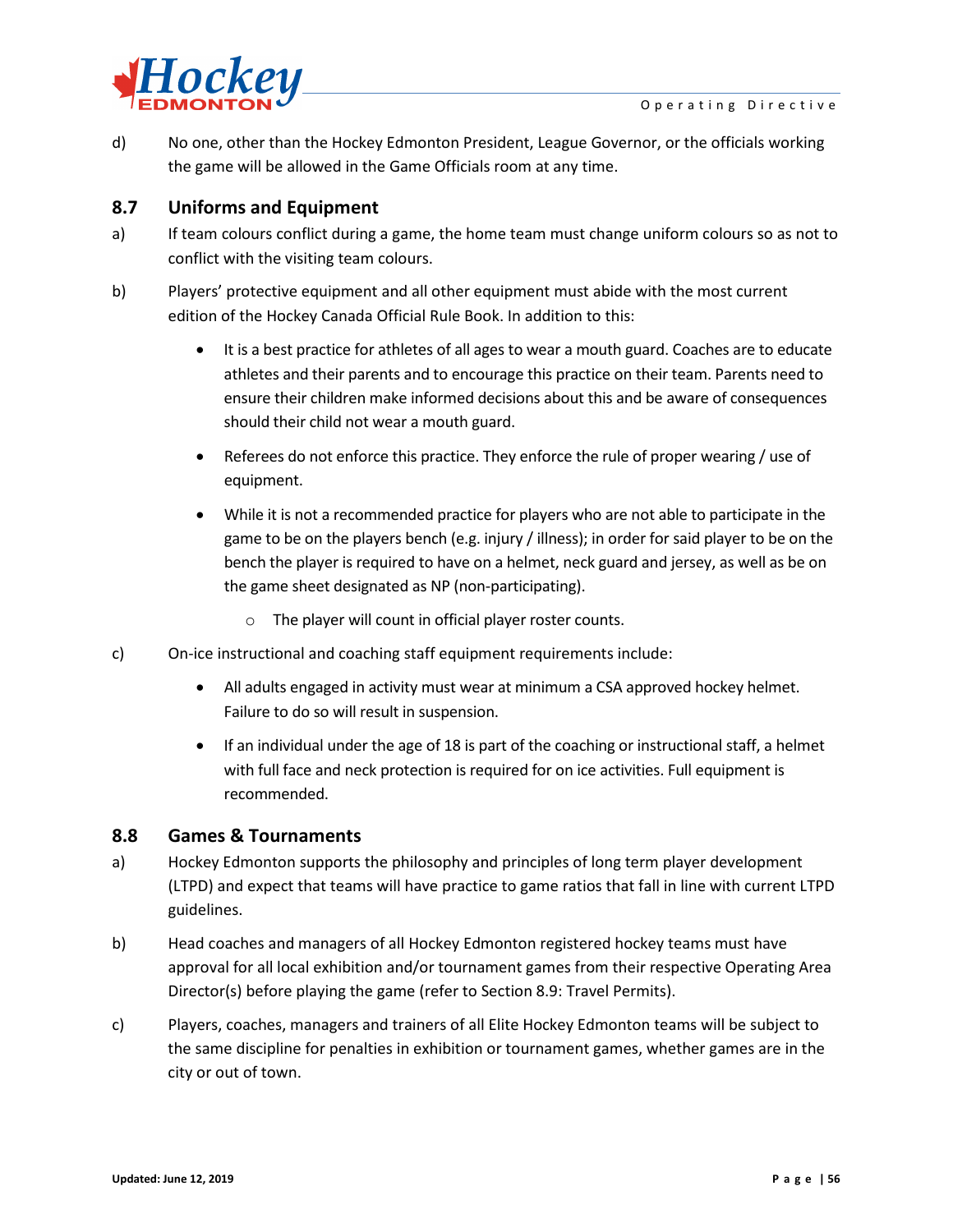

- d) Hockey Edmonton teams will not be allowed to participate in exhibition or tournament games prior to September 1st or after May 1 of the current playing season unless otherwise approved by the Hockey Edmonton Board of Directors.
- e) Exhibition or tournament games will not be allowed to interfere with regular scheduled games.
- f) All tournaments operated by Hockey Edmonton member organizations must follow the Hockey Edmonton Tournament approval and sanctioning process in order to obtain a Hockey Alberta tournament sanction number.

#### **8.9 Travel Permits**

- a) Whenever a team plays an exhibition game or in a tournament they must acquire an exhibition or [travel permit](http://www.hockeyedmonton.ca/default.aspx?p=travel/eventpermit) in advance.
- b) All Hockey Edmonton teams must complete the appropriate online Permit form available on the Hockey Edmonton website.
- c) The permits are no cost and are granted with the following conditions:
	- **Travel Permits (Within Province)**  all Hockey Edmonton and interlocking teams must have a travel permit approved online by their respective League Governor or Tiering Director.
	- **Travel Permits (Out of Province)** all Hockey Edmonton teams, traveling out of province must submit application to their appropriate Council for approval and then approval by Hockey Edmonton. US travel, for the purpose of playing hockey, is managed in the same manner as out of province travel not as international travel.
	- **Travel Permits (International)** teams contemplating international travel must refer to Hockey Alberta and Hockey Canada regulations for approval guidelines, protocols, timelines and fees. Hockey Edmonton requires at least 12 weeks before travel because this permit requires approval from Hockey Edmonton, Hockey Alberta, and Hockey Canada.
- d) All Exhibition and Tournament Game Sheets and any Incident Reports are to be sent as PDF attachments by email to the respective teams EFHL Tiering Director or Elite League Governor within 24 hours.
	- If no Game Sheets are received, no further travel permits will be issued, and the Head Coach may face suspension.
- e) All travel permits for Interlock teams must follow procedures set up by their respective zone team. In addition, they will use the Hockey Edmonton permit process to ensure that the respective League Governors and Tiering Director are aware of their schedules and impacts that same have on league schedules.

## **8.10 Tournament Sanctions**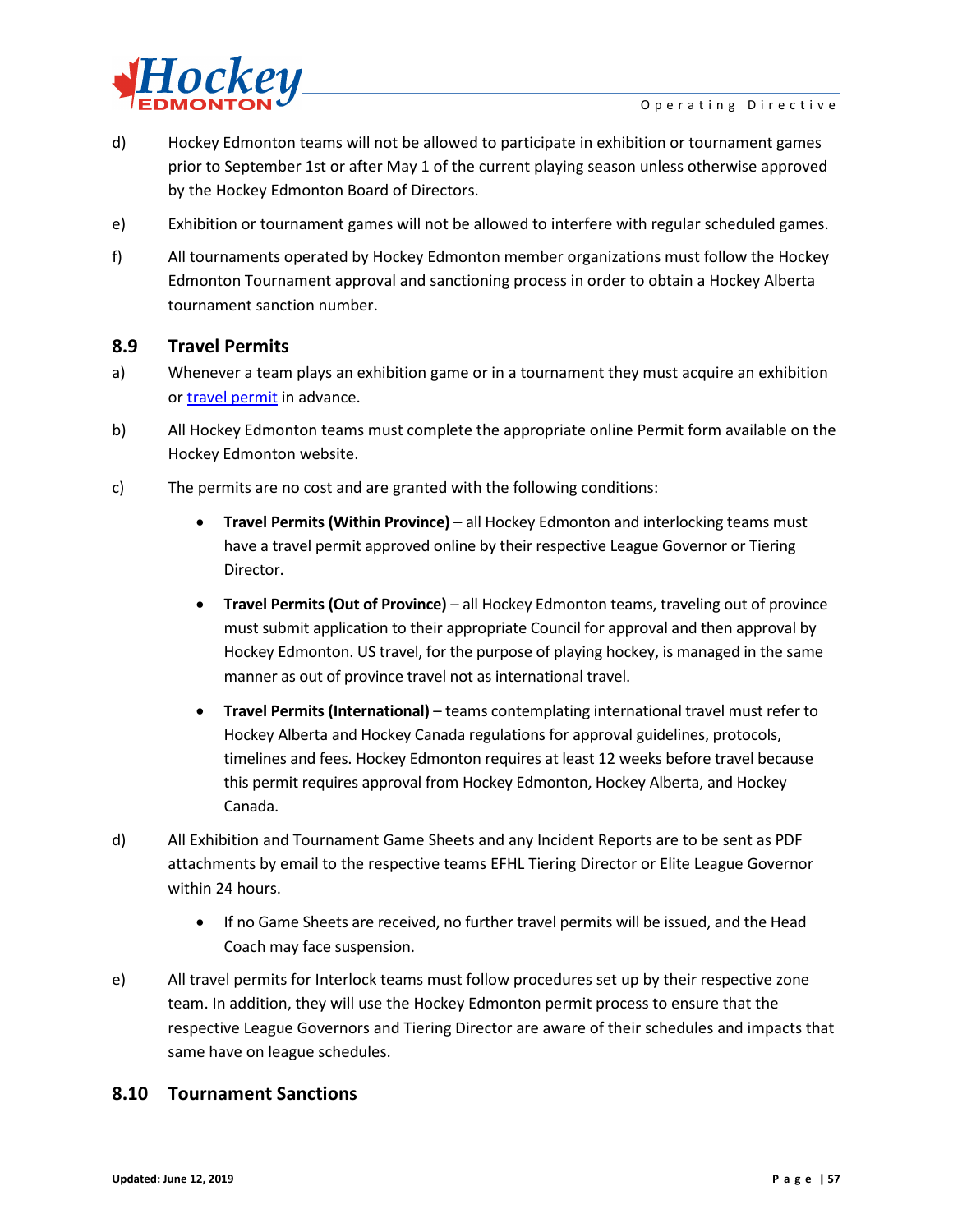

- a) All requests for Tournament Hosting Sanctions originate with an application on the Hockey Edmonton website which is routed for concurrent review and approval to:
	- The Operating Area's District President (or designate) if originated by an Operating Area,
	- Hockey Edmonton Minor Discipline Coordinator
	- The League Governor,
	- The appropriate Referee Assignor, and
	- The appropriate Director Community Hockey, Elite Hockey, Federation Female Council who may bring the request to their next council
- b) During the review of the Tournament Sanction application if there is a question of any nature the application will not the approved until reviewed by the Hockey Edmonton Executive.
- c) Once approved via the above process Hockey Edmonton staff will access the Hockey Alberta sanctioning portal and enter the relevant information. Approved Tournament Sanctions will be posted on the Hockey Alberta website.

#### **8.11 Suspensions**

- a) Hockey Edmonton will follows the Hockey Alberta Bylaws and Regulations (Section A Minor [Hockey c](http://www.hockeyalberta.ca/)lause 12 Discipline).
- b) All Hockey Canada Rule violations with the exception of Indefinite Suspensions and Match on Officials will be dealt with by the EFHL Tiering Director and Elite League Governor and administered according to Hockey Canada Minimum Suspensions.
	- Appeals will be allowed, only in rare instances where the sanction issued exceeds that stated by Hockey Canada Minimum Suspension (refer to 9.0: Appeals).
- c) Effective in 2017-18 the Hockey Edmonton has directed the Edmonton Federation Hockey League (EFHL) to implement an Individual Player Cumulative Suspension program to be used in conjunction with the Hockey Canada's Minimum Suspensions to curb inappropriate behavior.
- d) **Additionally**, excessive penalties by players, teams, or team officials will be dealt with by the Discipline Committee based on recommendations from the League Governor
	- In addition to the minimum suspensions, the League Governor may recommend up to a maximum of three additional game suspensions for repeat or severe offenses.
	- Where a team official is assessed a Game Misconduct, in the same season other than under rule 9.2, they shall receive an additional one game suspension in addition to the sanctions applied as per Hockey Canada Minimum Suspensions.
	- Where a team official receives a second Game Misconduct, in the same season other than under rule 9.2, they shall be suspended for a minimum of the next three league or play-off games.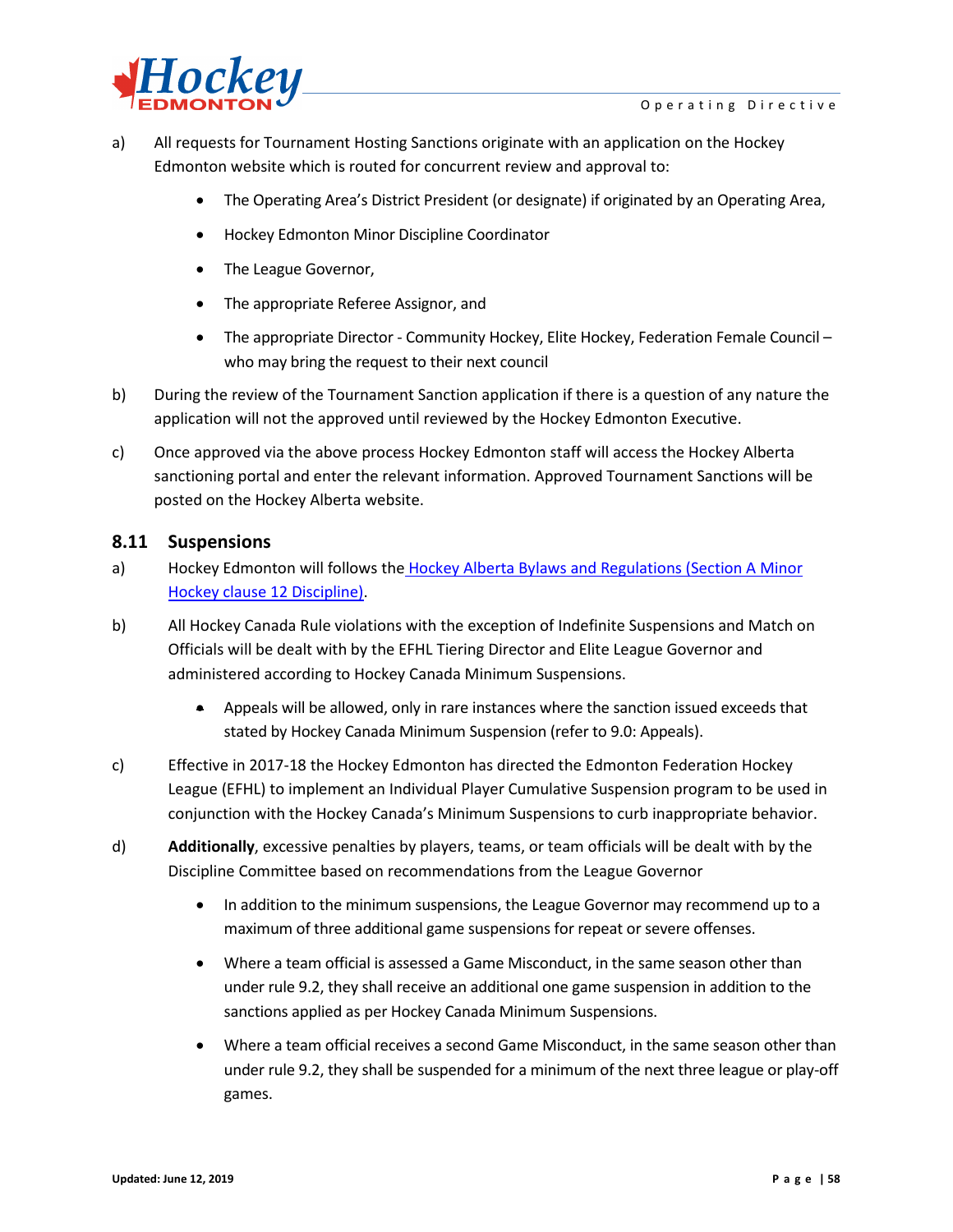

- When a team official receives a third Game Misconduct, in the same season other than under rule 9.2, they shall be suspended until dealt with by the Discipline Committee.
- If the Discipline Committee is of the opinion that a team is being assessed too many penalties of a serious nature, then the head coach may be liable to suspension for failure to control their team.
- e) To ensure that the League Governor and Tiering Directors are informed of all suspensions:
	- After uploading same to the league website, the home team will send the master copy of the Game Sheet, including Incident Reports, to the Tiering Director within 24 hours of the end of the game.
		- o Championship / Play-off Game infractions must be reported and uploaded immediately following the game to allow the event to progress.
	- The League Governor will submit the Games Sheets and Incident Reports to the Zone Discipline and Sanctioning Coordinator within a timely manner.
	- Altercations before or after a game by players, coaches or managers written up by a referee on the Game Sheet and accompanied by a write-up on an official Incident Report form will be dealt with by the Tiering Director.
	- Altercations that are not noted on the Game Sheet will be dealt with as a Respect the Game incident.
- f) Anyone removed from a game will go directly to their respective dressing room.
	- If any individual causes further disorderly conduct during or after the game, they will be subject to further disciplinary action.
- g) No suspended player or team official is allowed on the bench, in the timekeeper's/penalty box, dressing room or within 50 feet of the players' benches during a game.
- h) Any team official who plays an ineligible player may forfeit all games played with said player and will be subject to immediate indefinite suspension until their case has been heard by Hockey Alberta and terms of suspension determined by the Hockey Alberta President (Hockey Canada Rule 16, Hockey Alberta Section A Minor Hockey 12.6 & 12.8).
- i) When a player or team official is assessed a penalty, which renders him ineligible to participate in the next game, it is the responsibility of the head coach to ensure the player/team official has been cleared by the proper authorities before permitting participation.
	- The head coach should check the Hockey Alberta Minimum Suspensions to determine whether or not there is an automatic suspension associated with a rule violation on the Game Sheet.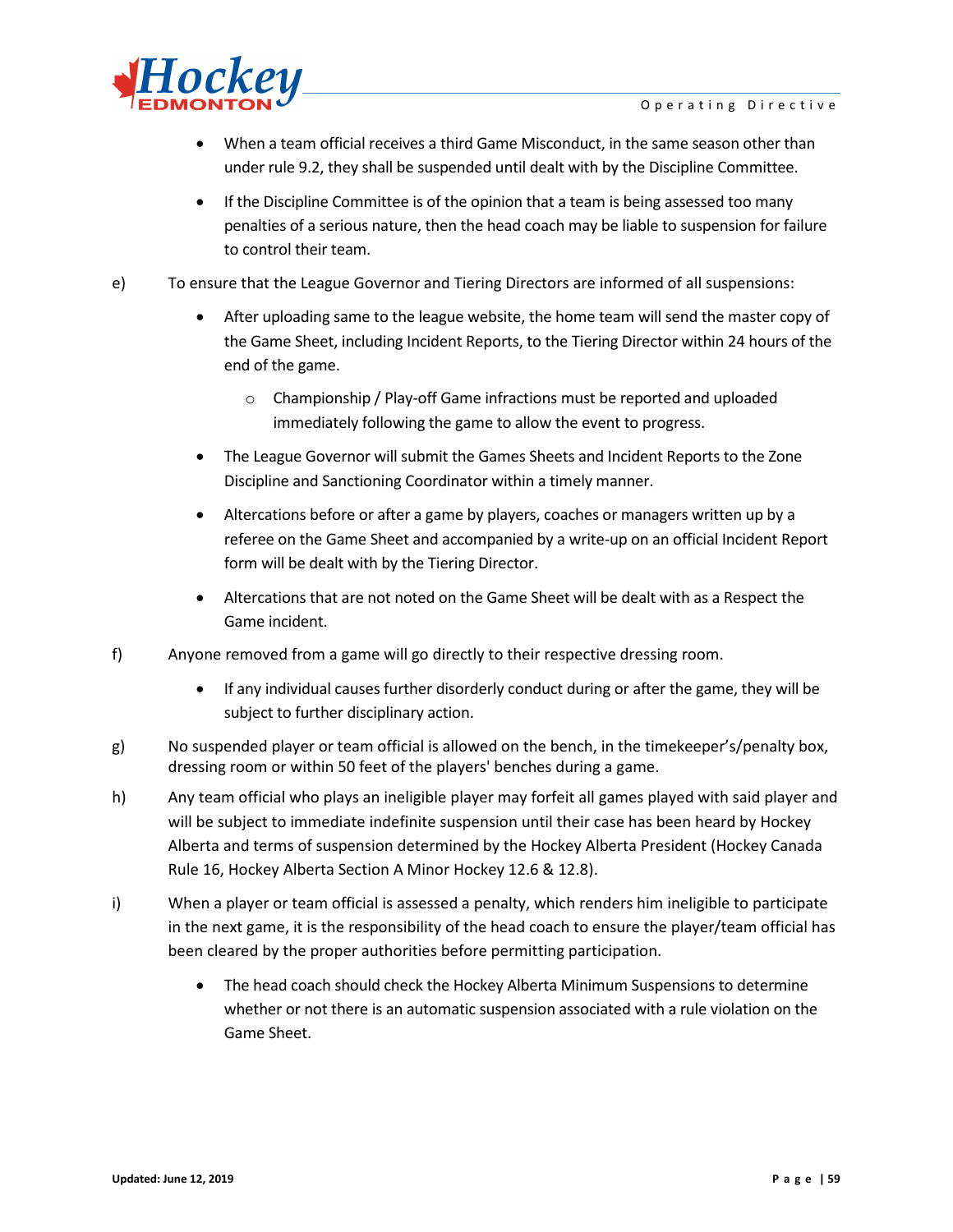

- Failure to determine terms of suspension or obtain clearance will result in a Hockey Canada Rule 16 violation and indefinite suspension until the matter can be heard by Hockey Alberta.
- j) For purposes of serving suspensions, Minor Hockey Week games, sanctioned Hockey Alberta tournament games may be considered as regular league games as approved by the Discipline Chair or an appointed representative.
- k) Hockey Canada rule (5.1 (d)) that states that the referee's decision is final and not subject to appeal. Hockey Alberta has a policy in place that similarly states that since the referee's decision cannot be appealed, the assessment of a minimum suspension, in accordance with that call, cannot be appealed.
	- If, upon reviewing the documentation and referee's report, Hockey Edmonton chose to assess the minimum suspension in accordance with the Hockey Canada Regulations, then the investigation for this infraction is complete and the file is closed.

## **8.12 Edmonton Federation Hockey League (EFHL) Scorekeeping and Timekeeping**

The following shall apply to all EFHL games in Hockey Edmonton's Edmonton Federation Hockey League (EFHL) the Novice through Midget Divisions where stop time is the normal timing procedure.

- a) The visiting team shall provide a scorekeeper
- b) The home team shall provide a timekeeper.
- c) The timekeeper will, without exception, start the game clock at the scheduled time and ensure that all games end on time.
- d) There will be NO TIMEOUTS in any EFHL game.
- e) Each home team is to supply six (6) pucks in good condition for use in the game. Teams provide their own pucks for warmup.
- f) Federation program will follow the 5 minute / 2 minute method of ending games. i. When there are five minutes remaining in the assigned ice slot and there are in excess of two minutes remaining in the hockey game, the game clock shall be set for 2:00 minutes.
	- These two minutes of stop time shall be played to a conclusion of no time remaining using the final five minutes of ice time remaining.
	- The referee shall direct the timekeeper to set the clock at 2:00 at the stoppage of play that occurs as near as possible to five minutes of remaining ice time.
- g) Any penalties that are being served or any delayed penalties shall continue to be served in the last two minutes of the game in accordance with the appropriate Hockey Canada penalty time procedures.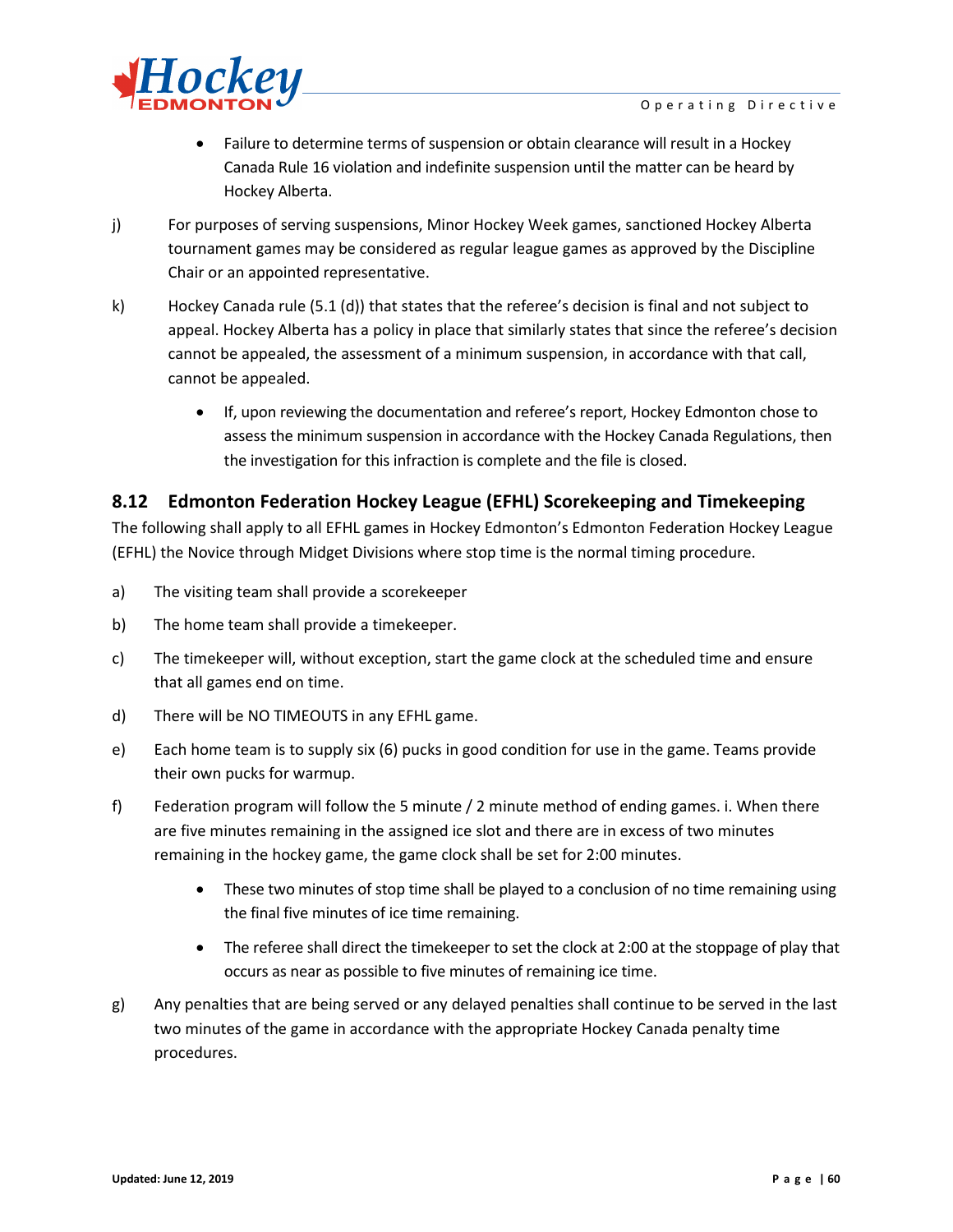

- h) For example, ice slot ends at 19:45. At 19:40 there are 5 minutes and 21 seconds of playing time remaining in the game. Set the clock at 2:00 and continue play in order that the game will end at or before 19:45.
- i) If play is stopped at any time to deal with circumstances (such as a serious injury or a facility equipment failure) that will likely delay the game beyond the assigned ice slot, then play shall not be resumed.

## **8.13 Edmonton Federation Hockey League (EFHL) Game Sheet Management**

- a) All Game Sheets are to be made out by the manager or head coach at least fifteen (15) minutes before game time.
	- Game Sheets must be signed by a team official, named on the teams HCR roster, before starting play.
	- Teams must PRINT player's first and last name on the front of the Game Sheet or affix labels to each page of the Game Sheet.
	- Coaches are required to have an HCR Official Team Roster (electronic or printed) in their possession for verification of the player eligibility.
- b) Only coaches and bench staff registered on the teams HCR Official Team Roster are allowed on the bench during a game.
- c) If a team does not appear for a regular scheduled game, the team in attendance will fill out the Game Sheet, as noted above, have a referee sign same and return to respective director, recording the score of 3 to 0 in its favor.
- d) Head coaches of all Hockey Edmonton teams are responsible for ensuring that Game Sheets and Incident Reports, if any, are entered and uploaded to the Hockey Edmonton website within twenty-four (24) hours of the completion of the game or tournament.
	- If there are Incident Reports, a copy of it and the game sheet is to be provided immediately to Tiering Director
	- For exhibition and tournament games, completed Game Sheets and Incident Reports, if any, are to be provided to Zone 8 Discipline and Sanctioning Coordinator.

## **8.13 Hockey Edmonton Championships**

#### **8.13.1 Standings Tie Breaking Formula**

- a) The website standings feature various sorts but, in most instances, do not reflect tie breaking formulas. When teams are tied in points the following criteria are used to place the teams in the correct standing for the playoff schedules (based on the last round only):
	- i. the team with the best record between the tied teams,
	- ii. the team with more wins,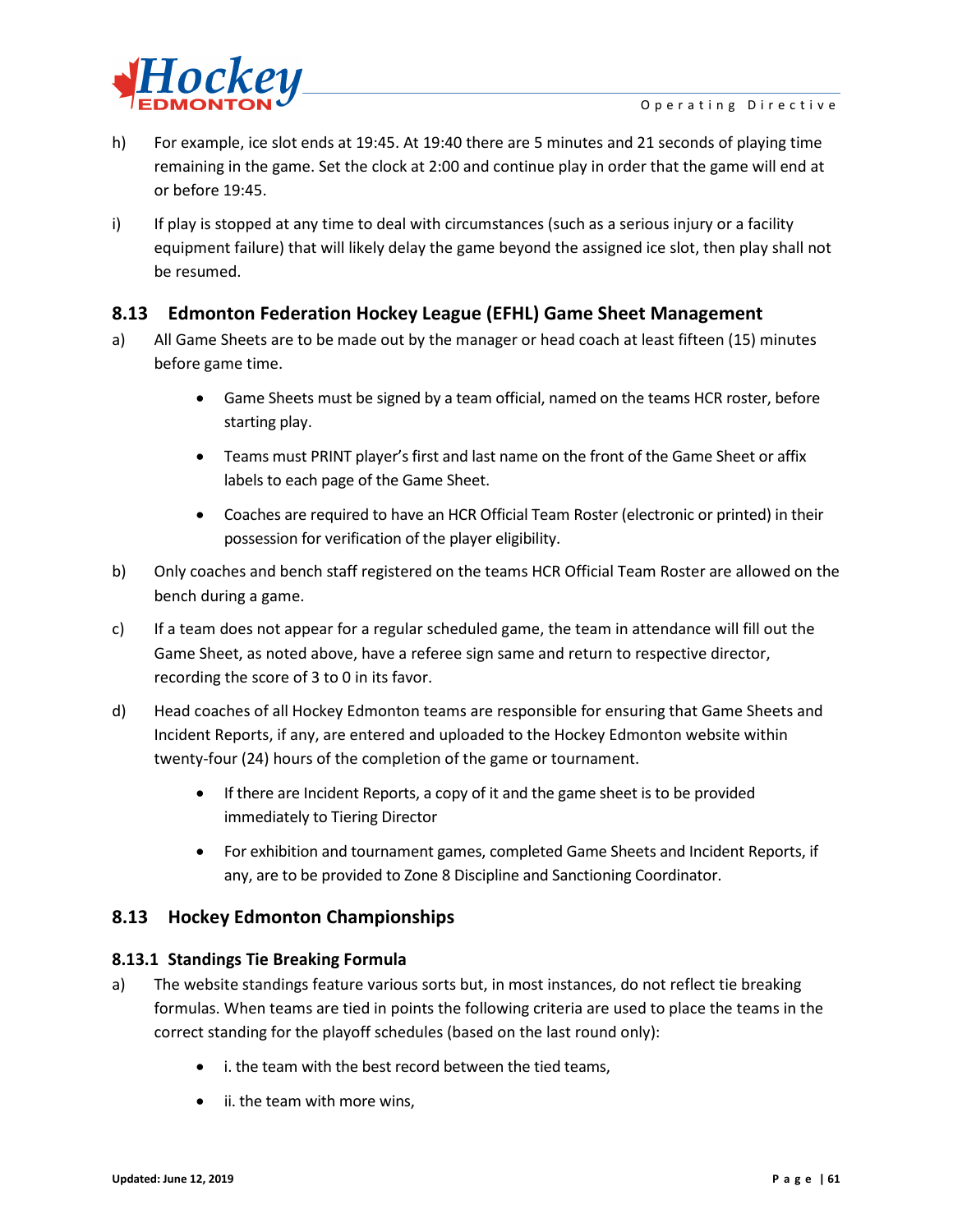



- iii. the team with the least losses,
- iv. the team with the best goals for minus goals against,
- v. the teams with the most goals for,
- vi. the team with the least goals against, or
- vii. coin toss.

#### **8.13.2 Game Codes**

- a) On the website, there is a game code on the left of the schedule. The numbers are not necessarily sequential.
- b) The last 2 digits of this game code are the game # for purposes of placing teams in the correct game.

#### **8.13.3 Format**

- a) Novice, Atom, Peewee and Bantam:
	- Numbers of teams in each Tier determines how many pools and teams in a pool
	- Seeding is based on Final Round Standings and is the same in all Divisions and Tiers

#### b) Midget:

- A modified double knockout format will be used
- Seeding is based on Final Round Standings

#### **8.13.4 Hockey Edmonton Championship Game**

- a) All Divisions and Tiers will have a single championship game.
- b) Sudden Victory Overtime will be used if necessary.
- c) There will be NO TIMEOUTS in City Championship games.
- d) Use the 5 minute / 2 minute procedure to end the third period when time is insufficient (refer to 8.4: Scorekeeping & Timekeeping).

#### **8.13.5 Overtime**

- a) The teams will not change ends for the overtime period.
- b) To commence overtime:
	- The face-off will be at center ice, and
	- Each team will place six players (one may be a goaltender) on the ice subject to penalties.
- c) Overtime shall be: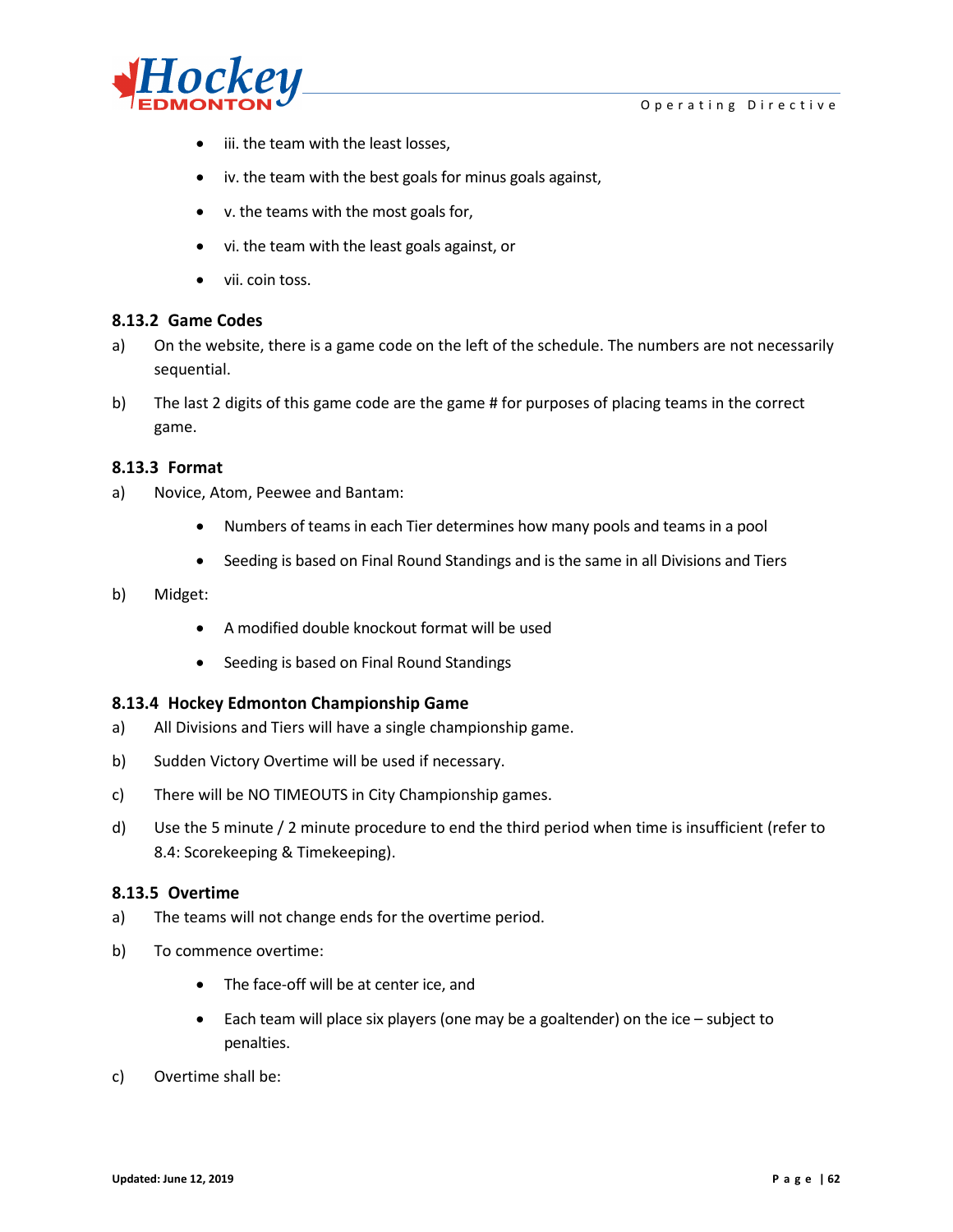

- Stop time.
- Played in 1-minute increments (player substitution is allowed).
	- $\circ$  The timekeeper will sound the horn after each 1 minute increment (until the teams are reduced to two players).
	- o At the end of each 1 minute increment both teams will remove 1 player from the ice.
	- o Play will be resumed immediately at the nearest face-off spot in the same zone to the place where the puck was when play ended.
	- o At the end of the next minute increment, the horn will sound and an additional player will be removed by each team.
- The 1-minute increment process will continue until each team is reduced to 2 players on the ice
	- o Once each team has been reduced to **2 players**, the one-minute increments will end and the clock will be set to **6 minutes**.
	- o There shall be no further reductions or additions of players (each team will have 2 players on the ice).
	- o The face-off will be at the nearest face-off spot in the same zone to the place where the puck was when play ended.
- Stop time play will continue until the 6-minute increment has expired.
	- $\circ$  If required, a second 10-minute sudden victory period will be played (with 2) players on the ice for each team).
	- o The face-off to commence play of the 10 minute sudden victory period will be at center ice. The face-off at all other times will be at the nearest face-off spot in the same zone to the place where the puck was when play ended.
- Teams may substitute any player or players on the fly at any time during the overtime.
- Teams may remove goaltenders at any time during the overtime.

#### **8.13.6 Penalties in Overtime**

- a) During overtime, when teams are reduced to 2 players, time penalties incurred or unexpired, which may leave a team shorthanded, will result in a penalty shot(s) being awarded to the nonoffending team for each penalty.
	- If, due to time penalties, a team is reduced to 2 players and another time penalty is incurred, the offending team will serve the most recent time penalty and a penalty shot(s) will be awarded to the non-offending team for each penalty with unexpired time.
	- At no time will a team be required to have less than 2 players on the ice.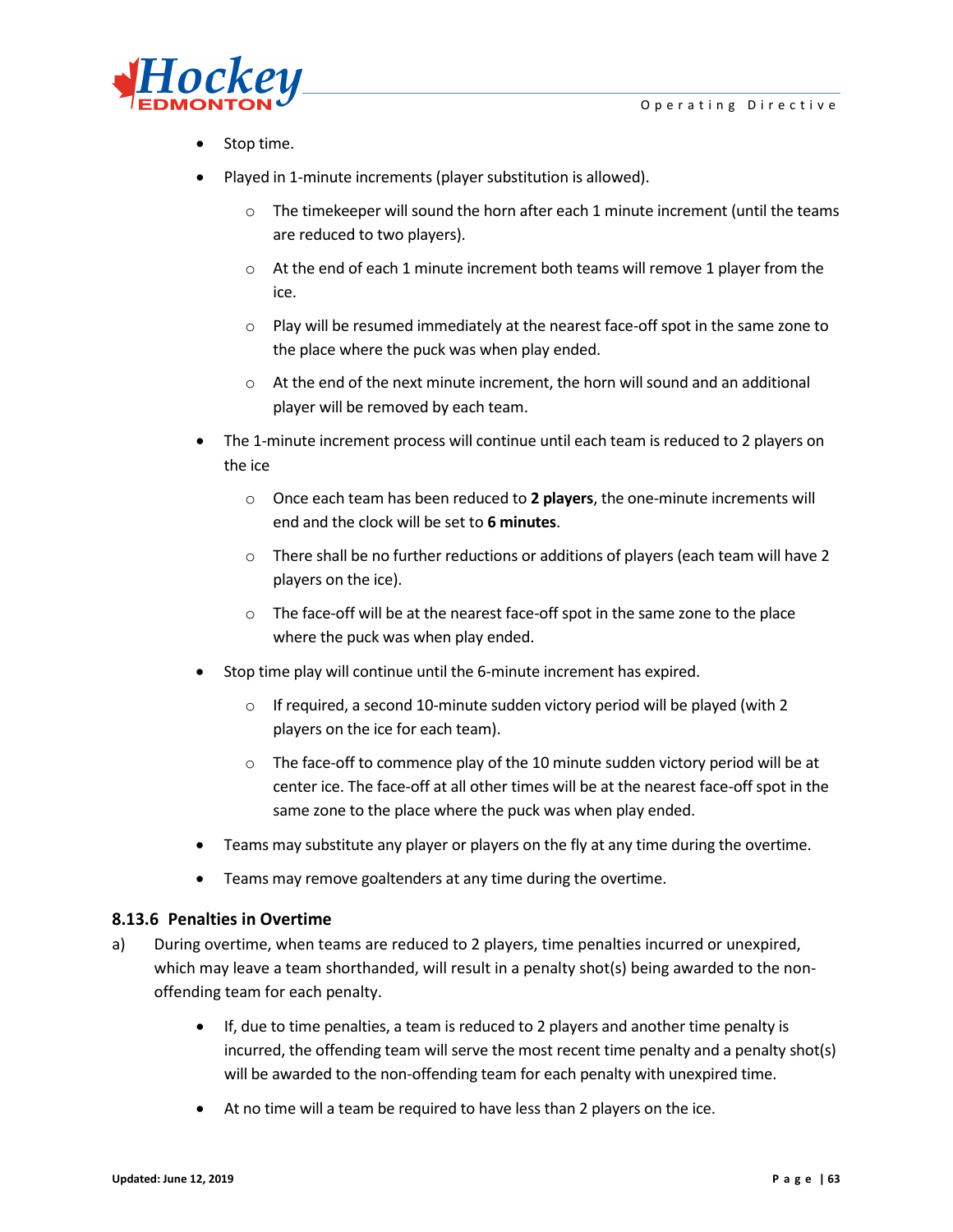

- b) If each team has an unexpired time penalty or penalties when teams are reduced to 2 players; for each penalty with unexpired time, a penalty shot will be awarded to the non-offending team.
	- The team with the least time to serve will shoot first (if this cannot be determined then the home team will shoot first).
	- Each penalty shot awarded must be shot.
	- If the teams are still tied, overtime will continue.
- c) For 2 game final format in the championship series, any unexpired penalty(ies) at the end of regulation time in game 2 do not carry forward to the overtime.

#### **8.13.7 Playoff Scores**

Scores and penalties MUST be input and game sheets, along with any incident reports, must be input on the respective league websites immediately after each playoff game is finished. Tiering Directors are to be provided with a copy of all incident reports immediately.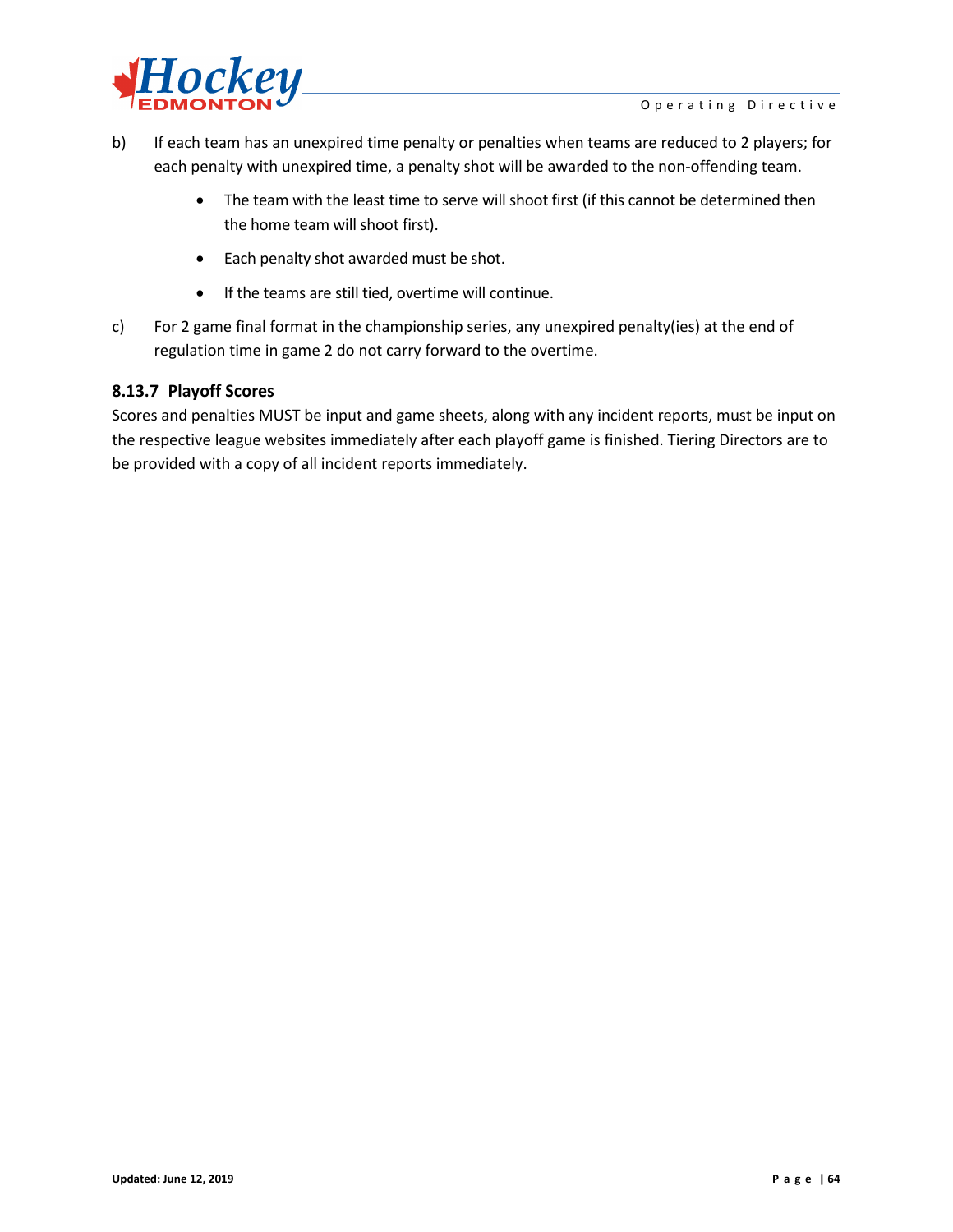

# **9.0 HOCKEY EDMONTON APPEALS**

Hockey Edmonton hears appeals of registration, discipline or administrative matters made by Clubs, Districts, Operating Areas or League Officials. The typical process or hierarchy for each is shown below:



Table replaces diagram

|  | <b>Administrative Decisions</b>                                                            |                  | <b>Registration Matters</b>                      |                         | <b>Conduct &amp; Discipline</b>                                  |                  |  |  |
|--|--------------------------------------------------------------------------------------------|------------------|--------------------------------------------------|-------------------------|------------------------------------------------------------------|------------------|--|--|
|  | <b>Community</b>                                                                           | <b>Elite</b>     | <b>Community</b>                                 | Elite                   | Community                                                        | <b>Elite</b>     |  |  |
|  | OA.                                                                                        |                  | 0A                                               |                         | 0A                                                               |                  |  |  |
|  | District                                                                                   | Athletic<br>Club | <b>District</b>                                  | Athletic<br><b>Club</b> | <b>District</b>                                                  | Athletic<br>Club |  |  |
|  |                                                                                            |                  | <b>Hockey Edmonton</b><br>Registration           |                         | <b>Hockey Edmonton Discipline</b>                                |                  |  |  |
|  | <b>Hockey Edmonton Appeals</b>                                                             |                  |                                                  |                         |                                                                  |                  |  |  |
|  | <b>Hockey Alberta</b><br>(only if the decision is relating to a Bylaw, Regulation or Rule) |                  |                                                  |                         |                                                                  |                  |  |  |
|  | Typical Example(s)                                                                         |                  |                                                  |                         |                                                                  |                  |  |  |
|  | Decisions contrary to Bylaw,<br><b>Operating Directives, Player</b>                        |                  | Residency, Player Movement,<br>Affiliation, etc. |                         | RESPECT THE GAME, contravention<br>of Operating Directives, etc. |                  |  |  |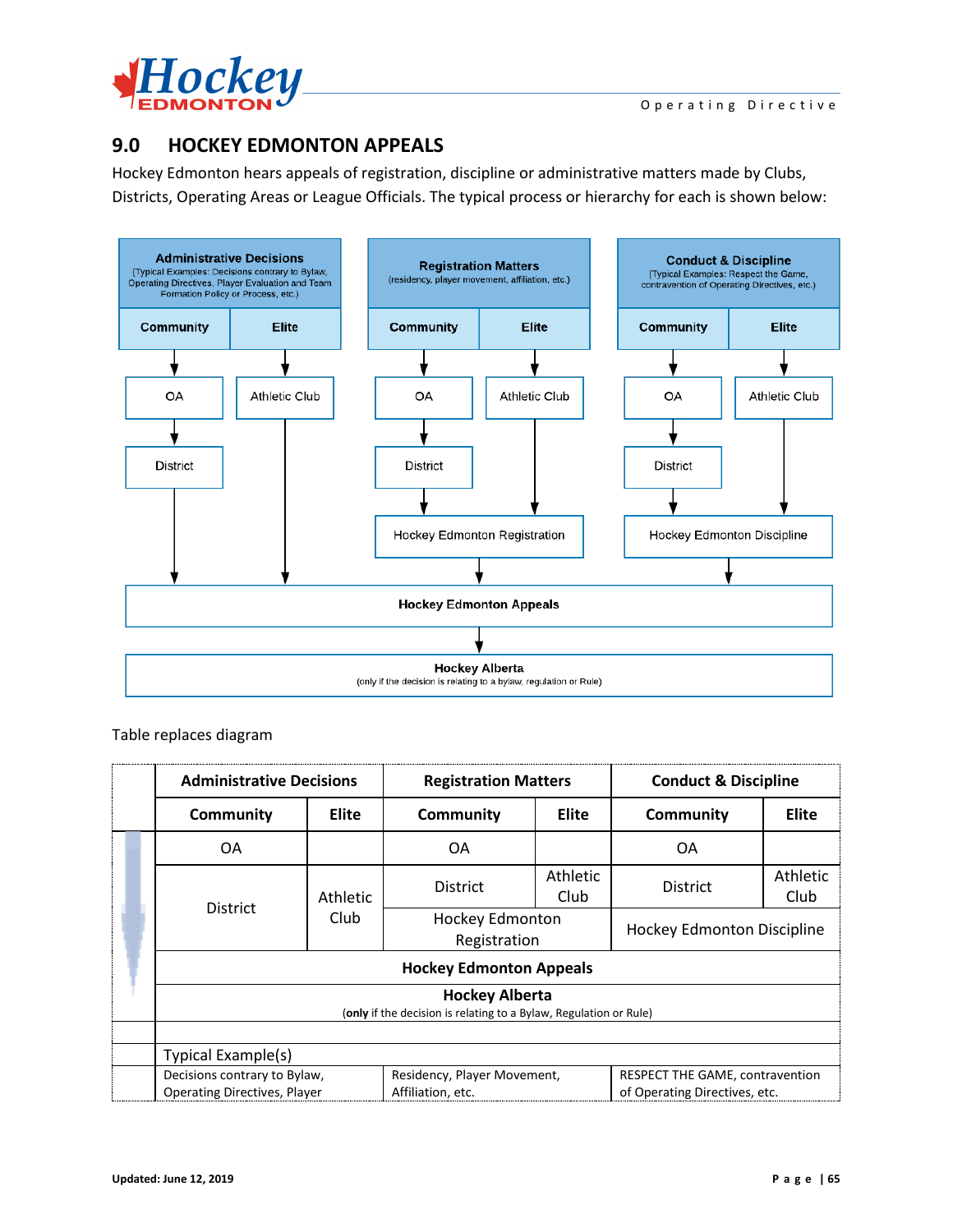

| Team<br>tion and<br>$\cdots$<br>1 J I |  |
|---------------------------------------|--|
| וור<br>.                              |  |

- a) Hockey Edmonton requires that all member clubs, districts, and operating areas set up and maintain a Disputes & Arbitration or similar committee to attempt to mediate any disputes before issues come to the Appeal Committee.
- b) The Discipline Committee is responsible for all game and conduct related discipline and hearings including "RESPECT THE GAME" incidents.
- c) The Appeal Committee is responsible for dealing with all appeals regarding game, conduct, and registration. This committee will follow the appeal processes as defined by Hockey Alberta.
	- The Appeal Committee shall normally consist of a chairperson, together with two or more members of the Hockey Edmonton Executive Committee, Board of Directors or executive members of a Hockey Edmonton Club, District or Operating Area.
	- Each member, except the chair of the Appeal Committee is entitled to one vote and in the event of a tie; the chairperson shall cast a deciding vote.
	- A quorum shall consist of at least three members. In the event that a quorum cannot be achieved, the chairperson shall be entitled to nominate such other members as necessary to provide a quorum.
	- Additional member can be organization representatives of a district, club or operating area, Hockey Edmonton division directors, council or standing committee chairpersons or district or club representatives of the Registration or Discipline Committee.
	- Members are ineligible to sit on the Appeal Committee if there is a conflict of interest or if they represent the district, club, operating area or category from where the appeal originates.
- d) Appeals as a result of a suspension from a Hockey Canada Rule violation cited by a Referee and a subsequent minimum suspension as defined in Hockey Edmonton or Hockey Alberta Minimum Suspensions will not be entertained.
	- The referee has full authority and the final decision in all matters under dispute in a game. This decision is final on all questions of judgment and not subject to appeal.
	- An appeal to reduce a minimum suspension cannot be entertained; however, an appeal to increase the suspension terms may be (HC Rule 5.1(d)).
	- Minimum suspensions are determined by [Hockey Alberta Minimum Suspensions.](http://www.hockeyalberta.ca/index.php/ci_id/184970/la_id/1.htm)
- e) Members of a member organization can appeal the whole or any part of a decision or ruling made by or in respect to: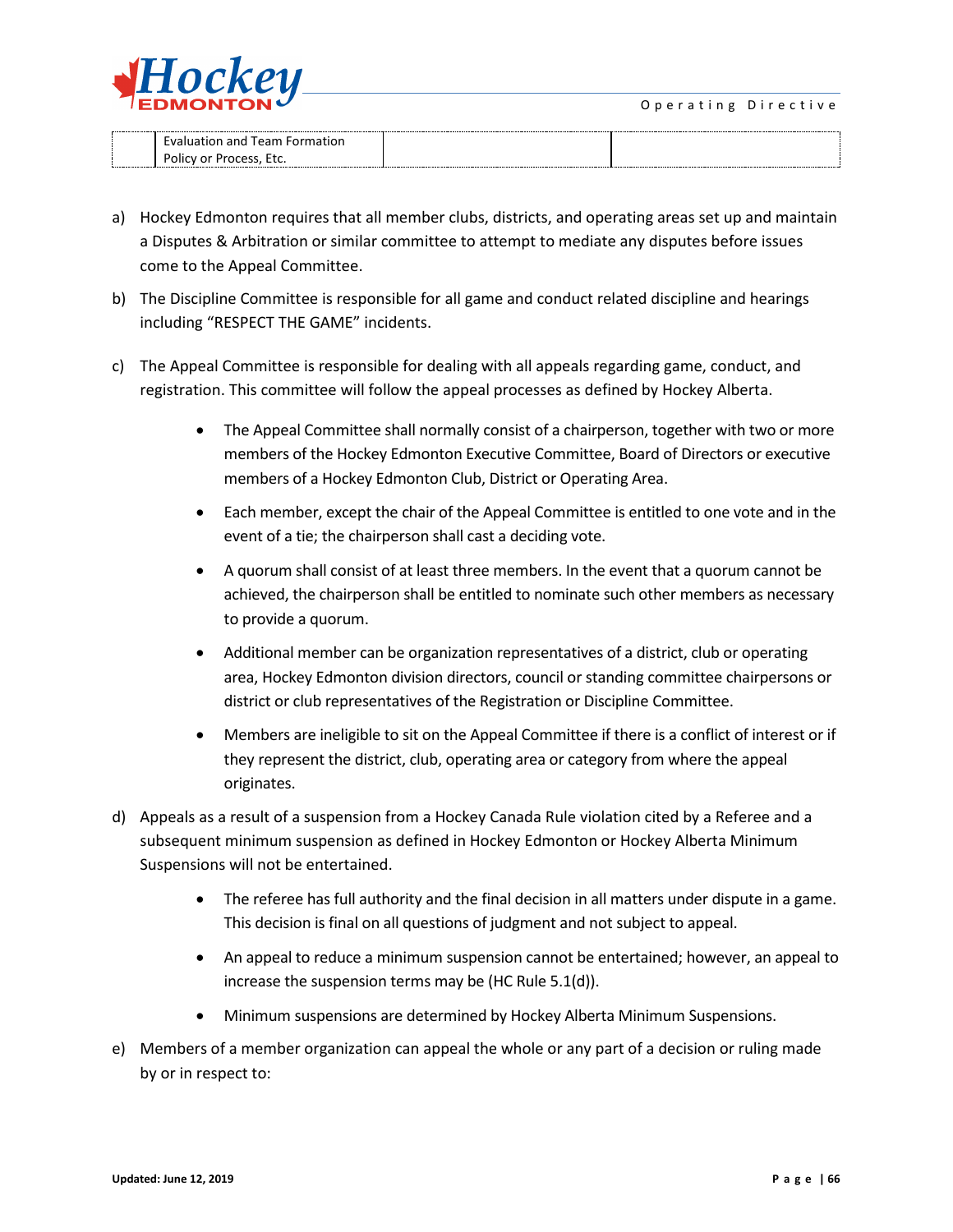

- suspension imposed by any division director, zone, district or area director/chairperson or committee chairperson,
- official protest, if the member of a member organization considers an improper interpretation of the rules was made,
- suspension imposed by the Hockey Edmonton President or designate under Operating Directive10.5 Hockey Edmonton's Ability To Discipline.
- decisions, rulings or findings of any nature whatsoever by any division director, district or area director/ chairperson or committee chairperson,
- any further matters pertaining to the conduct of players or team official at the request of the Hockey Edmonton President, or Discipline Committee Chairman or any division director, zone, district, or area director/chairperson or council chairperson, and
- decisions, rulings, or findings of any nature that the Discipline Committee find to have been made without full disclosure of facts that would, in their opinion, have altered a disciplinary decision.
- f) Unless the sanction applied is greater than that of the Hockey Canada Minimum Suspensions, a suspension resulting from a [Hockey Canada Rule](http://www.hockeycanada.ca/en-ca) violation cited by a referee may not be appealed.
- g) To initiate an appeal with Hockey Edmonton, members of member organizations must follow the procedure below.
	- All appeals must be submitted in writing (Notice of Appeal) and include:
		- $\circ$  a statement of the decision which is being appealed, including a copy of the written decision, if any,
		- o concise statement of the grounds for appeal,
		- o concise statement of the facts alleged by the appellant, and
		- o a summary of evidence which the appellant intends to produce at the hearing.
	- The Notice of Appeal must be submitted to Hockey Edmonton no later than seven days from the notification date of the decision or ruling being appealed.
- h) The Notice of Appeals must be accompanied by the appeal fee as determined by Hockey Edmonton.
	- The standard appeal fee is shall be linked to the Hockey Alberta First Stage Appeal Fee currently \$300.00
	- The appeal fee shall be paid by way of cash, money order, credit card or certified cheque.
	- If Hockey Edmonton determines that it is in their best interests to retain a lawyer for the purposes of the appeal, the appeal fee shall be increased to \$1,500.00.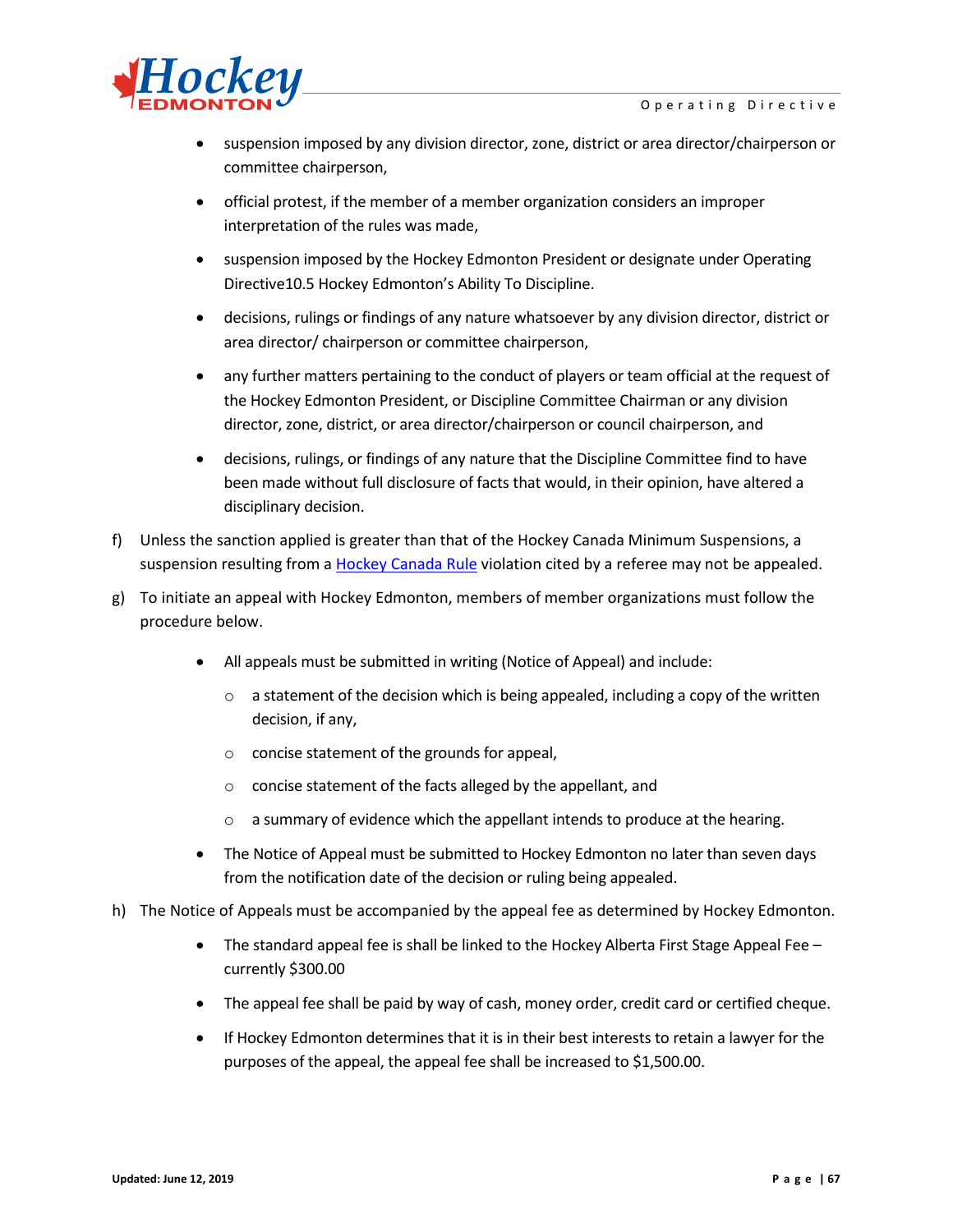

- If the Appeal Committee does not allow the appeal, then the costs of Hockey Edmonton in defending the appeal (including solicitor and client costs) are deducted from the appeal fee. If there is a balance remaining, it shall be returned to the member of a member organization.
- If the costs of Hockey Edmonton in defending the appeal (including solicitor and client costs) are greater than the appeal fee, then the person who brought the appeal must reimburse Hockey Edmonton for the balance.
- i) When Hockey Edmonton receives a Notice of Appeal and appeal fee, the Appeal Committee will hold a hearing within five business days.
	- If a hearing cannot be held within the above time limits, due to circumstances beyond the control of the Appeal Committee, it will hold a hearing as soon as practical.
	- The Appeal Committee will set a date for the hearing and notify all affected parties.
	- Failure to notify all affected parties or any one of them shall not affect the validity of any decision made.
	- All hearings conducted by the Appeal Committee shall be conducted fairly and impartially.
	- All affected parties are entitled to be present, represented by a barrister, solicitor, or agent.
	- The Appeal Committee will determine an appropriate format and conduct the hearing including whether:
		- o evidence needs be presented,
		- o evidence will be given under oath or not,
		- o proceedings are recorded, and
		- o cross-examination is permitted.
	- A written decision will normally be delivered no later than forty-eight business hours after the completion of the hearing.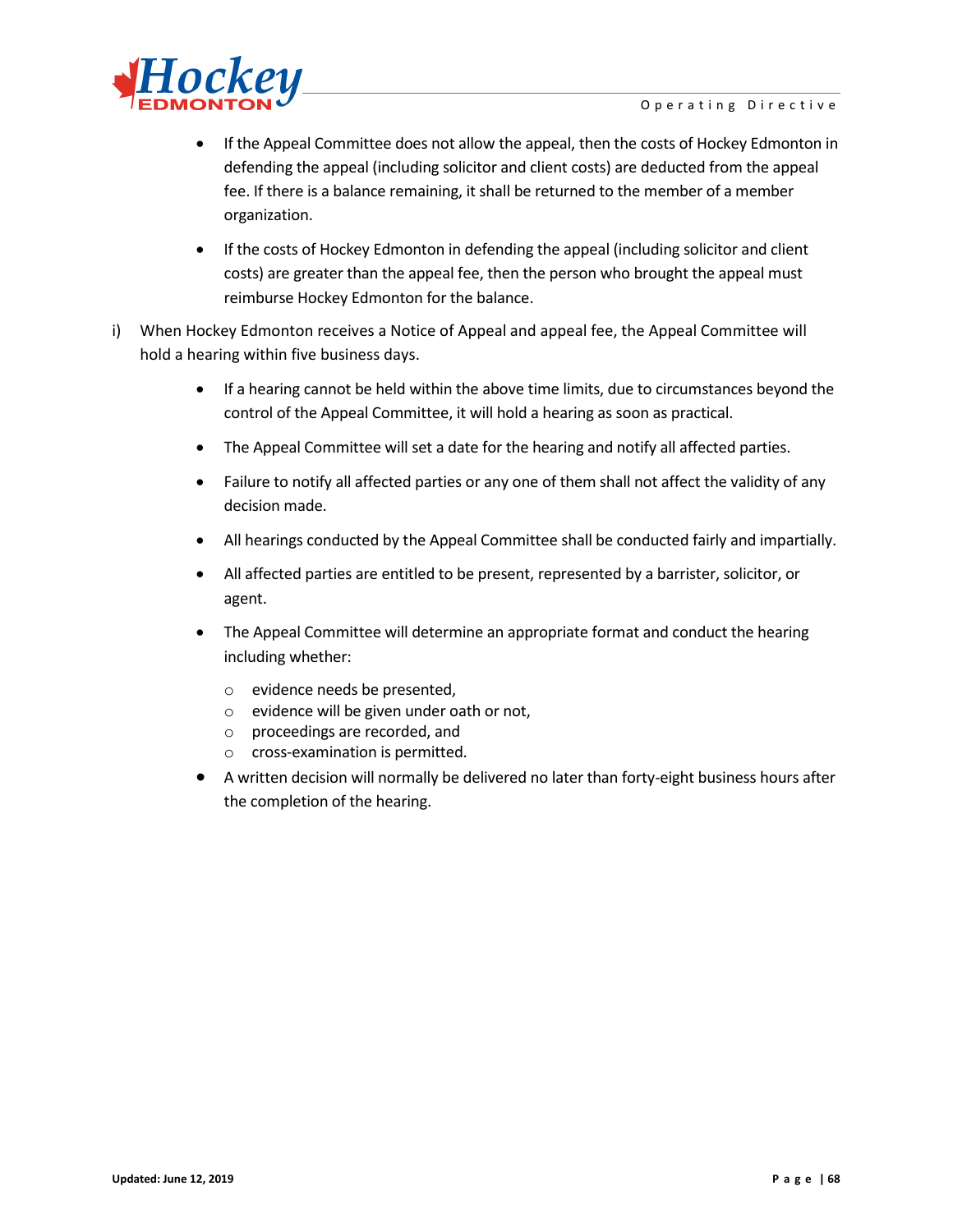

# **10.0 CONDUCT & FAIR PLAY**

## **10.1 Fair Play Codes**

All players, coaches, parents and officials are required to sign [a Fair Play pledge](http://fscs.rampinteractive.com/hockeyedmonton/files/association/FAIR%20PLAY%20PLEDGES%202011.pdf) to that effect before being allowed to participate in the minor hockey program in Edmonton

### **10.2 RESPECT the GAME**

- a) In the interests of sportsmanship and fair play, all those involved in minor hockey shall observe the tenets of fair play as identified in the [Hockey Canada Fair Play Code,](http://www.hockeycanada.ca/en-ca) [Respect in Sport](http://respectinsport.com/) principles and practices as well as Hockey Edmonton [RESPECT the GAME program.](http://fscs.rampinteractive.com/hockeyedmonton/files/association/EMHA_GOTG.pdf)
- b) The RESPECT the GAME program:
	- commits members of Hockey Edmonton member organizations to promote and honor the values of fun, respect, and positive development by eliminating unacceptable behaviour, and
	- provides all members of Hockey Edmonton member organizations the opportunity to report incidents that may infringe on the RESPECT the GAME -program and fair play.

## **10.3 RESPECT the GAME Incident Reports**

- a) [Incident Report Forms](http://fscs.rampinteractive.com/hockeyedmonton/files/association/hockey%20edmonton%20good%20of%20the%20game%20incident%20report.pdf) for reporting conduct that contravenes the RESPECT the GAME are available on the Hockey Edmonton website.
- b) An Incident Report may be submitted by any spectator, parent, coach, manager, referee, league official, or rink attendant.
- c) An Incident Report must contain:
	- the name of the offending individual,
	- the team with which the individual is associated (if applicable),
	- the names of witnesses (if any), and
	- a clear statement of the conduct being reported.
- d) Incident Reports must be submitted to Hockey Edmonton and will be forwarded to Hockey Edmonton Operations for processing as part of the Respect the Game program.

#### **10.4 Minimum RESPECT the GAME Suspensions**

"RESPECT the GAME Minimum Suspensions" are applicable to players, coaches, or bench staff whose conduct on or off the ice is deemed to be unbecoming or detrimental to the game and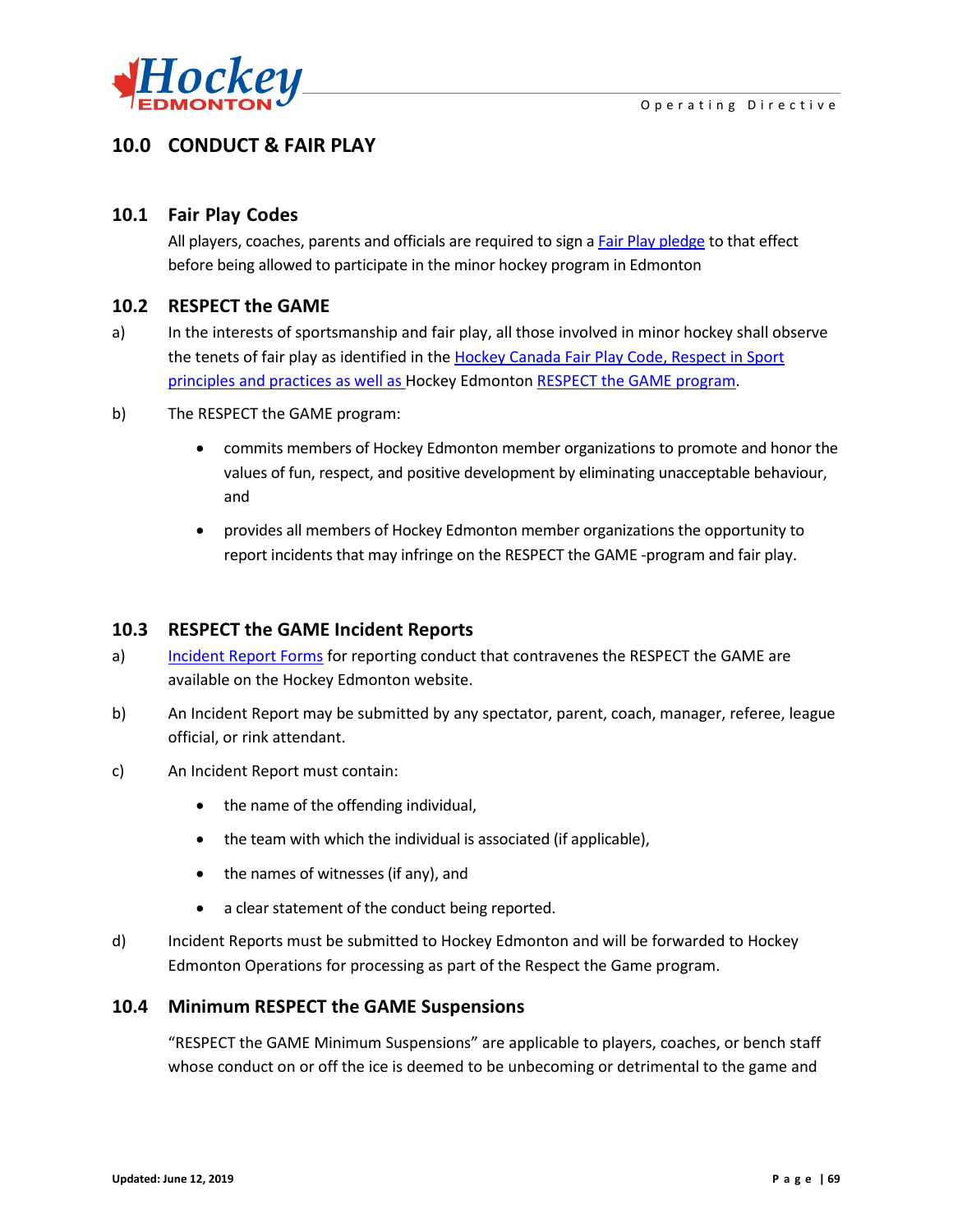

was not addressed on a game sheet and game incident report (by the referee because of an infraction of a Hockey Canada playing rule), including but not limited to anyone:

- in or on arena property who are there as a spectator, player, parent, team official, referee, etc. who are not or cannot be written up on the Game Sheet,
- traveling on team buses, staying in hotels, or as billets while participating in hockey tournaments, or
- associated with Hockey Edmonton as a: Board and Committee Member of Hockey Edmonton, one of its Clubs, Districts, or Operating Areas; Staff; Official (on or off-ice), etc.
- a) The offender shall be suspended from all hockey activities with all teams the offender is associated with during the period of their suspension.
- b) In addition to the following suspensions, the offender may be required to take, and provide proof of, the online [Respect in Sport](http://www.hockeyedmonton.ca/content/respect-in-sport) program.

A table of "RESPECT THE GAME Minimum Suspensions" for typical unbecoming conduct follows on the next page.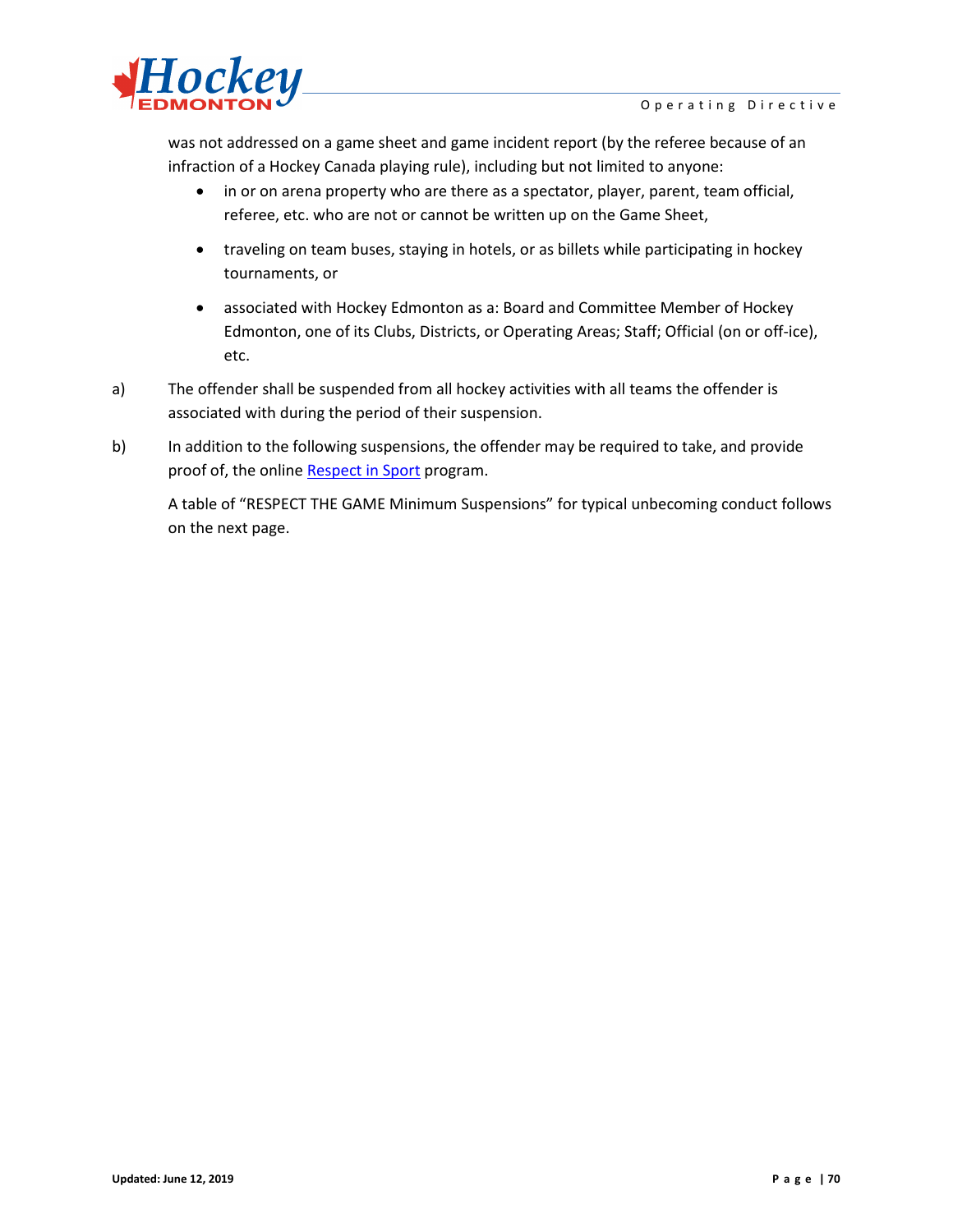

# **10.4t RESPECT the GAME: Minimum Suspensions**

| <b>Offence</b>                                                                                  | Suspension                                          |  |  |  |  |  |
|-------------------------------------------------------------------------------------------------|-----------------------------------------------------|--|--|--|--|--|
| <b>Failure to Comply</b>                                                                        |                                                     |  |  |  |  |  |
| with HE Bylaws or Operating Directives                                                          | Indefinite Suspension for Discipline Committee to   |  |  |  |  |  |
| with direction given by an official                                                             | assess                                              |  |  |  |  |  |
| refusal to cooperate with an official                                                           | the greater of six weeks or 6 games                 |  |  |  |  |  |
| <b>Unbecoming Conduct</b>                                                                       |                                                     |  |  |  |  |  |
| Making inappropriate or unsuitable remarks                                                      | the greater of two weeks or 2 games                 |  |  |  |  |  |
| Discriminatory (race, ethnicity, religion, gender,                                              | the greater of four weeks or 4 games                |  |  |  |  |  |
| sexual orientation, language)                                                                   |                                                     |  |  |  |  |  |
| Abuse                                                                                           |                                                     |  |  |  |  |  |
| Verbal abuse                                                                                    | the greater of four weeks or 4 games                |  |  |  |  |  |
| Person who orders, implies or suggests to a                                                     | the greater of four weeks or 4 games                |  |  |  |  |  |
| player to deliberately attempt to injure                                                        |                                                     |  |  |  |  |  |
| Threaten or attempt to strike                                                                   | the greater of six weeks or 6 games                 |  |  |  |  |  |
| Intentional touches, striking, physical abuse or                                                | Indefinite Suspension for a Discipline Committee to |  |  |  |  |  |
| assault of an Official                                                                          | assess sanction up to lifetime ban                  |  |  |  |  |  |
| Altercations (Pre and Post Game or at Sanctioned Events)                                        |                                                     |  |  |  |  |  |
| <b>Verbal Threats</b>                                                                           | the greater of four weeks or 4 games                |  |  |  |  |  |
| Intentional touches or holds                                                                    | the greater of six weeks or 6 games                 |  |  |  |  |  |
| Spitting                                                                                        | the greater of eight weeks or 8 games               |  |  |  |  |  |
| Throwing of objects                                                                             | the greater of eight weeks or 8 games               |  |  |  |  |  |
| Fighting                                                                                        | Indefinite Suspension                               |  |  |  |  |  |
|                                                                                                 | Discipline Committee to review & assess sanction    |  |  |  |  |  |
| <b>Unauthorized Entry (without expressed permission)</b>                                        |                                                     |  |  |  |  |  |
| onto the ice surface (by head coach, assistant                                                  | the greater of four weeks or 4 games                |  |  |  |  |  |
| coach, bench staff, any spectator)                                                              |                                                     |  |  |  |  |  |
| into the referee's dressing room (athlete, coach,                                               | Indefinite Suspension for a Discipline Committee to |  |  |  |  |  |
| manager, spectator, etc.)                                                                       | assess                                              |  |  |  |  |  |
| <b>Defiance of suspensions</b>                                                                  |                                                     |  |  |  |  |  |
| if need be, the player attached to the suspended individual will serve the suspension until the |                                                     |  |  |  |  |  |
| individual has agreed to do so (refer to Hockey Alberta 7.1.c).                                 |                                                     |  |  |  |  |  |
| First Offence                                                                                   | Doubling of the suspension                          |  |  |  |  |  |
| Second Offence                                                                                  | Doubling of the suspension and review by            |  |  |  |  |  |
|                                                                                                 | <b>Discipline Committee</b>                         |  |  |  |  |  |
| <b>Third Offence</b>                                                                            | Indefinite Suspension for a Discipline Committee to |  |  |  |  |  |
|                                                                                                 | assess                                              |  |  |  |  |  |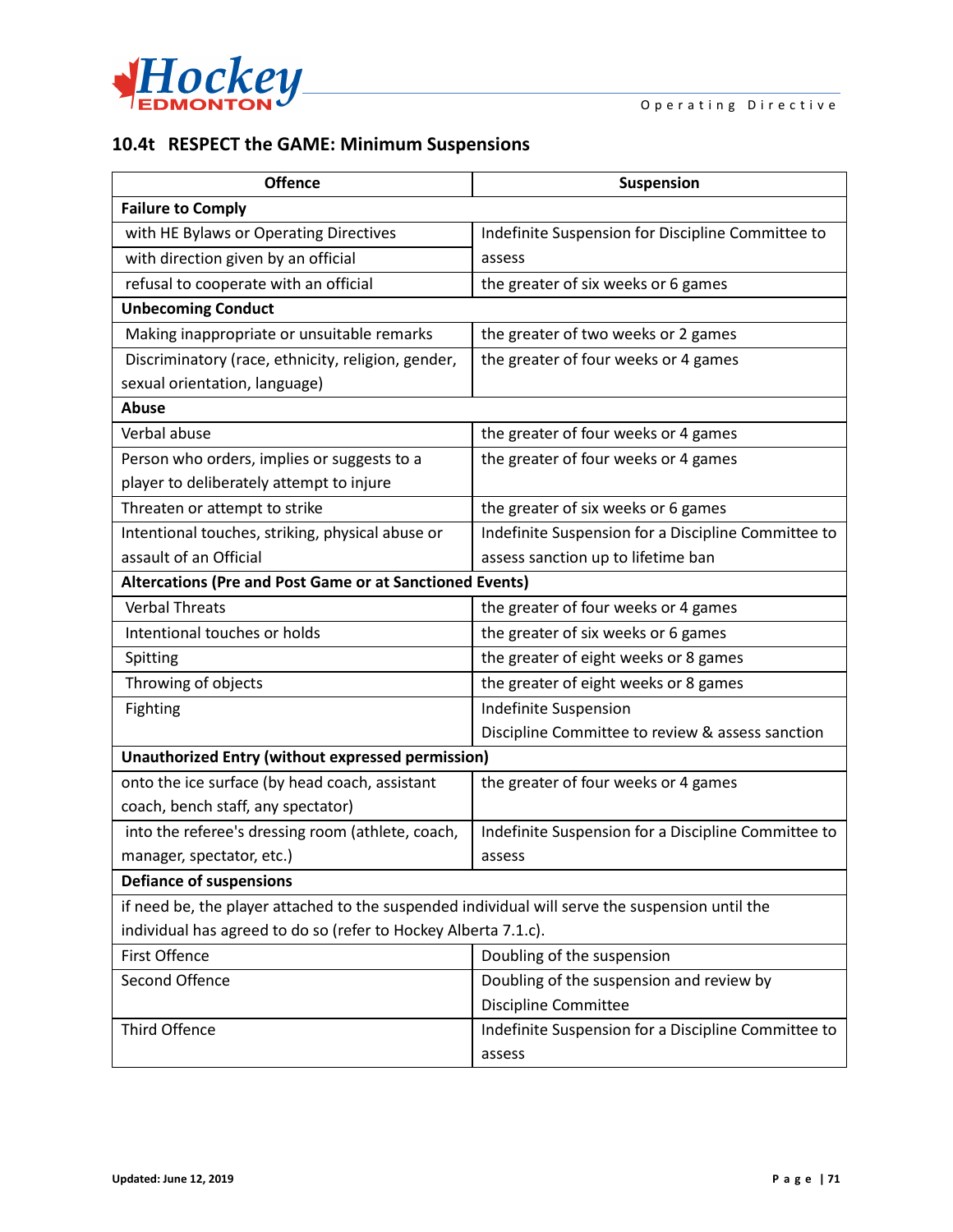

# **10.5 Hockey Edmonton's Ability to Discipline**

- a) The Hockey Edmonton President shall have the power to suspend summarily any player, coach, trainer, manager or official of any team under the auspices of Hockey Edmonton for any conduct on or off the ice that is deemed to be unbecoming or detrimental to the game. Such suspension to be effective until dealt with by the Discipline Committee.
	- This authority may be delegated to Hockey Edmonton officials.
- b) The Hockey Edmonton President can prevent any spectator from viewing any game or other activity or entering a facility to view such game or activity under the auspices of Hockey Edmonton for any conduct that is deemed to be unbecoming or detrimental to the game.
	- Further, the Hockey Edmonton President can suspend the player, team official, or the team to which the spectator is attached. Such action to be effective until dealt with by the Discipline Committee.
	- This authority may be delegated to Hockey Edmonton officials.
- c) This authority granted to the Hockey Edmonton President allows for effective and quick action against conduct unbecoming or detrimental to the game and its members of member organizations, as well as action against the team of the contravening spectator.
- d) Hockey Edmonton is prepared to enforce these provisions as required. They are an integral part of reporting and enforcement protocol initiatives.

# **10.6 Child Abuse Policy**

- a) It is the policy of Hockey Edmonton that there shall be no abuse and neglect, whether physical, emotional, or sexual of any individual in any of its programs. When necessary, Hockey Edmonton will follow Hockey Canada's policy on Bullying, [Harassment,](http://www.hockeycanada.ca/en-ca) and Abuse.
	- Hockey Edmonton will use the workshops, resource materials, and branch and association initiatives of Hockey Canada'[s Respect in Sport program](http://respectinsport.com/) to educate coaches, managers, safety people, parents, players and administrators about issues surrounding abuse.
- b) Child abuse is defined as any form of physical, emotional and/or sexual mistreatment or lack of care (neglect) which causes physical injury or emotional damage to a child.
	- In Alberta, a person in considered a child up to the age of 18 years.
	- A common characteristic of all forms of abuse against children and youth is an abuse of power or authority and/or breach of trust.
	- Personnel (part-time and full-time staff, volunteer, team official, on ice official) or Hockey Canada partner (parent, guardian) who, has reasonable grounds to suspect that an individual is or may be suffering or may have suffered from emotional abuse, physical abuse, neglect, and/or sexual abuse shall immediately report the suspicion and the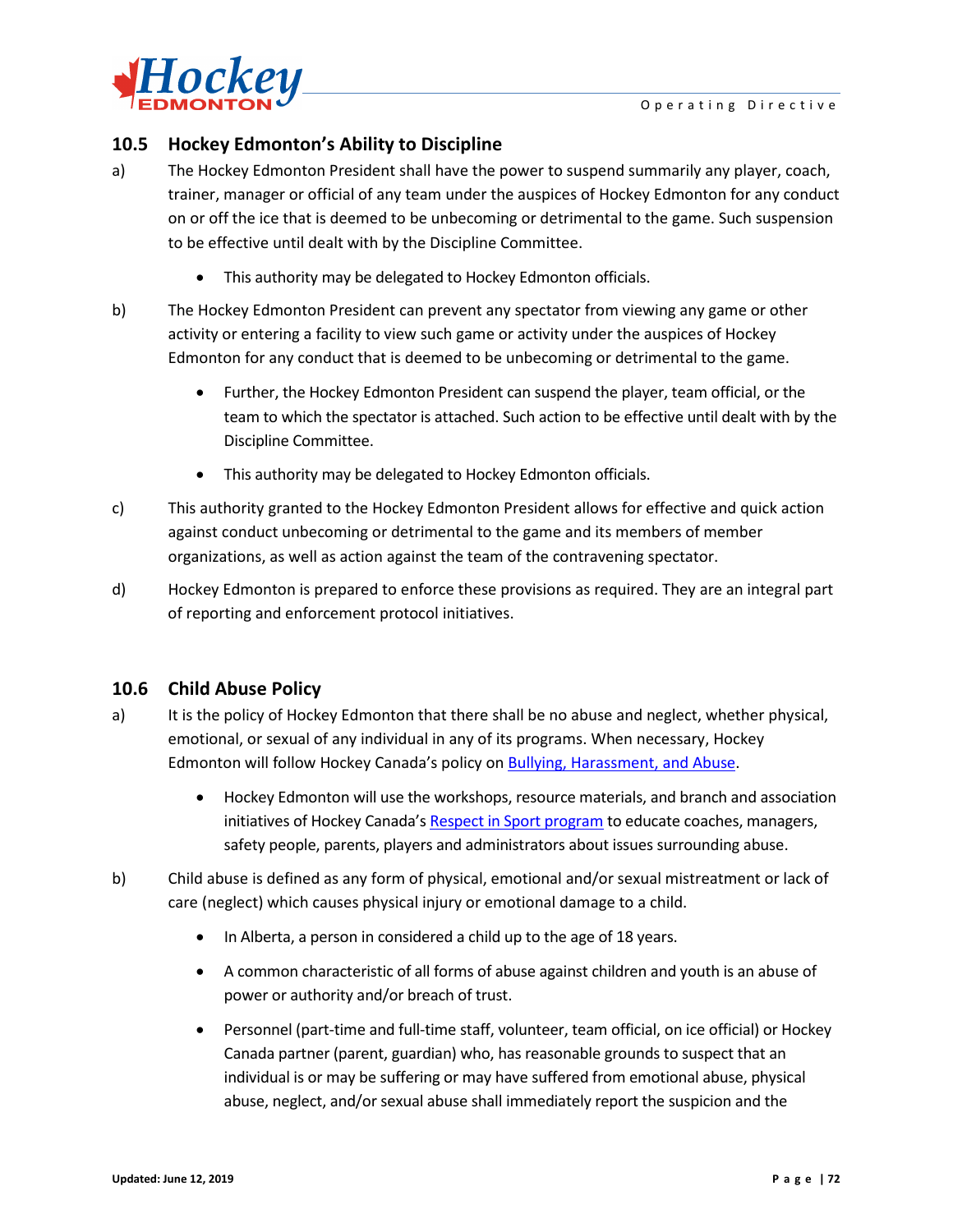

information on which it is based to the local child protection agency and/or the local police detachment.

- Any person, who is found guilty of abuse or neglect, as defined above, may be the subject of a criminal investigation and/or disciplinary procedures.
- c) Hockey Edmonton expects every parent, volunteer and staff member to take all reasonable steps to safeguard the welfare of its players and protect them from any form of maltreatment.
- d) Hockey Edmonton considers any form of abuse or neglect to be unacceptable and will do all it can to prevent this intolerable social problem by promoting awareness of all forms of abuse and neglect by providing educational materials and programs for players, parents, volunteers and staff members.

### **10.7 Bullying & Harassment**

- a) It is the policy of Hockey Edmonton that harassment and bullying in all its forms will not be tolerated during the course of any Hockey Canada activity or program. When necessary, Hockey Edmonton will follow Hockey Canada's policy on **Bullying**, [Harassment,](http://www.hockeycanada.ca/en-ca) and Abuse.
	- Hockey Edmonton will use the workshops, resource materials and branch and association initiatives of Hockey Canada'[s Respect in Sport program](http://respectinsport.com/) to educate coaches, managers, safety people, parents, players and administrators about issues surrounding bullying and harassment.
- b) Harassment is defined as conduct, gestures, or comments which are insulting, intimidating, humiliating, hurtful, malicious, degrading, or otherwise offensive to an individual or group of individuals, and which create a hostile or intimidating environment for work or sports activities, or which negatively affect performance or work conditions.
- c) Any of the different forms of harassment must be based on the grounds prohibited in human rights legislation, such as race, ethnicity, colour, religion, age, sex, marital status, family status, disability, pardoned conviction, and sexual orientation.
- d) All Hockey Edmonton personnel (staff, volunteers, team or on-ice officials) and partners (parents, guardians) are responsible for making every reasonable effort to uphold this commitment.
	- This includes refraining from harassing or bullying behaviour, and responding appropriately to minor and serious incidents of harassment or bullying.
	- Minor incidents of harassment or bullying should be corrected promptly and informally, taking a constructive approach and with the goal of bringing about a change in negative attitudes and behaviour.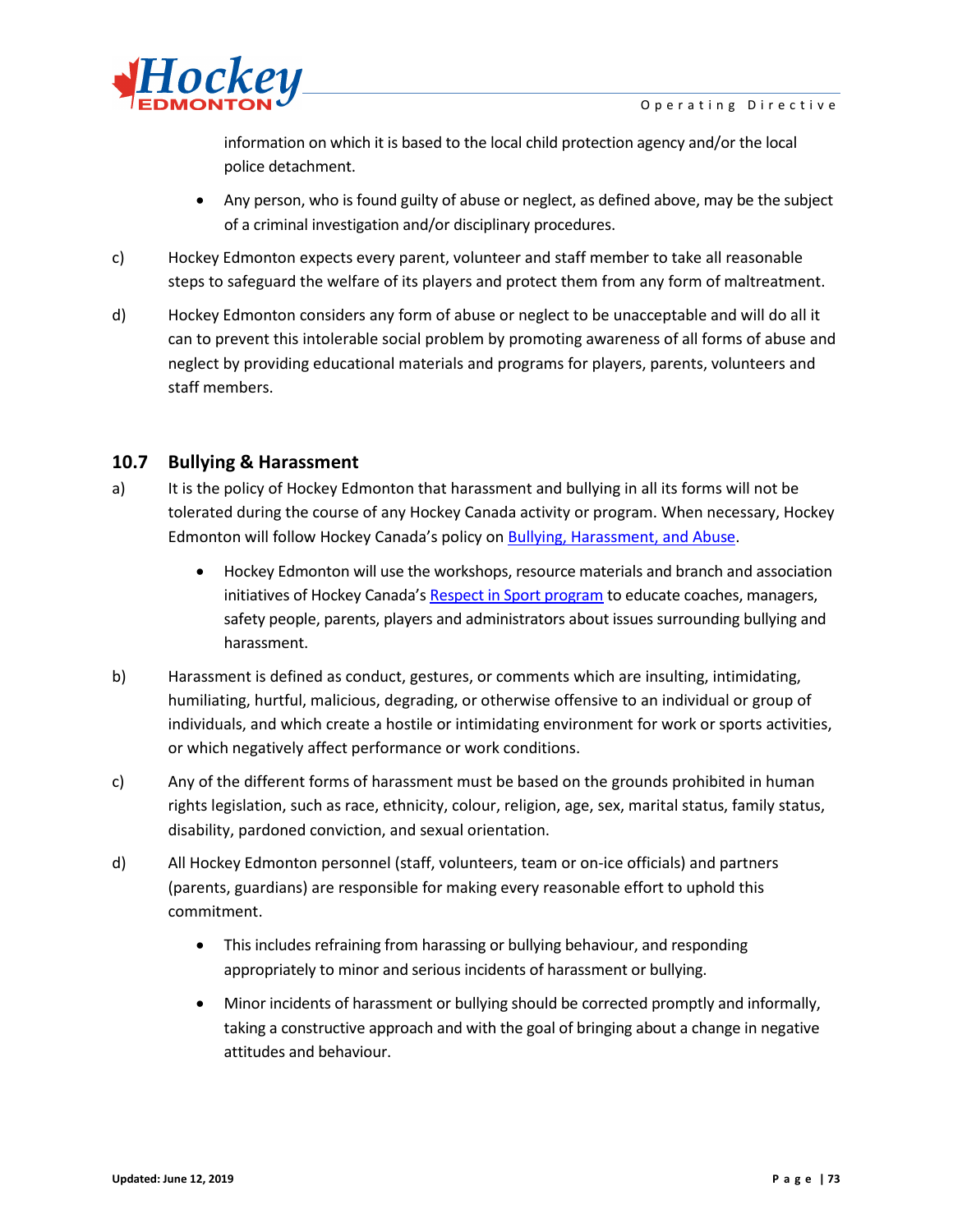

- More serious incidents should be dealt with according to Hockey Edmonton and Hockey Canada policy.
- Complaints should be handled in a timely, sensitive, responsible, and confidential manner.
- There should be no tolerance of reprisals taken against any party to a complaint.
- The names of parties and the circumstances of the complaint should be kept confidential except where disclosure is necessary for the purposes of investigation or taking disciplinary measures.
- e) Players and other members of member organizations are expected to refrain from harassing or bullying behaviour and are encouraged to report incidents of harassment or bullying.
- f) Harassment may occur among anyone between peers (e.g.: player to player of the same age group, parent to official, coach to coach) or between someone in a position of power or authority and an adult in a subordinate position (e.g.: coach to player, sports administrator to employee).

#### **10.8 Illegal and Prohibited Substances**

- Consumption or use of illegal narcotics and performance enhancing substances is prohibited at all officially sanctioned hockey events and related activities.
- Minors are prohibited from using tobacco, tobacco related products (including ecigarettes), Cannabis and consuming alcohol.
- Using tobacco, tobacco products and Cannabis (including smokeless) is restricted to designated smoking areas. Chewing tobacco is prohibited at all arenas.
- Consumption of alcohol is prohibited at all sanctioned hockey events and related activities where minors are present.
- Those found guilty are subject to indefinite suspension following an investigation under the RESPECT the GAME and may result in the loss of ice rental privileges.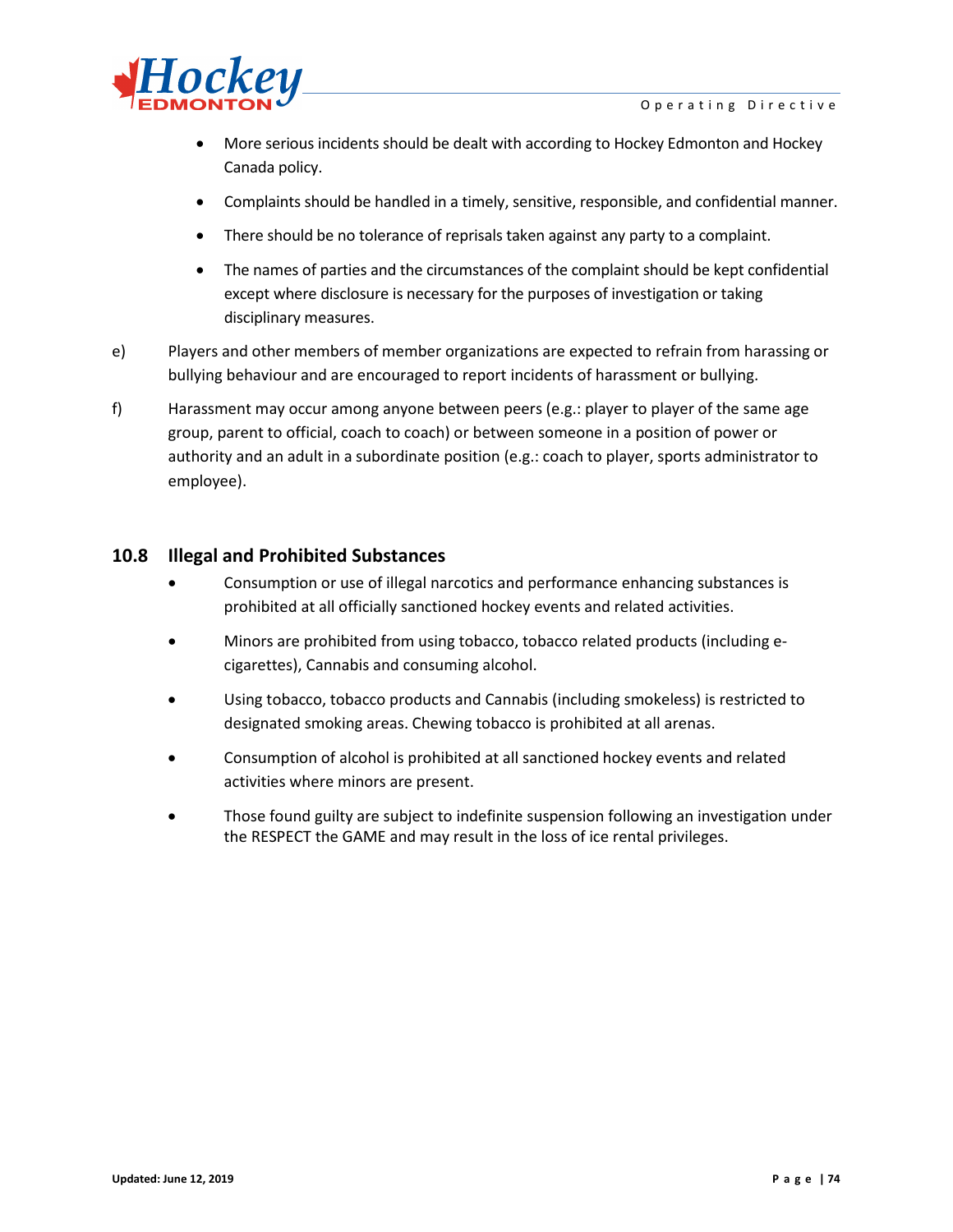

## **11. HOCKEY EDMONTON RECREATIONAL LEAGUE**

### **11.1 Registration**

- This program is open to all players residing in Edmonton and surrounding areas such as St. Albert, Leduc, Spruce Grove, etc. as long as there is not a recreational non body checking league in their area.
- Registration is restricted to minor hockey players aged 13-17 as of December 31st of the current season.
- Divisions of Play are:
	- o Bantam (13 & 14 as of December 31st of the current season)
	- o Midget (15 17 as of December 31st of the current season)
- Depending on registration, Divisions and/or Categories may be modified.
- Friend Requests
	- o One request per player, multiple requests will not be accepted
	- $\circ$  Any request must be a mutual request (same request from both players involved)

#### **11.2 Affiliation**

- The ERHL is a standalone league. Therefore, players are not permitted to affiliate with any other team.
- If needed, goaltenders from Edmonton Federation Hockey League (EFHL) teams will be affiliated to a Recreational Hockey League team.
- The League Administrator registers players, arranges schedules, recruits league directors, monitors teams/players, develops league rules, co-ordinates referees, etc.

### **11.3 Games**

- Teams will play under the current Hockey Canada playing rules with the exception of the following modifications:
	- $\circ$  NO BODY CHECKING (body contact as defined by the Hockey Canada Rules is permitted), and
	- o NO SLAP SHOTS
	- o Crease Rule
		- **If an attacking player enters the crease before the puck arrives, the play will be** blown dead and a face-off at the offside dot (outside the offensive zone) will ensue.
	- $\circ$  Players shall be removed from the game for any combination of 3 minor penalties or misconducts.
- Teams play games within their division.
- No standings are kept and there are no playoffs.
- Teams do not participate in:
	- o Exhibition or tournament games,
	- o Minor Hockey Week
- Games are 1.5 hours in length and are scheduled Thursday through Sunday at various arenas around the city.
- Players and officials are subject to the same Hockey Canada Minimum Suspensions as community and elite teams for the same offenses.